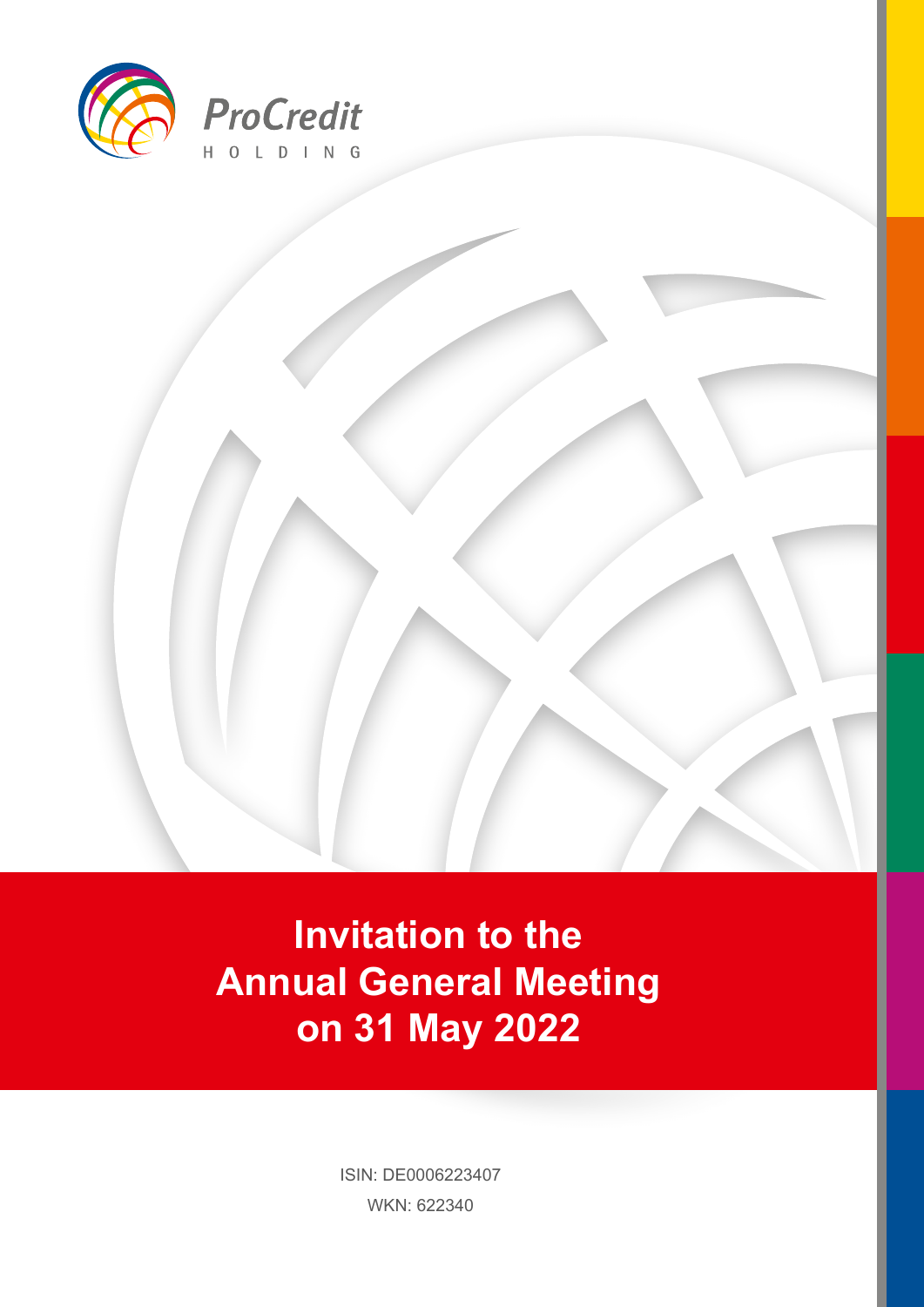#### *Non-binding translation*

#### **Overview with specification pursuant to sec. 125 (2), (5) of the German Stock Corporation Act (AktG) in conjunction with Article 4 (1) and Table 3 of the Annex to Commission Implementing Regulation (EU) 2018/1212 (EU-IR)**

| A. Specification of the message            |                                                                 |                                                                                                                                                                                                                                                                                                                                                                                                                                                                                                           |  |  |  |
|--------------------------------------------|-----------------------------------------------------------------|-----------------------------------------------------------------------------------------------------------------------------------------------------------------------------------------------------------------------------------------------------------------------------------------------------------------------------------------------------------------------------------------------------------------------------------------------------------------------------------------------------------|--|--|--|
| A1                                         | Unique identifier of the event                                  | Virtual General Meeting of ProCredit Holding AG & Co. KGaA<br>(formal specification pursuant to EU-IR:<br>80f11628bcb5ec11812d005056888925)                                                                                                                                                                                                                                                                                                                                                               |  |  |  |
| A2                                         | Type of message                                                 | Convocation of the General Meeting<br>(formal specification pursuant to EU-IR: NEWM)                                                                                                                                                                                                                                                                                                                                                                                                                      |  |  |  |
| <b>B. Specification of the issuer</b>      |                                                                 |                                                                                                                                                                                                                                                                                                                                                                                                                                                                                                           |  |  |  |
| <b>B1</b>                                  | <b>ISIN</b>                                                     | DE0006223407                                                                                                                                                                                                                                                                                                                                                                                                                                                                                              |  |  |  |
| <b>B2</b>                                  | Name of issuer                                                  | ProCredit Holding AG & Co. KGaA                                                                                                                                                                                                                                                                                                                                                                                                                                                                           |  |  |  |
| C. Specification of the general<br>meeting |                                                                 |                                                                                                                                                                                                                                                                                                                                                                                                                                                                                                           |  |  |  |
| C <sub>1</sub>                             | Date of the general meeting                                     | 31 May 2022<br>(formal specification pursuant to EU-IR: 20220531)                                                                                                                                                                                                                                                                                                                                                                                                                                         |  |  |  |
| C <sub>2</sub>                             | Time of the general meeting                                     | 14:00 (CEST)<br>(formal specification pursuant to EU-IR: 12:00 UTC)                                                                                                                                                                                                                                                                                                                                                                                                                                       |  |  |  |
| C <sub>3</sub>                             | Type of general meeting                                         | Annual General Meeting as a virtual general meeting without the physical<br>presence of shareholders or their authorised representatives<br>(formal specification pursuant to EU-IR: GMET)                                                                                                                                                                                                                                                                                                                |  |  |  |
| C <sub>4</sub>                             | Location of the general meeting                                 | The venue of the General Meeting within the meaning of AktG:<br>Quipu GmbH, Königsberger Strasse 1, 60487 Frankfurt am Main<br>Physical participation of shareholders or their authorised representatives (with the<br>exception of the Company's voting representatives) on site is not possible<br>URL to the Company's InvestorPortal to follow the General Meeting with video and<br>audio and to exercise shareholder rights: https://procredit-holding.com/investor-<br>relations/general-meetings/ |  |  |  |
| C <sub>5</sub>                             | Technical record date<br>(the technically decisive record date) | 24 May 2022, 24:00 (CEST)<br>(formal specification pursuant to EU-IR: 20220524; 22:00 UTC)                                                                                                                                                                                                                                                                                                                                                                                                                |  |  |  |
| C <sub>6</sub>                             | Uniform Resource Locator (URL)                                  | https://procredit-holding.com/investor-relations/general-meetings/                                                                                                                                                                                                                                                                                                                                                                                                                                        |  |  |  |

### **Further information on the convocation of the General Meeting (Blocks D to F of Table 3 of the Annex to Implementing Regulation (EU) 2018/1212):**

Further information on participation in the general meeting (Block D), the agenda (Block E) and specification of the deadlines regarding the exercise of other shareholders rights (Block F) can be found on the following website: [https://procredit-holding.com/investor-relations/general-meetings/.](https://procredit-holding.com/investor-relations/general-meetings/)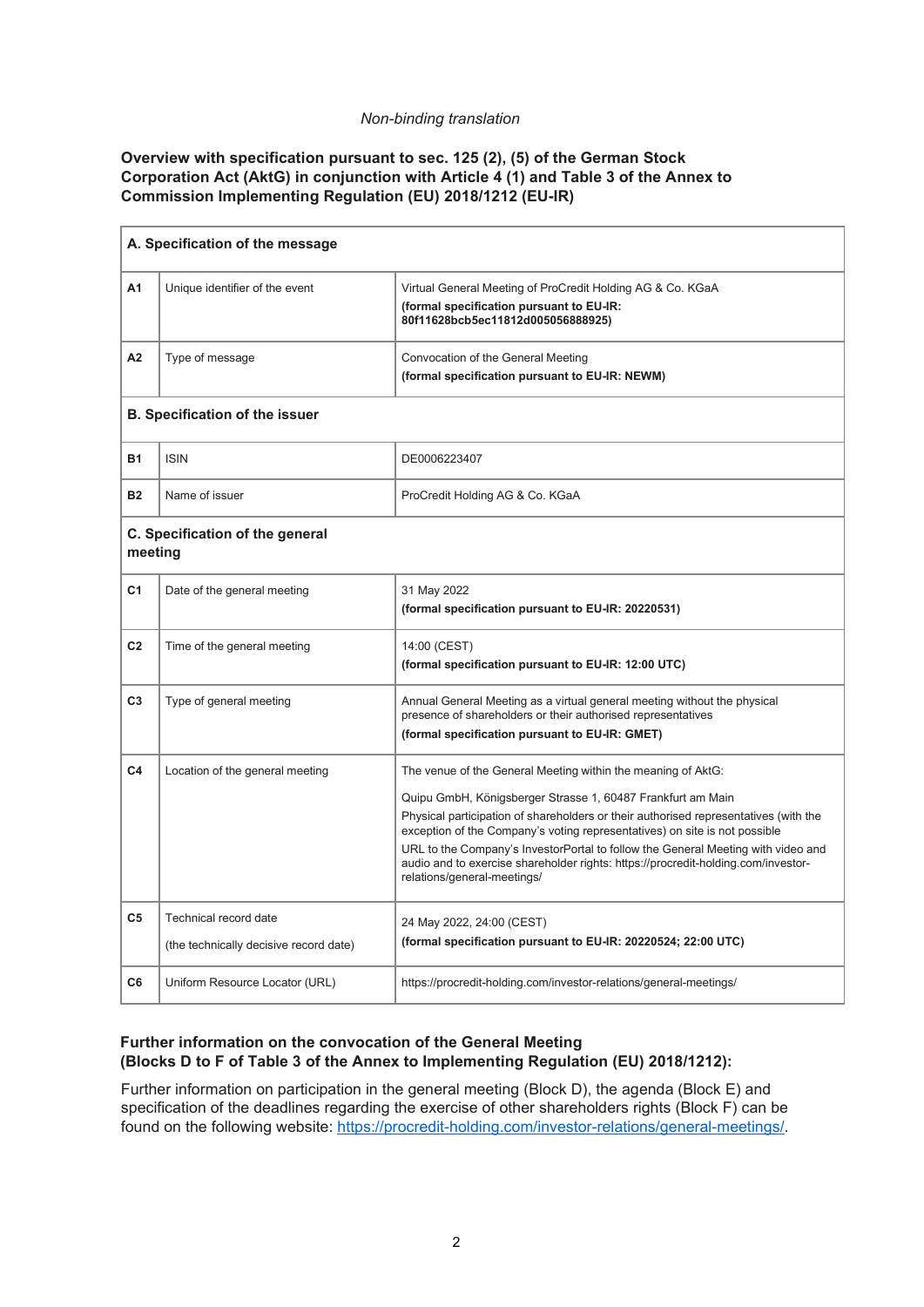With regard to the candidates proposed by the Supervisory Board for election to the Supervisory Board under agenda item 7, the following information is provided with regard to their membership of other statutory supervisory boards and of comparable domestic and foreign supervisory bodies of business enterprises (section 125 (1) sentence 5 AktG):

Ms Joleska Popovska is a member of the statutory supervisory boards of ProCredit Bank AD, North Macedonia (here as chair), C.B. ProCredit Bank S.A., Moldova, and ProCredit Bank SH.A, Albania.

Dr Witte is a member of the statutory supervisory board of Microfinance Enhancement Fund SICAV SIF, Luxembourg, and also a non-executive member of the Investment Committee of the KfW-ATI Regional Liquidity Support Facility.

Dr Knapen is a member of the statutory supervisory board of ProCredit Bank (Bulgaria) EAD, Sofia, Bulgaria, as well as the Leiden Asia Centre.

Mr Dutt is not a member of any statutory supervisory boards, but is a non-executive member of the respective boards of Sagicor Financial Corporation, Bermuda, Sagicor Bank Jamaica, Sagicor Life Insurance Corporation, USA, Sagicor Reinsurance Bermuda, Peak Reinsurance Hong Kong and FINCA Microfinance Holdings, USA.

Further details, including the curricula vitae of Ms Joleska Popovska, Dr Witte, Dr Knapen and Mr Dutt, are available on the Internet at https://procredit-holding.com/investor-relations/generalmeetings/.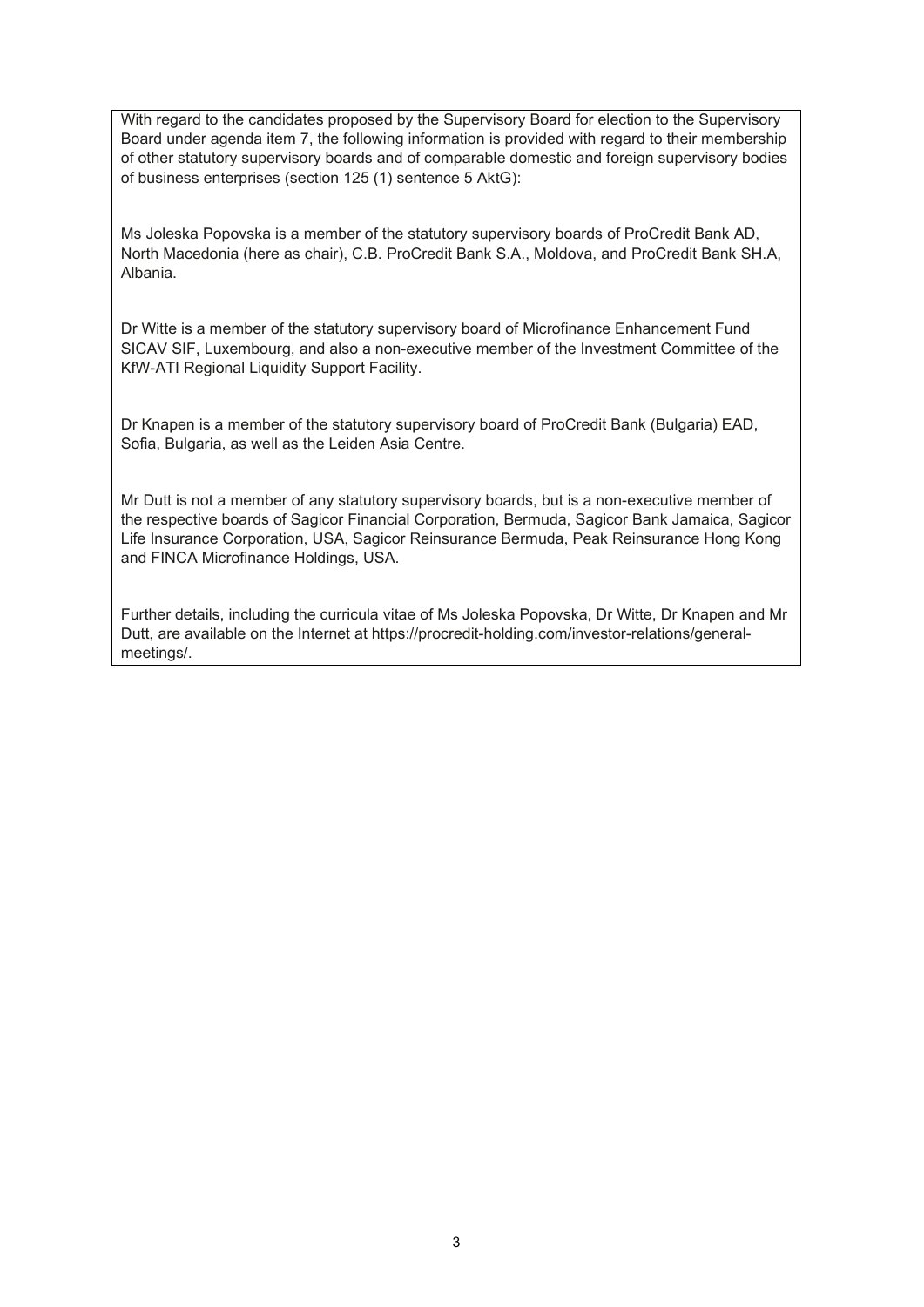The "Act Concerning Measures Under the Law of Companies, Cooperative Societies, Associations, Foundations and Commonhold Property to Combat the Effects of the COVID-19 Pandemic" (GesRuaCOVBekG, as published in the Federal Law Gazette Part I No. 14 of 27 March 2020, p. 569ff, last amended by Art. 15 of the Act on the Establishment of a Special Fund "Reconstruction Assistance 2021" and on the Temporary Suspension of the Obligation to File an Insolvency Application due to Heavy Rainfall and Floods in July 2021 and on the Amendment of Other Acts of 10 September 2021, published in the Federal Law Gazette Part I No. 63 of 14 September 2021, p. 4147ff) (*COVID-19-Gesetz*) provides for the possibility of holding General Meetings up to and including 31 August 2022 without the physical presence of shareholders or their authorised representatives/proxies (*virtual General Meeting*). In view of the COVID-19 pandemic, which will continue for an unforeseeable period of time, and with as the objective of avoiding unnecessary health risks for the shareholders, employees and external service providers as well as the members of the Company's executive bodies, the General Partner of ProCredit Holding AG & Co. KGaA (*Company*), ProCredit General Partner AG (*General Partner*), with the approval of the Supervisory Board of ProCredit Holding AG & Co. KGaA, has decided to take advantage of the possibility to conduct the General Meeting virtually.

# **Convocation of an Annual General Meeting (virtual General Meeting) of ProCredit Holding AG & Co. KGaA, Frankfurt am Main**

ProCredit Holding AG & Co. KGaA Frankfurt am Main ISIN: DE0006223407 WKN: 622340

We hereby invite our shareholders to attend the

#### **Annual General Meeting**

to be held virtually on

#### **Tuesday, 31 May 2022, at 14:00 hours (CEST).**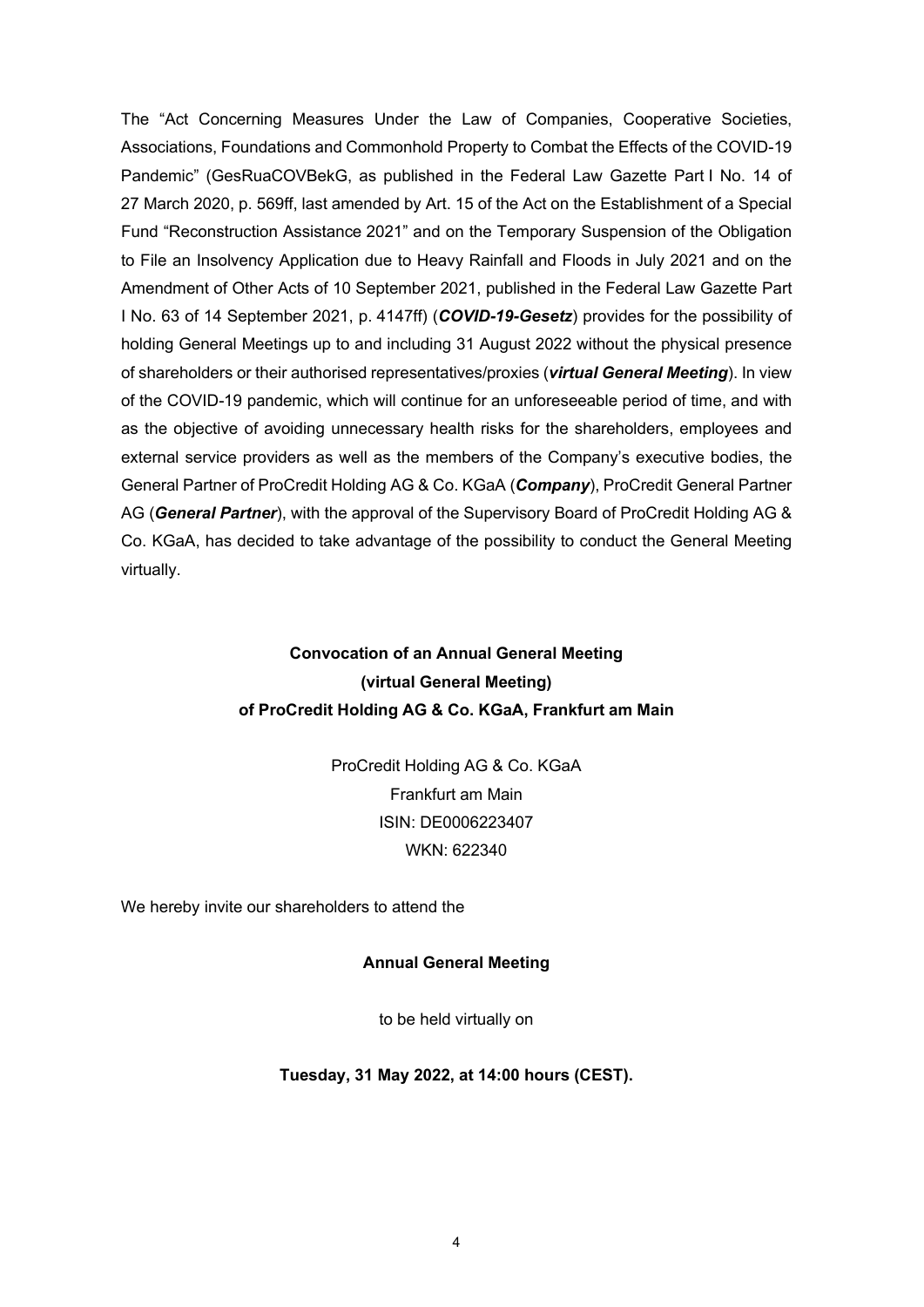The venue of the General Meeting within the meaning of the German Stock Corporation Act (*AktG*) is the premises of Quipu GmbH, Königsberger Str. 1, 60487 Frankfurt am Main.

Neither shareholders nor their authorised representatives/proxies (with the exception of the Company's voting representatives) will be able to be physically present at the venue of the virtual General Meeting. Shareholders or their authorised representatives/proxies who nevertheless present themselves at the venue will not be granted admission. In accordance with section 1 (2) sentence 1 no. 1 and section (8) sentence 1 of the COVID-19 Act in conjunction with article 19 (2) of the Articles of Association, duly registered shareholders and their authorised representatives/proxies will have access to an audiovisual broadcast of the entire virtual Annual General Meeting (*AGM*) via the Company's password-protected Internet portal (*InvestorPortal*) located at

#### <https://procredit-holding.com/investor-relations/general-meetings/>

For details on the rights of shareholders and their authorised representatives/proxies and on the option for connecting to the virtual General Meeting via the InvestorPortal, please refer to section V. ("Additional information on the convocation of the meeting") below.

### **I.**

#### **Agenda:**

**1. Presentation of the annual financial statements and consolidated financial statements, as well as the combined management report for ProCredit Holding AG & Co. KGaA and the group, each as approved by the Supervisory Board, including the explanatory report with disclosures pursuant to section 289a (1) sentence 1 and section 315a (1) sentence 1 HGB, and the Report of the Supervisory Board for the 2021 financial year, as well as the adoption of a resolution to approve the annual financial statements for ProCredit Holding AG & Co. KGaA for the 2021 financial year.**  In accordance with section 278 (3) and section 171 AktG, the Supervisory Board has approved the annual financial statements and consolidated financial statements for the group for the 2021 financial year as prepared by the General Partner. Pursuant to section 286 (1) sentence 1 AktG and article 23 (3) of the Articles of Association, the General Meeting shall resolve upon approval of the annual financial statements; in addition, the aforementioned documents of the General Meeting are to be made accessible, with no further resolution being required for this purpose. These will be available on the Company's website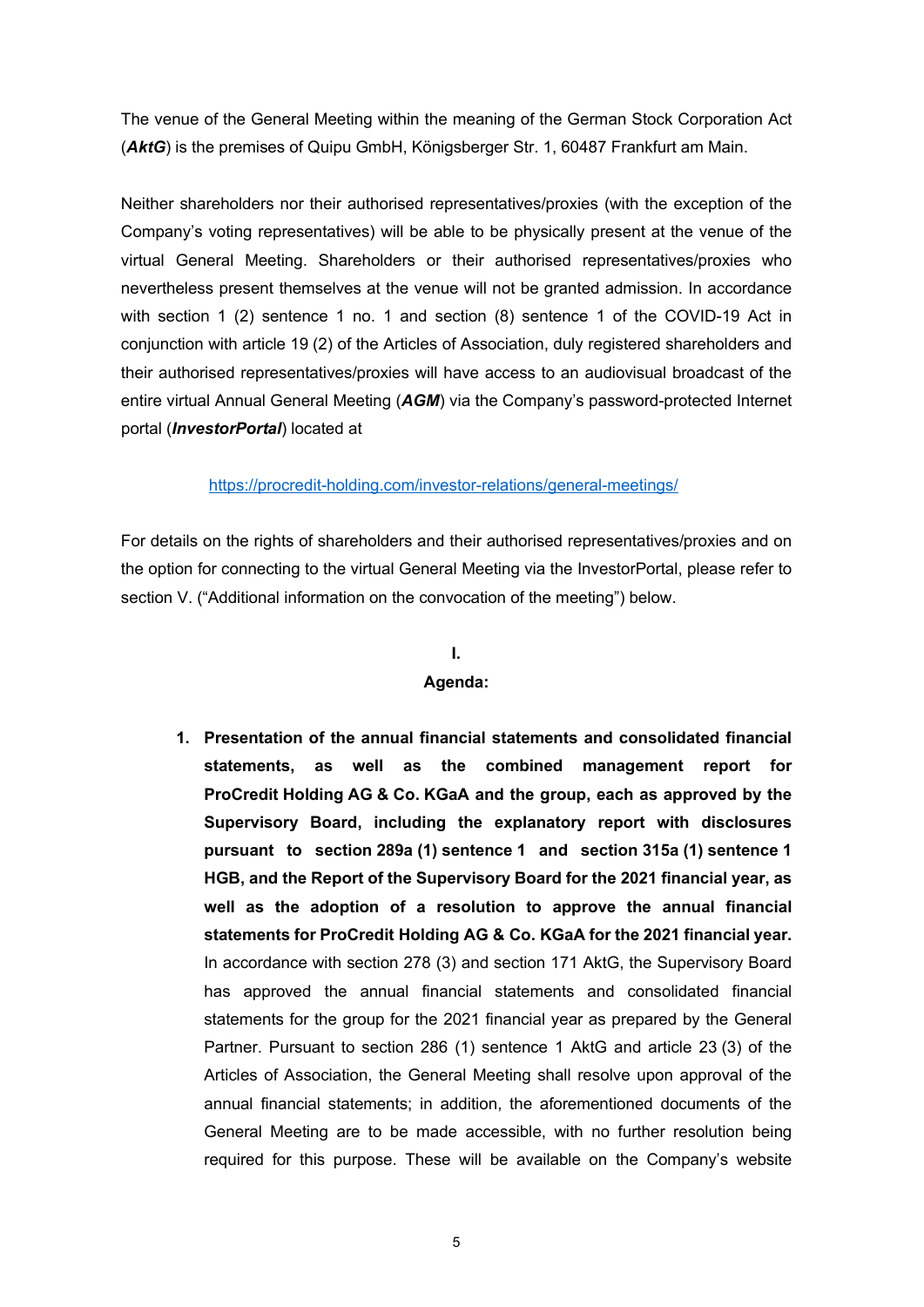at <https://www.procredit-holding.com/investor-relations/general-meetings/> both before and during the General Meeting.

The General Partner and Supervisory Board propose that approval be granted for the annual financial statements as presented with the recognition of profit (unappropriated earnings *[Bilanzgewinn]*) in the amount of EUR 84,935,018.79.

- **2. Adoption of a resolution on the utilisation of the unappropriated earnings** The General Partner and Supervisory Board propose that the unappropriated earnings for the 2021 financial year in the amount of EUR 84,935,018.79 be allocated as follows:
	- a) Dividend payment of EUR 0.00 per ordinary share (58,898,492 shares) EUR 0.00 b) The remaining amount is to be carried forward to new account (retained earnings) EUR 84,935,018.79

= EUR 84,935,018.79

# **3. Adoption of a resolution on the authorisation to issue profit participation rights**

The Extraordinary General Meeting on 8 December 2021 resolved under agenda item 2 to authorise the General Partner to issue profit participation rights as specified therein. The purpose of this authorisation is to provide the Company with extended options and thus further flexibility for raising own funds eligible for recognition under banking supervisory law. However, due to a technical oversight, the text of the resolution of 8 December 2021 did not contain an explicit term limit. In order to prevent any legal uncertainties, the resolution is to be reworded at this year's Annual General Meeting with express reference to the statutory term limit (calculated from the Extraordinary General Meeting of 8 December 2021).

The General Partner and the Supervisory Board therefore propose that the following resolution be adopted:

#### **3.1 Authorisation**

The General Partner is authorised, until 7 December 2026, to issue profit participation rights once or several times with or without a limited term against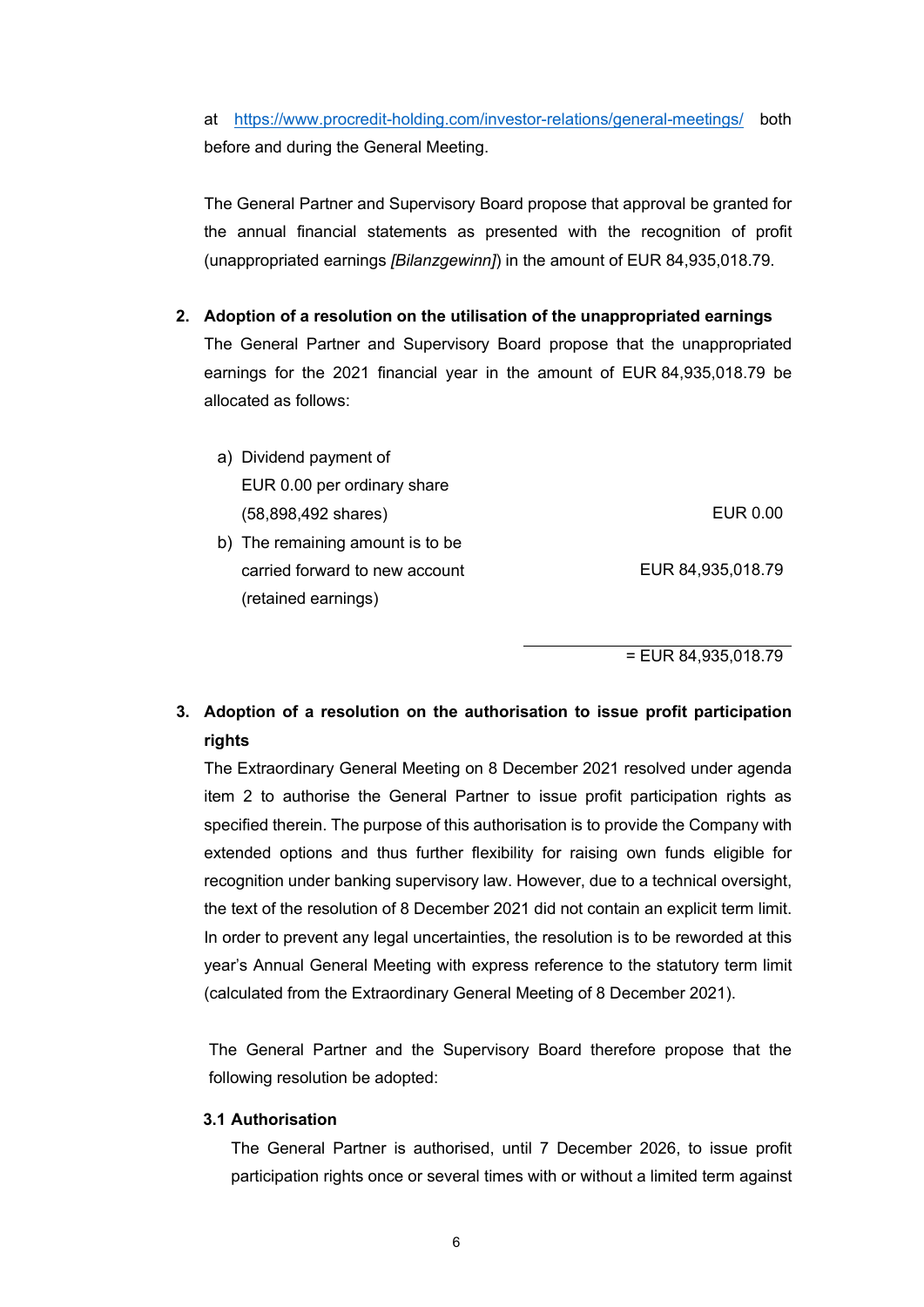cash or non-cash contributions (including in the form of existing bonds and profit participation rights) up to a total nominal amount of EUR 100 million (*profit participation rights framework*). The profit participation rights are to be structured in such a way that they can be recognised as instruments of additional core capital pursuant to Article 52 (1) of Regulation (EU) No. 575/2013 (CRR), as amended or replaced from time to time, in particular by Regulation (EU) No. 2019/876 (CRR II) or otherwise as own funds under banking supervisory law.

In addition to euros, the profit participation rights may also be issued in a foreign legal currency, for example that of an OECD country, subject to a limit equal to the corresponding equivalent value in euros.

The profit participation rights may be placed with individual or several investors or be placed broadly on the capital market in accordance with the other provisions of this authorisation. This includes the possibility of being traded on the stock exchange.

The profit participation rights may be issued with a fixed or a variable interest rate. The profit participation rights issued may participate in losses made by ProCredit Holding AG & Co. KGaA and/or the ProCredit group by means of a permanent or temporary write-down of the nominal amount or be subject to a write-down of the nominal amount if certain capital ratios or other financial ratios are not met. However, provision may be made for the amount written down to be made up again or written up to the nominal amount for subsequent years in which a profit is made. The write-up can also be linked to the achievement or exceeding of certain capital ratios or other financial ratios in subsequent years after the write-down. The entitlement of ProCredit Holding AG & Co. KGaA to effect an ordinary termination of the profit participation rights may be limited in such a way that it is not permissible before the expiry of five or more years; it is also possible to exclude an ordinary termination by the creditor or creditors.

The General Partner is authorised to determine the further details of the issue and the structure of the profit participation rights in compliance with the principles regulated in this authorisation. In particular, the General Partner may determine the time of issue, the type and rate of interest, the issue price and the term.

#### **3.2 Subscription rights, exclusion of subscription rights**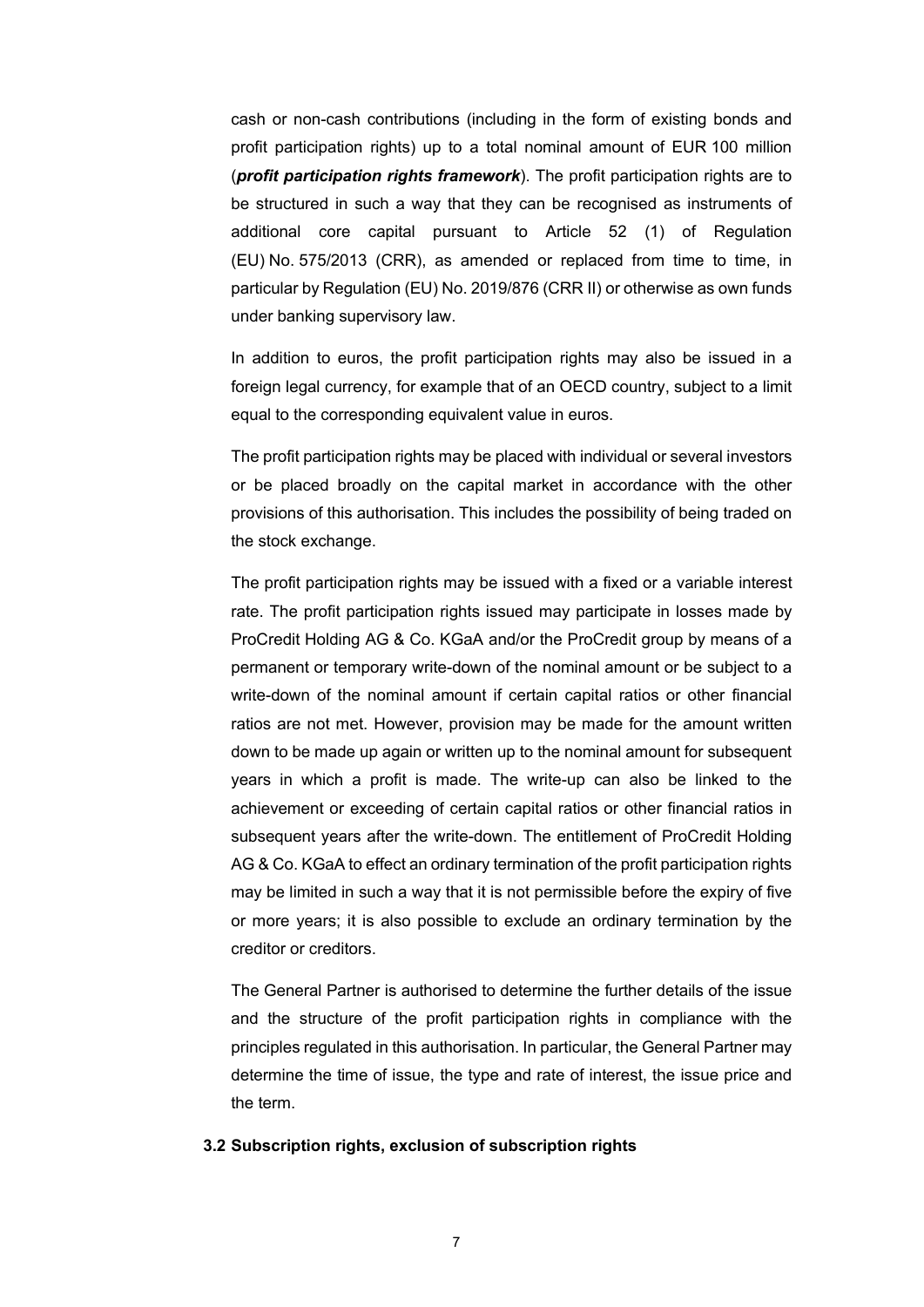In principle, subscriptions for profit participation rights are to be offered to the shareholders. The profit participation rights may also be underwritten by one or more credit institutions or other companies within the meaning of section 186 (5) sentence 1 AktG with the obligation to offer them to the shareholders for subscription (indirect subscription right); insofar as an indirect subscription right is granted, the direct subscription right of the shareholders is excluded.

The General Partner is authorised, with the consent of the Supervisory Board, to exclude the subscription right in the following cases when issuing profit participation rights:

a. if fractional amounts are excluded from the subscription right

or

- b. if
	- aa. the profit participation rights are structured similarly to obligations and
	- bb. the interest rate and the issue amount of the profit participation rights correspond to the current market conditions for comparable borrowings at the time of issue

The obligation-like structure requires that

- i. neither membership rights nor subscription or conversion rights to shares are established
- ii. no participation in the proceeds of liquidation is granted
- iii. the amount of interest is not based on the amount of the net profit for the year, the unappropriated earnings [*Bilanzgewinn*] or the dividend (*profit-oriented interest*)

Participation in the liquidation proceeds within the meaning of point ii. above is also not applicable if the profit participation rights do not have a fixed term and repayment is only permissible with the approval of the competent supervisory authorities. In particular, the interest is not profit-oriented within the meaning of point iii. above if it is conditional on there being no net loss for the year or negative retained earnings or if it arises as a result of the interest payment or if interest may only be paid from distributable items within the meaning of Art. 4 (1) No. 128 CRR, as amended or superseded from time to time

or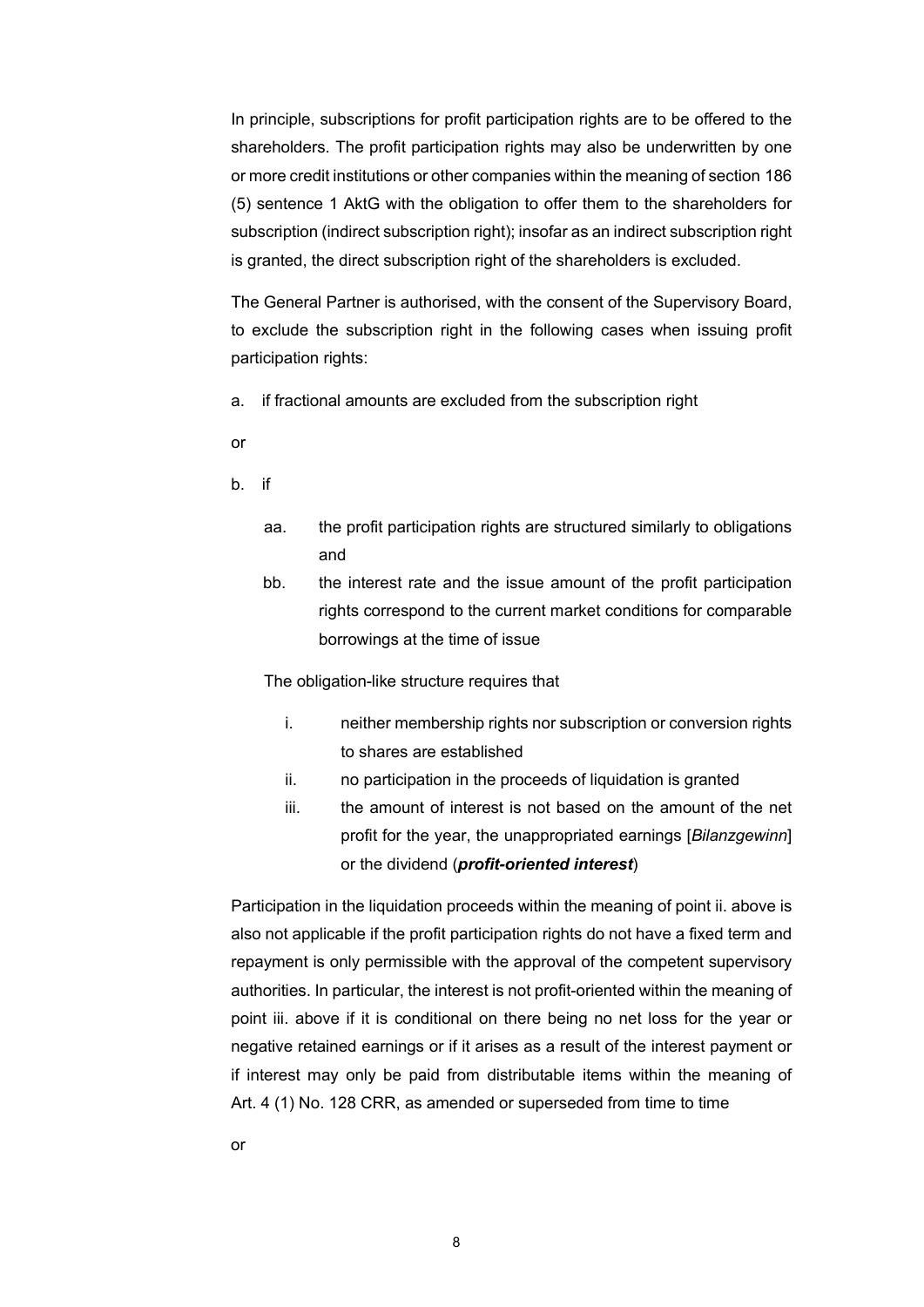c. if the profit participation rights, as defined under point b., are structured similarly to obligations and are issued against non-cash contributions as follows: The non-cash contribution must consist of securities or comparable instruments issued by ProCredit Holding AG & Co. KGaA directly or indirectly through subsidiaries or other issuers. An exclusion of the subscription right is only permissible if the value of the non-cash contribution is commensurate with the value of the profit participation right at the time the resolution on its issuance is passed.

The report of the General Partner to the General Meeting on the reason for the exclusion of the subscription right pursuant to sections 278 (3), 221 (4) sentence 2, 186 (4) sentence 2 AktG is reproduced in Section II of this notice of convocation. It will be accessible from the time the General Meeting is convened via the website of ProCredit Holding AG &Co. KGaA at the following address: [https://www.procredit-holding.com/investor-relations/general-meetings/.](https://www.procredit-holding.com/investor-relations/general-meetings/)

- **4. Adoption of a resolution on the ratification of the acts of the General Partner** The General Partner and Supervisory Board propose that approval be granted for the acts of the General Partner in the 2021 financial year.
- **5. Adoption of a resolution on the ratification of the acts of the members of the Supervisory Board**

The General Partner and Supervisory Board propose that approval be granted for the acts of the members of the Supervisory Board serving during the 2021 financial year.

**6. Adoption of a resolution on the appointment of the auditor of the annual financial statements and the auditor of the consolidated financial statements for the financial year 2022 as well as the auditor for the review of the abridged financial statements and the interim management report for the first half of 2022**

The Supervisory Board proposes that BDO AG Wirtschaftsprüfungsgesellschaft, Hamburg, be appointed auditor for the annual financial statements and the consolidated financial statements as well as auditor for any review of the interim financial reports for the financial year 2022.

This proposal is based on the considered recommendation of the Risk and Audit Committee of the Supervisory Board within the meaning of Article 16 (2) of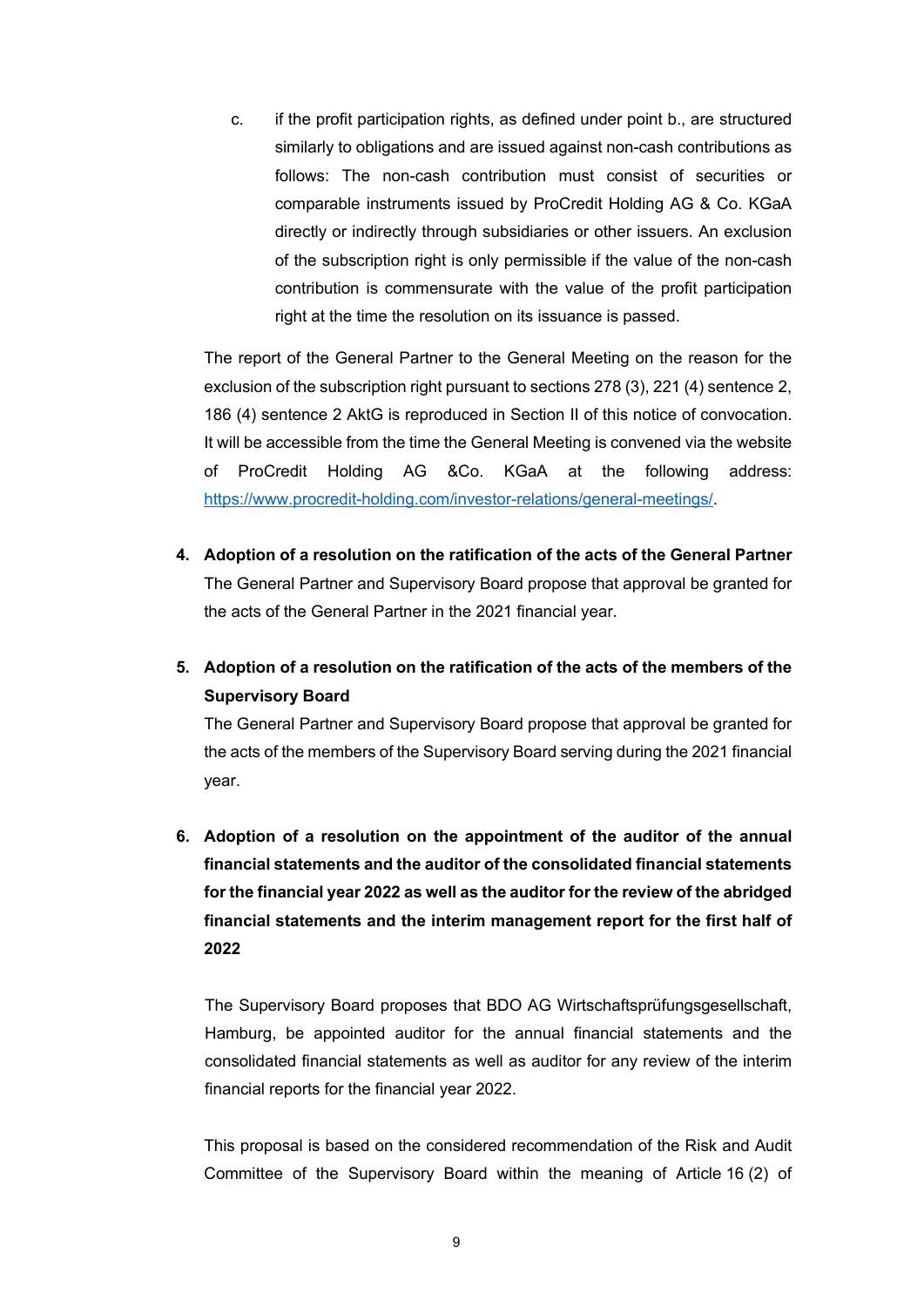Regulation (EU) No 537/2014 of the European Parliament and Council of 16 April 2014 (*Statutory Audit Regulation*).

The Risk and Audit Committee declares that its recommendation is free from undue influence by third parties and that it is not subject to any regulatory constraints within the meaning of Article 16 (6) of the Statutory Audit Regulation which would have limited the scope for selecting a particular auditor or auditing company to carry out the statutory annual audit.

### **7. Adoption of a resolution on elections to the Supervisory Board**

The term of office of the Supervisory Board members Dr Claus-Peter Zeitinger, Dr H.P.M. (Ben) Knapen, Ms Marianne Loner, Ms Jovanka Joleska Popovska and Dr Jan Martin Witte ends in each case at the close of the General Meeting that resolves on the ratification of the actions of the Supervisory Board for the 2021 financial year.

As stipulated in article 11 (1) of the Company's Articles of Association, the Supervisory Board is composed of six members and, in accordance with sections 278 (3), 96 (1) and 101 (1) AktG, said members are elected by the General Meeting.

The Supervisory Board proposes, based on the recommendation of its Nomination Committee of 23 March 2022

- (1) **Jovanka Joleska Popovska**, Chair of the Supervisory Board of ProCredit Bank AD Skopje, North Macedonia
- (2) **Dr Jan Martin Witte**, Director, Global Equity and Funds (LNd) in KfW's Development Bank Business Area, Kronberg, Germany,
- (3) **Dr H.P.M. (Ben) Knapen,** Member of the Dutch Senate (1st Chamber) and group parliamentary leader of the *Christen-Democratisch Appèl (CDA)*, Amsterdam, Netherlands
- (4) **Helen Alexander,** Specialist in Investor Relations, Potsdam, Germany,
- (5) **Monish K. Dutt,** Consultant in Emerging Markets, Washington, D.C., USA

each be elected to the Supervisory Board for the period from the close of this General Meeting until the close of the General Meeting that resolves on the ratification of the acts of the Supervisory Board for the 2026 financial year.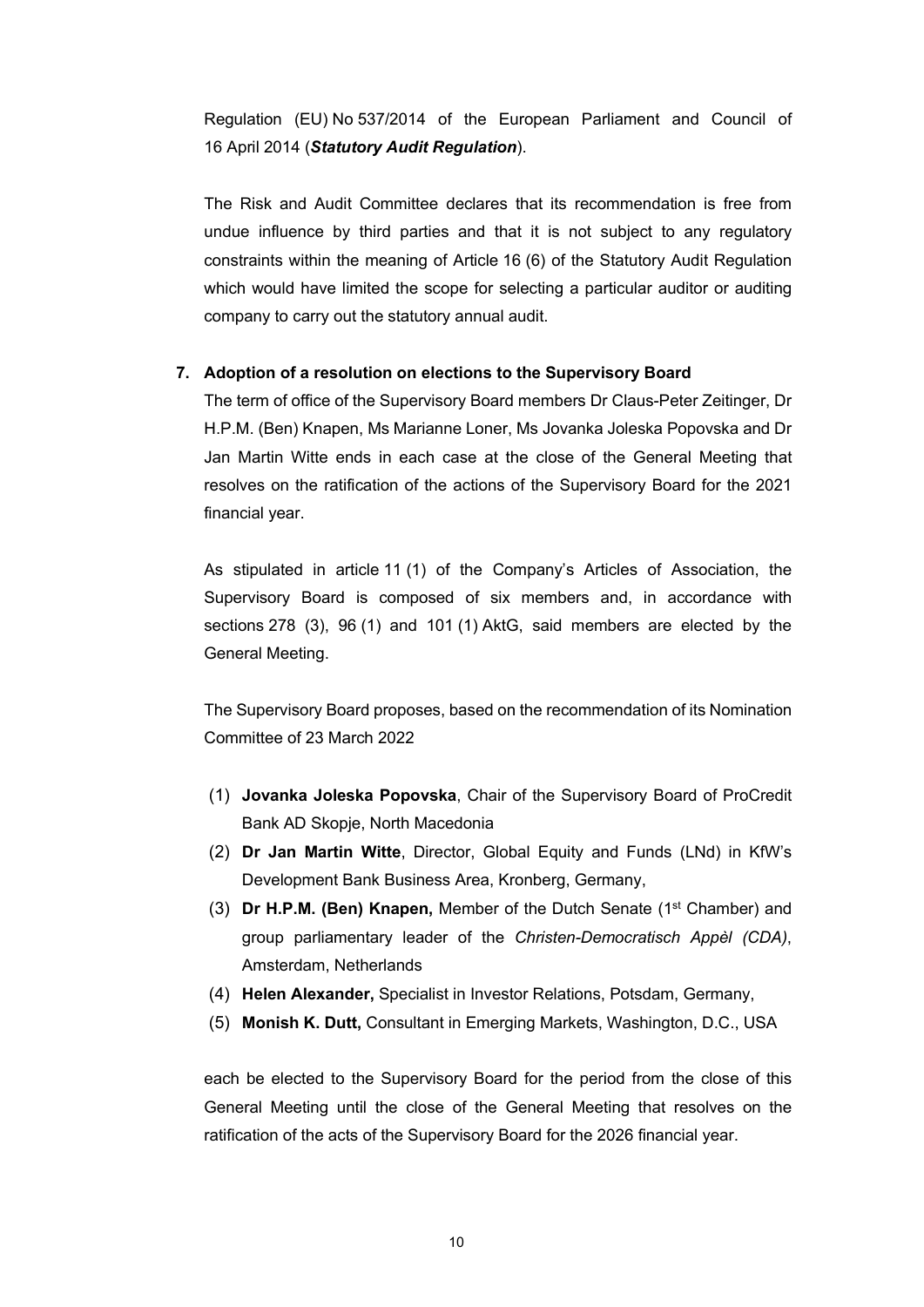As Mr Rainer Ottenstein's position as Chair of the Supervisory Board expires at the end of the Annual General Meeting 2022, it is pointed out that it is intended to propose him for re-election in this capacity.

The curricula vitae of the proposed candidates as well as supplementary information, in particular on memberships of other statutory supervisory boards and comparable supervisory bodies as well as on the respective relevant knowledge, skills and experience (including expertise within the meaning of section 278 (3), section 100 (5) AktG ) are included in this notice of convocation below in Section III ("Information on the Supervisory Board candidates proposed for election (agenda item 7)") and are available on the Company's website at [https://www.procredit-holding.com/investor-relations/general-meetings/.](https://www.procredit-holding.com/investor-relations/general-meetings/)

In accordance with Recommendation C.1 of the German Corporate Governance Code as amended on 16 December 2019 (*GCGC*), the nomination proposals take into account the specific objectives determined by the Supervisory Board regarding its composition, while striving to fulfil the overall competence profile developed by the Supervisory Board for the entire body.

Dr Witte is Director of Global Equity and Funds (LNd) in the Development Bank Business Area of KfW, which holds more than 10% of the Company's voting shares. Ms Alexander works part-time as a member of the Company's Investor Relations team. It is the opinion of the Supervisory Board that the other proposed candidates have no personal or business relationship with the Company, the executive bodies of the Company or any shareholder with a material interest in the Company which must be disclosed in accordance with Recommendation C.13 GCGC and which a shareholder making an objective assessment would regard as having a decisive influence on their election decision.

It is the opinion of the Supervisory Board as well as of its Nomination Committee that all proposed candidates are independent within the meaning of Recommendations C.6 and C.7 GCGC. Furthermore, the Supervisory Board has ascertained from all proposed candidates that they are able to devote the requisite amount of time to serving on the Supervisory Board of the Company. The candidates are to be elected individually at the Supervisory Board election within the meaning of Recommendation C.15 GCGC.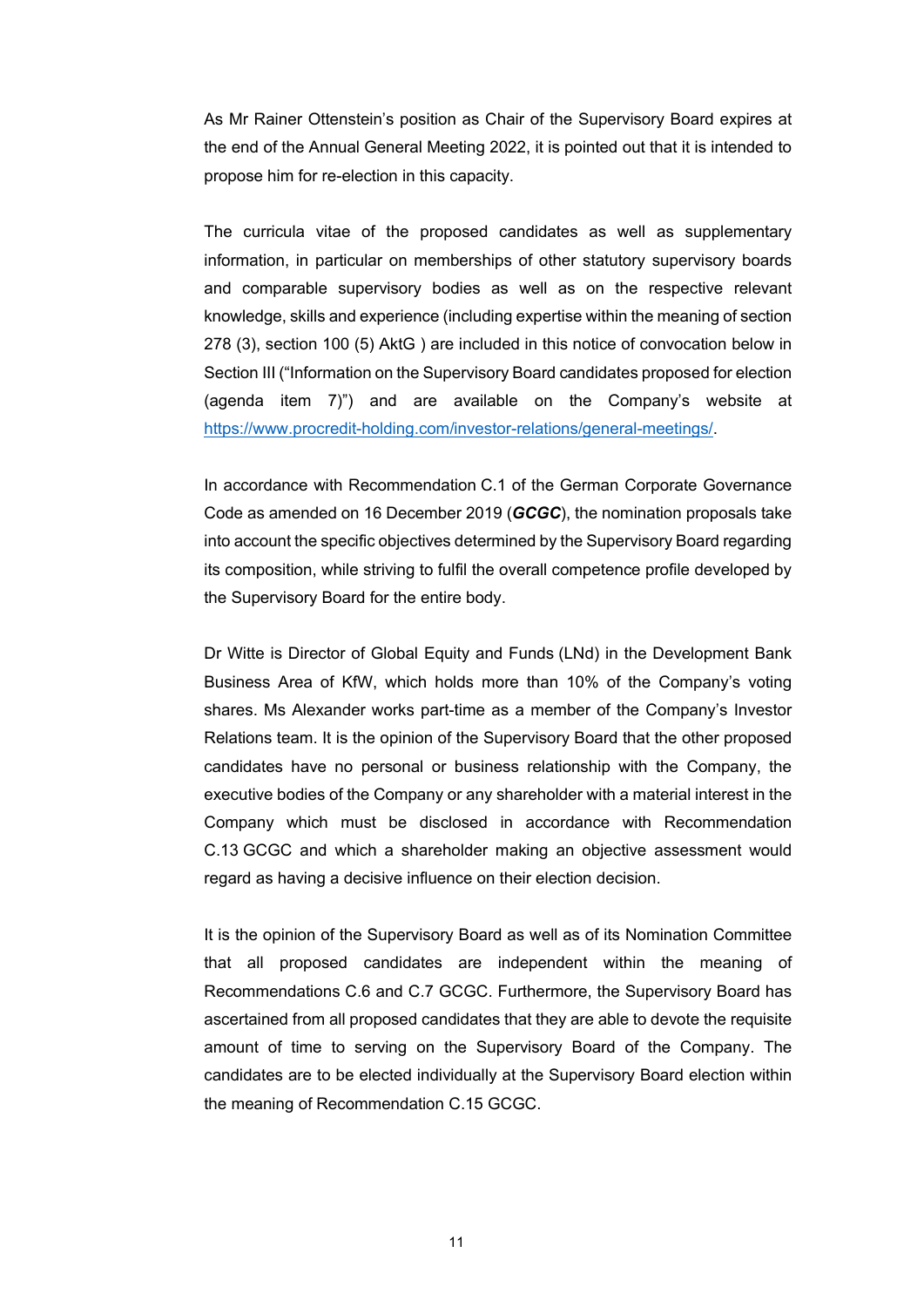**8. Resolution on the remuneration of the members of the Supervisory Board and corresponding amendment to the Articles of Association of ProCredit Holding AG & Co. KGaA**

Pursuant to sections 278 (3), 113 (3) AktG as amended by the Act Implementing the Second Shareholder Rights Directive (ARUG II), a resolution on the compensation of the members of the Supervisory Board of listed companies must be adopted by the General Meeting at least every four years. The currently applicable compensation of the members of the Supervisory Board is governed by article 14 of the Articles of Association and was resolved by the General Meeting held on 30 November 2016 and confirmed by the General Meeting held on 27 May 2021. In its current version, article 14 of the Company's Articles of Association reads as follows:

"Article 14 Remuneration, Reimbursement of Expenses and Insurance Cover

- (1) Until further notice, each member of the Supervisory Board shall receive a fixed annual remuneration of EUR 10,000 for their service. Persons serving as members of the Supervisory Board for less than a full financial year shall be remunerated on a pro rata basis. The remuneration is due at the end of the financial year during which the person served as a member of the Supervisory Board. Remuneration for simultaneous membership on the Supervisory Board of ProCredit General Partner AG shall count towards remuneration.
- (2) The members of the Supervisory Board shall be reimbursed for expenses incurred in connection with the performance of their duties, including any value added tax which may apply.
- (3) For the execution of Supervisory Board activities, the Company shall provide the members of the Supervisory Board with insurance cover."

The demands regarding the degree of professionalism in supervisory boards in internationally operating companies as well as the time commitment for the activity have further increased – especially against the background of international developments. Given the competition to recruit outstanding individuals for the Supervisory Board, appropriate and relevant compensation constitutes an important contribution. After a thorough review, the General Partner and the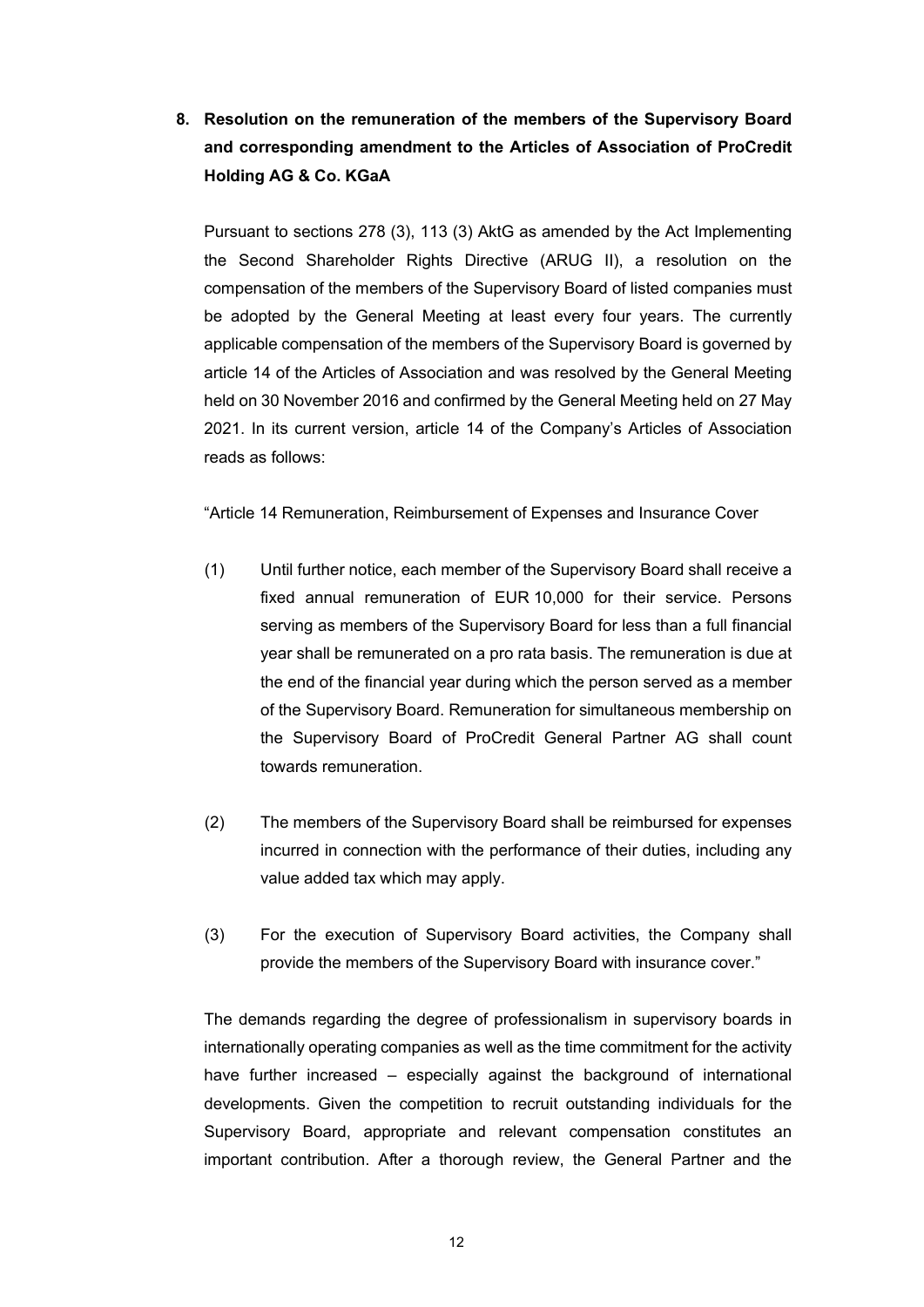Supervisory Board have come to the conclusion that the existing remuneration arrangements for the members of the Supervisory Board are no longer in line with the market and are no longer commensurate with the tasks of the members of the Supervisory Board and the situation of ProCredit Holding AG & Co. KGaA. Against this background and in view of the supervisory board remuneration of comparable companies, the remuneration for Supervisory Board members of ProCredit Holding AG & Co. KGaA is to be adjusted in order to maintain its competitiveness. This is also intended to take account of the recommendation in the German Corporate Governance Code (GCGC) that the additional time required for special functions on the Supervisory Board should be appropriately reflected in the compensation.

Against this background, on the basis of the system for the compensation of the members of the Supervisory Board pursuant to item 8.1 below, the current provision in article 14 of the Articles of Association of the Company is to be revised as set out in item 8.2 and, pursuant to item 8.3, will apply from the beginning of the financial year in which the amendments take effect.

The General Partner and the Supervisory Board propose that the following resolution be adopted:

#### 8.1 System for the Remuneration of Supervisory Board Members

#### Basic features of the remuneration system

The system for the remuneration of Supervisory Board members is based on statutory requirements and takes into account the recommendations and suggestions of the German Corporate Governance Code.

The compensation of the members of the Supervisory Board shall be balanced overall and shall be commensurate with the responsibilities and duties of the Supervisory Board members and the situation of the Company, also taking into account the compensation arrangements of other major listed companies. At the same time, appropriate and commensurate compensation makes an important contribution in light of the competition for outstanding individuals to fill positions on the Supervisory Board and thus to provide the best possible supervision and advice to the Management Board. These, in turn, are a prerequisite for long-term corporate success.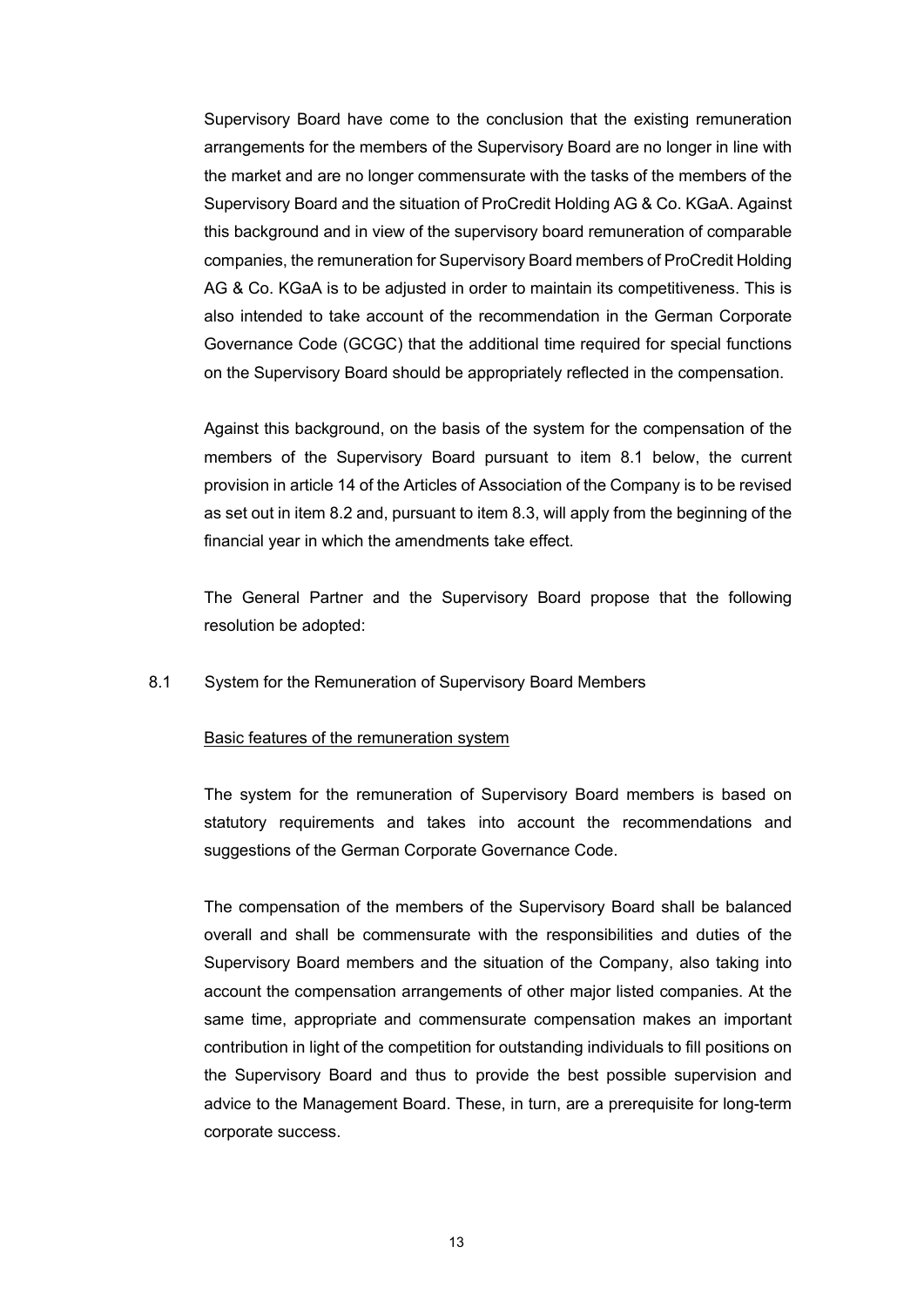The members of the Supervisory Board shall continue to receive purely functionrelated fixed compensation in accordance with section G.18 of the GCGC. No performance-related compensation or financial or non-financial performance criteria are provided for. This best reflects the independent control and advisory function of the Supervisory Board, which is not geared towards short-term corporate success but to the long-term development of the Company. The extent of the workload and liability risk of the members of the Supervisory Board does not generally develop in parallel with the business success of the Company or the earnings situation of the Company. Rather, it is precisely in economically difficult times, when variable compensation components generally decline, that the members of the Supervisory Board need to perform their advisory and monitoring function particularly intensively.

#### Remuneration components

The fixed annual remuneration is EUR 30,000.00 for the Chair of the Supervisory Board, EUR 15,000.00 for the Deputy Chair of the Supervisory Board and EUR 10,000.00 for each other member of the Supervisory Board.

For their work on the Risk and Audit Committee, members of the Supervisory Board shall receive an additional fixed annual compensation of EUR 5,000.00. For their work on the Risk and Audit Committee, the Chair of the Risk and Audit Committee shall receive an additional fixed annual compensation of EUR 10,000.00. For their work on the Nomination Committee, members of the Supervisory Board shall receive an additional fixed annual remuneration of EUR 2,500.00; the Chair of the Nomination Committee shall receive an additional fixed annual remuneration of EUR 5,000.00. This applies accordingly to other committees comprising members of the Supervisory Board.

The respective amount of the fixed compensation takes into account the specific function and responsibility of the members of the Supervisory Board. In particular, in accordance with section G.17 of the GCGC, the higher time commitment of the Chair and Deputy Chair of the Supervisory Board and of the Chair and members of the Audit Committee is also appropriately taken into account by means of commensurate additional compensation.

For every meeting of the Supervisory Board that they attend, the members of the Supervisory Board shall receive an attendance fee of EUR 500.00. For every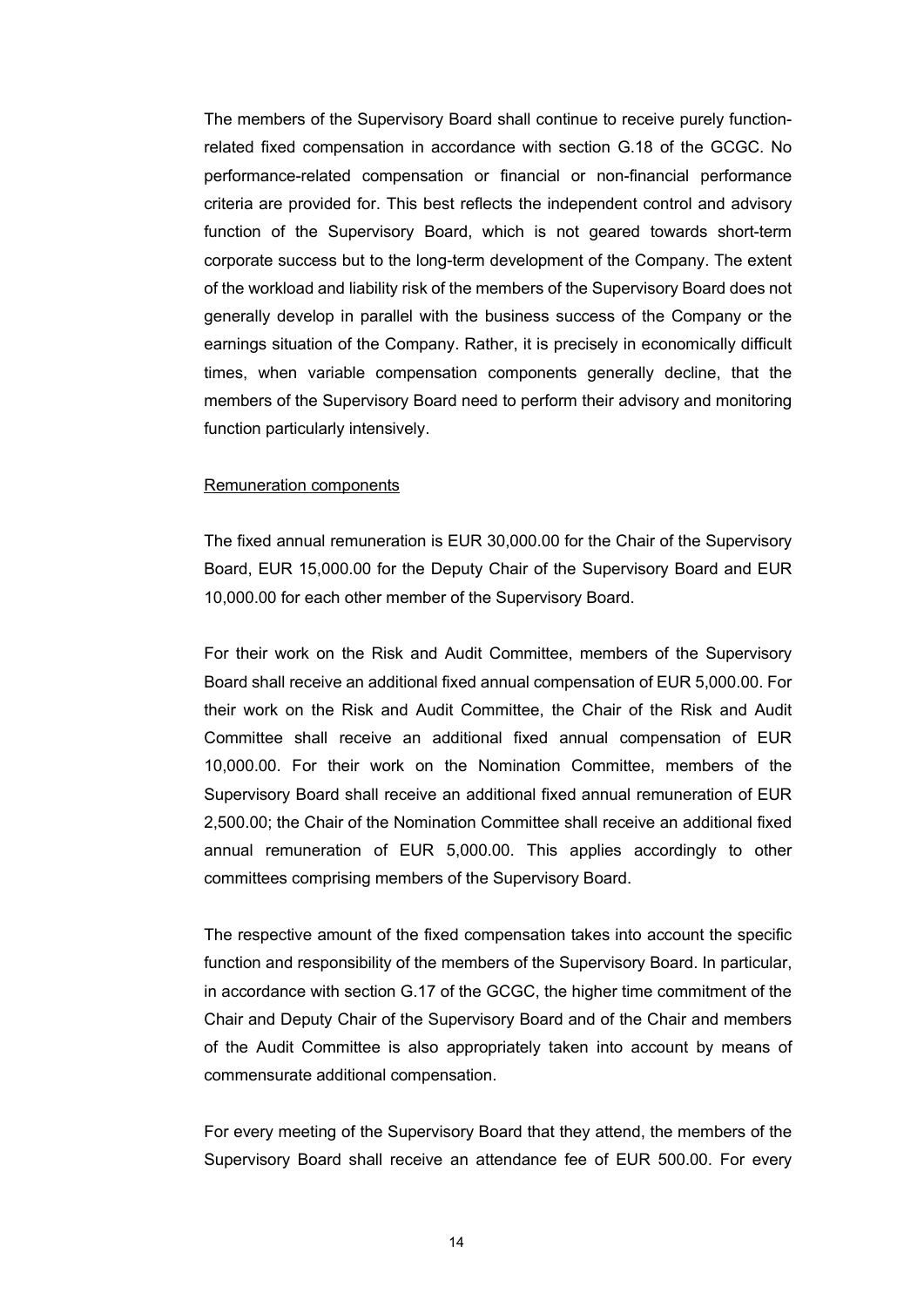meeting of the Risk and Audit Committee that they attend, the members of the Risk and Audit Committee shall receive an attendance fee of EUR 1,000.00. For every meeting of the Nomination Committee that they attend, the members of the Nomination Committee shall receive an attendance fee of EUR 500.00. This applies accordingly to other committees comprising members of the Supervisory Board. Members who participate in the committees via telephone or video conference or using other comparable common means of telecommunication shall also be entitled to attendance fees. In the event that several meetings of the Supervisory Board and/or its committees take place on one calendar day, the attendance fee shall be paid only once.

The specific amount of the fixed compensation is thus based on the overall scope and responsibility of the duties assumed by the respective member on the Supervisory Board and the committees. In the opinion of the General Partner and the Supervisory Board, the level of Supervisory Board compensation described is appropriate and in line with the market – also in comparison with other listed companies – such that the Company can continue to attract and retain qualified candidates for the Supervisory Board in the future.

The remuneration is due at the end of the financial year during which the person served as a member of the Supervisory Board. If members of the Supervisory Board leave the Supervisory Board in the course of a financial year, they receive the remuneration on a pro rata basis. This shall apply analogously if a member of the Supervisory Board resigns from a position involving additional compensation. Pro rata remuneration for committee activities requires that the committee concerned has met during the relevant period in order to perform its duties.

In addition to the function-related fixed compensation, the members of the Supervisory Board shall continue to be reimbursed for their expenses incurred in the performance of their duties and for any value-added tax payable on their expenses. Furthermore, the Company provides the members of the Supervisory Board with insurance cover for the performance of their Supervisory Board duties.

#### Remuneration of the Supervisory Board of the General Partner

If members of the Supervisory Board of ProCredit Holding AG & Co. KGaA are at the same time members of the Supervisory Board of the General Partner (i.e. ProCredit General Partner AG), the remuneration paid by the General Partner is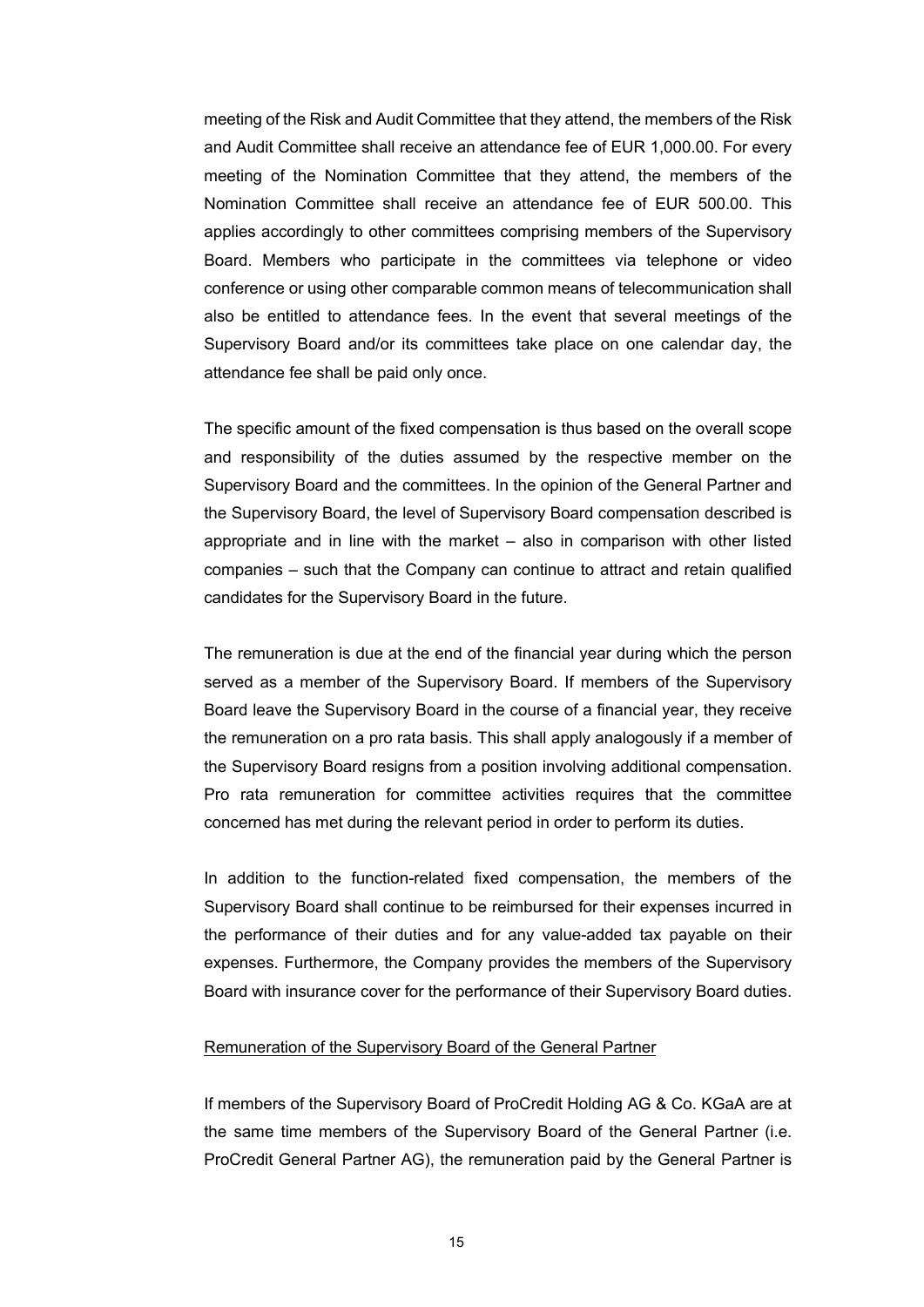not offset against the remuneration paid by ProCredit Holding AG & Co. KGaA. The General Partner may claim reimbursement from ProCredit Holding AG & Co. KGaA for the Supervisory Board remuneration paid by it in accordance with article 9 (1) sentence 1 of the Articles of Association of the Company. The nature and amount of the remuneration of the Supervisory Board of the General Partner is determined at its Annual General Meeting. The General Partner is currently planning the following compensation components for its Supervisory Board:

The fixed annual remuneration shall amount to EUR 30,000.00 for the Chair of the Supervisory Board, EUR 15,000.00 for the Deputy Chair of the Supervisory Board and EUR 10,000.00 for each other member of the Supervisory Board of ProCredit General Partner AG. For their activities in a committee, the members of the Supervisory Board of ProCredit General Partner AG shall receive an additional fixed annual remuneration of EUR 2,500.00 per committee. At this time, ProCredit General Partner AG has a Nomination Committee and a Remuneration Committee. The Chair of the respective committee shall receive an additional fixed annual remuneration of EUR 5,000.00. The members of the Supervisory Board of ProCredit General Partner AG shall each receive an attendance fee of EUR 500.00 for each meeting of the Supervisory Board in which they participate as well as for each meeting of a committee in which they participate.

#### Procedure for setting and reviewing the compensation system

The General Meeting shall determine the compensation of the members of the Supervisory Board in the Articles of Association or by resolution at the proposal of the General Partner and the Supervisory Board. Currently, the remuneration is set forth in the Articles of Association.

The General Meeting shall decide on the compensation of the members of the Supervisory Board at least every four years. In this context, a resolution confirming the existing remuneration is also permissible. If the General Meeting does not confirm the compensation system put to the vote, a revised compensation system will be presented at the latest at the following General Meeting. In preparation for the resolution of the General Meeting, the General Partner and the Supervisory Board each examine whether the remuneration, in particular with regard to its amount and structure, continues to be in the interest of ProCredit Holding AG & Co. KGaA and is commensurate with the tasks of the members of the Supervisory Board and the situation of the Company. For this purpose, the Supervisory Board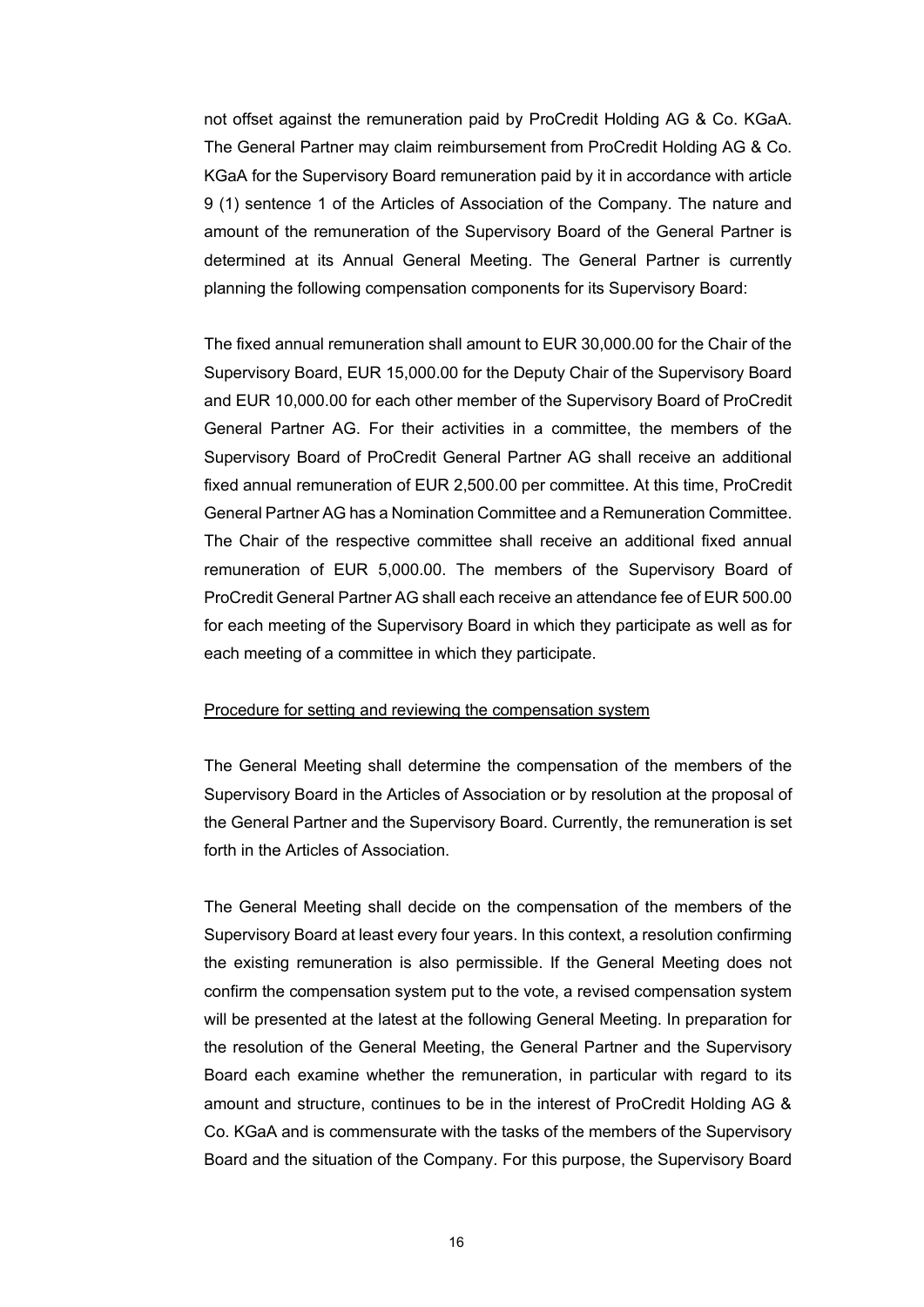may also conduct a horizontal market comparison. The Supervisory Board may seek advice from an external compensation expert for this task. If necessary, the General Partner and the Supervisory Board shall propose to the General Meeting an appropriate adjustment of the compensation.

Corresponding proposals for resolutions to the General Meeting are submitted by the General Partner and the Supervisory Board in accordance with the statutory order of authority in order to enable mutual control between the two corporate entities.

8.2 Article 14 of the Articles of Association of the Company shall be reformulated as follows:

"Article 14 Remuneration, Reimbursement of Expenses and Insurance Cover

(1) The members of the Supervisory Board shall receive a fixed annual remuneration of EUR 10,000.00 (in words: ten thousand euros). The Chair shall receive a fixed annual remuneration of EUR 30,000.00 (in words: thirty thousand euros) and the Deputy Chair shall receive a fixed annual remuneration of EUR 15,000.00 (in words: fifteen thousand euros).

(2) For membership in the Risk and Audit Committee, the members of the Supervisory Board shall receive annual remuneration of EUR 5,000.00 (in words: five thousand euros) in addition to their basic remuneration, and the Chair of the Risk and Audit Committee shall receive annual remuneration of EUR 10,000.00 (in words: ten thousand euros) in addition to their basic remuneration. For membership in the Nomination Committee, the members of the Supervisory Board shall receive annual remuneration of EUR 2,500.00 (in words: two thousand five hundred euros) in addition to their basic remuneration, and the Chair of the Nomination Committee shall receive annual remuneration of EUR 5,000.00 (in words: five thousand euros) in addition to their basic remuneration. This provision applies accordingly to other committees comprising members of the Supervisory Board.

(3) For every meeting of the Supervisory Board that they attend, the members of the Supervisory Board shall receive an attendance fee of EUR 500.00 (in words: five hundred euros). For every meeting of the Risk and Audit Committee that they attend, the members of the Risk and Audit Committee shall receive an attendance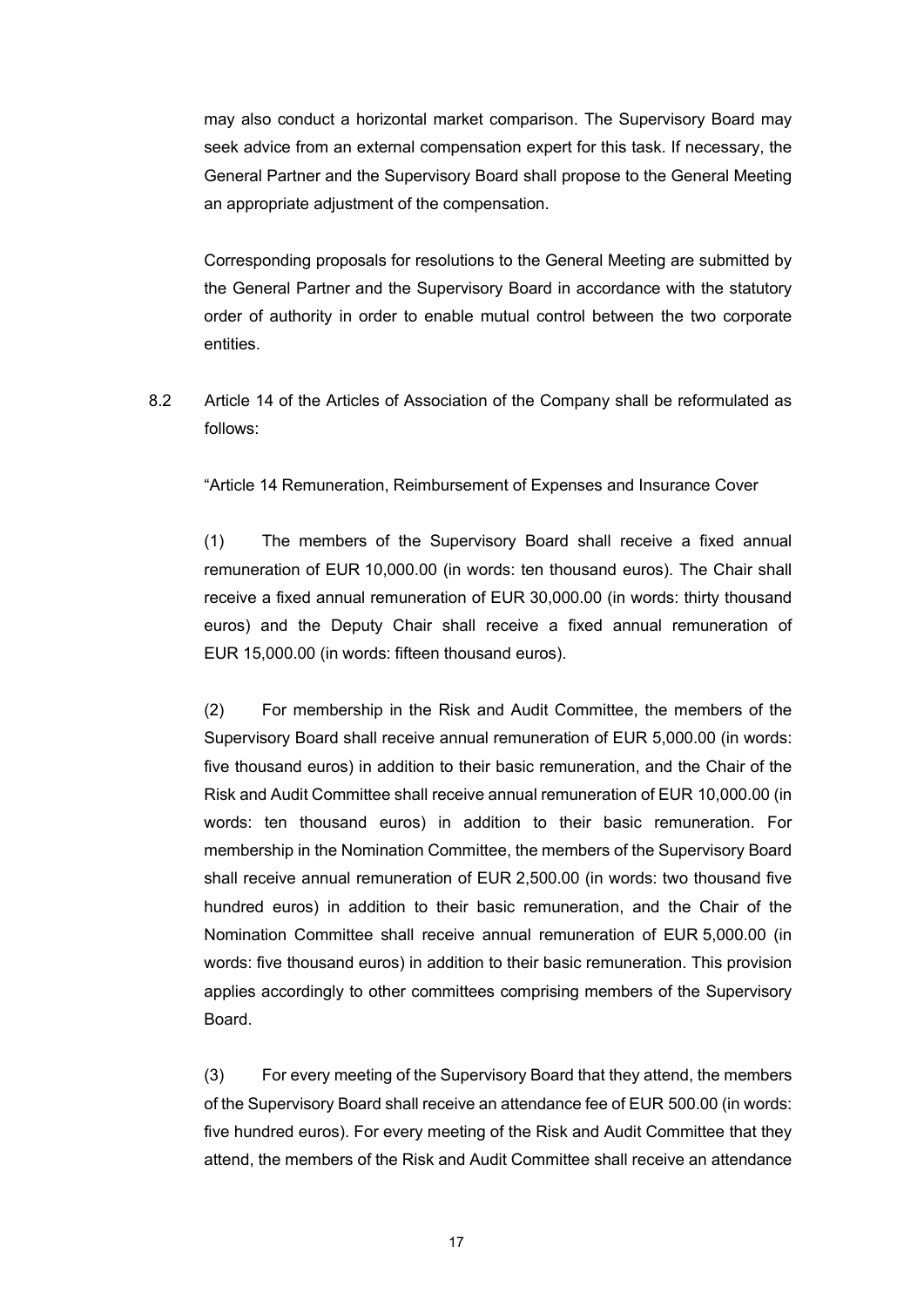fee of EUR 1,000.00 (in words: one thousand euros). For every meeting of the Nomination Committee that they attend, the members of the Nomination Committee shall receive an attendance fee of EUR 500.00 (in words: five hundred euros). This provision applies accordingly to other committees comprising members of the Supervisory Board. Members who participate in the committees via telephone or video conference or using other comparable common means of telecommunication shall also be entitled to attendance fees. In the event that several meetings of the Supervisory Board and/or its committees take place on one calendar day, the attendance fee shall be paid only once.

(4) Compensation shall become due at the end of the financial year in which the Supervisory Board member was active. If members of the Supervisory Board leave the Supervisory Board in the course of a financial year, they receive the remuneration on a pro rata basis. This shall apply analogously if a member of the Supervisory Board resigns from a position involving additional compensation. Pro rata remuneration for committee activities requires that the committee concerned has met during the relevant period in order to perform its duties.

(5) The members of the Supervisory Board shall be reimbursed for expenses incurred in connection with the performance of their duties, including any value added tax which may apply.

(6) For the execution of Supervisory Board activities, the Company shall provide the members of the Supervisory Board with insurance cover."

8.3 The new provision on the compensation of the members of the Supervisory Board to be resolved under clause 8.2 shall apply for the first time to the financial year in which the proposed amendment to the Articles of Association becomes effective.

#### **9. Adoption of a resolution on the approval of the Remuneration Report**

With effect from financial year 2021, a remuneration report pursuant to section 278 (3) and section 162 AktG, as amended by the Act Implementing the Second Shareholders' Rights Directive (ARUG II), shall be prepared by the Management Board and the Supervisory Board and submitted to the General Meeting for approval pursuant to section 278 (3) and section 120a (4) sentence 1 AktG.

In accordance with sections 278 (3) and 162 (3) AktG, the remuneration report was audited by the auditing firm BDO AG Wirtschaftsprüfungsgesellschaft, Hamburg to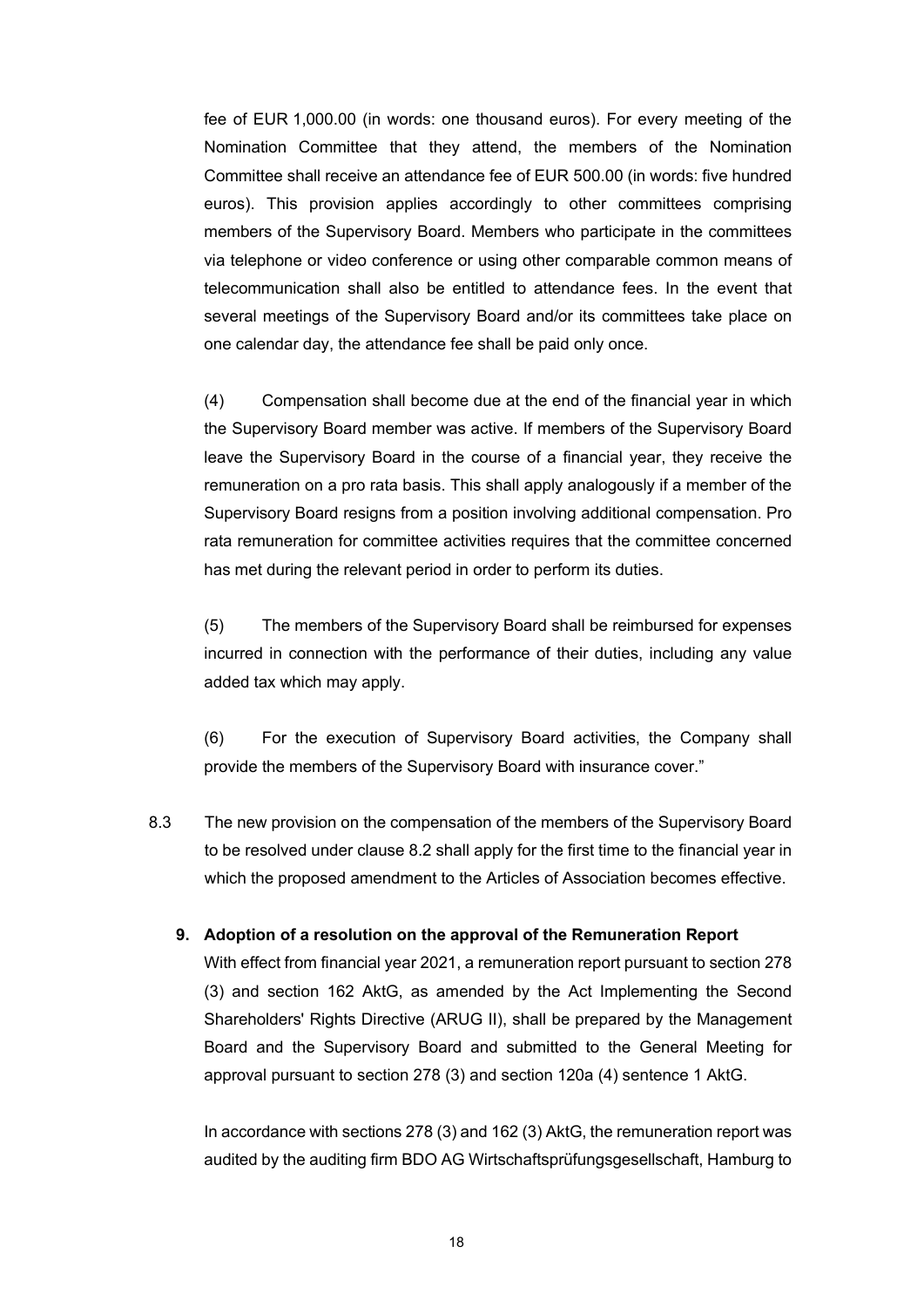determine whether the legally required disclosures pursuant to sections 278 (3) and 162 (1) and (2) AktG had been made. The remuneration report for financial year 2021 and the auditors' report thereon are reproduced in section IV below and are also available on the Company's website at [https://www.procredit](https://www.procredit-holding.com/investor-relations/general-meetings/)[holding.com/investor-relations/general-meetings/.](https://www.procredit-holding.com/investor-relations/general-meetings/)

The General Partner and the Supervisory Board propose that the remuneration report for 2021 financial year, which was prepared and audited in accordance with sections 278 (3) and 162 AktG, be approved.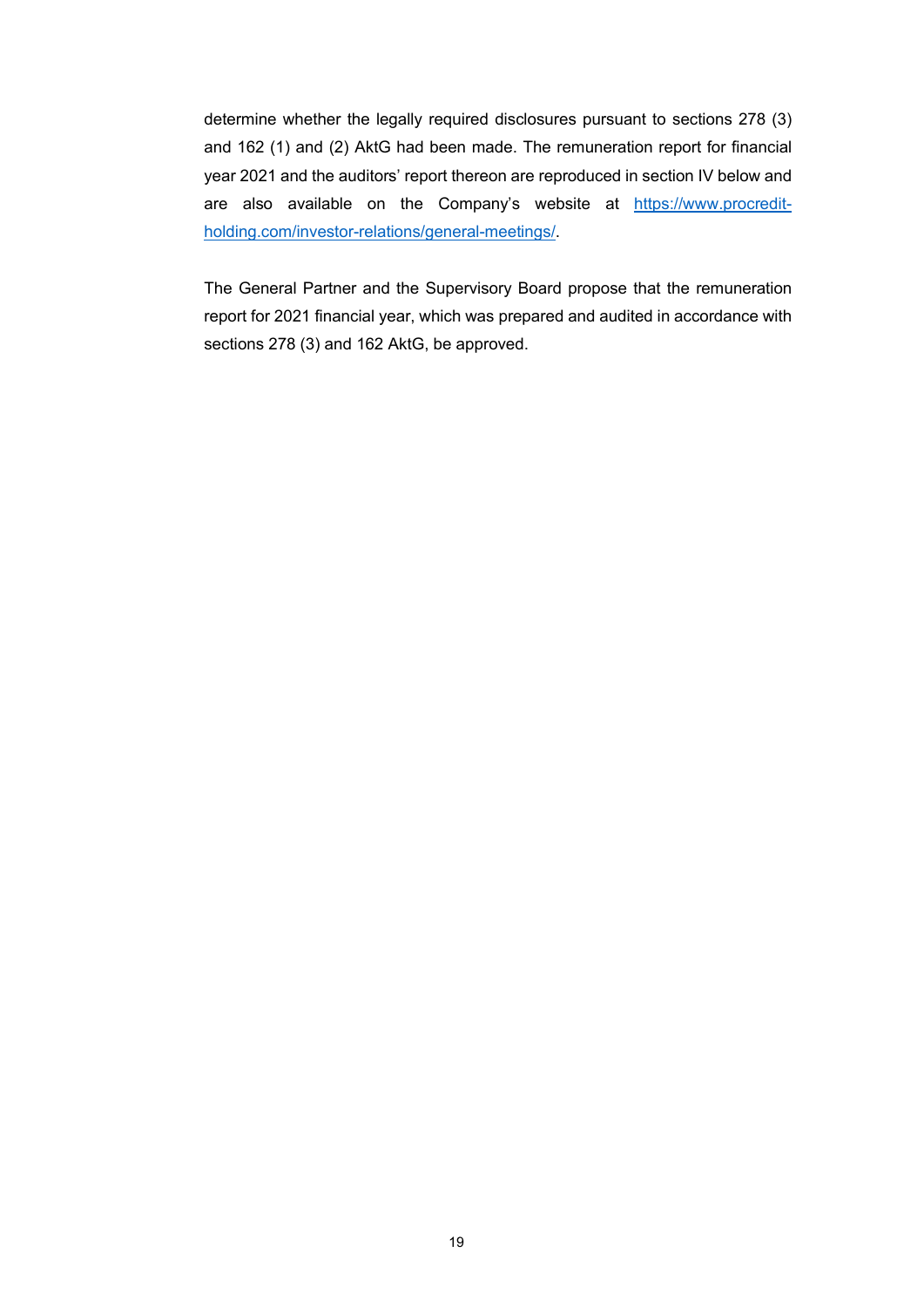**Report of the General Partner to the General Meeting on the proposal under agenda item 3.2 to exclude the subscription right pursuant to sections 278 (3) and 221 (4) sentence 2 in conjunction with sections 278 (3) and 186 (4) sentence 2 AktG**

The proposed resolution to amend the resolution of the General Meeting of 8 December 2021 under agenda item 2 authorising the issuance of profit participation rights is intended to give ProCredit Holding AG & Co. KGaA expanded options for raising own funds. The authorisation is to provide the necessary flexibility to enable the ProCredit group to meet its future needs for own funds eligible for regulatory purposes. For this purpose, the General Partner is to be authorised, until 7 December 2026, to issue profit participation rights on one or more occasions with or without a limited term against cash or non-cash contributions (including in the form of existing bonds and profit participation rights) up to a total nominal amount of EUR 100 million. This gives the General Partner the necessary room for manoeuvre to be able to raise further equity at any time and in accordance with the situation on the market.

In order to achieve ProCredit Holding AG & Co. KGaA's objective of strengthening the ProCredit group's regulatory own funds base by issuing profit participation rights, the profit participation rights must be structured in such a way that they qualify as instruments of Additional Tier 1 capital in accordance with Article 52 (1) of Regulation (EU) No. 575/2013 (*CRR*), as amended or replaced from time to time, in particular by Regulation (EU) No. 2019/876 (*CRR II*) or otherwise may be recognised as regulatory own funds.

In principle, the profit participation rights are to be offered to shareholders for subscription. In accordance with the usual placement practices, profit participation rights may also be underwritten by one or more credit institutions or other companies within the meaning of section 186 (5) sentence 1 AktG, with the obligation to offer them to shareholders for subscription; consequently, shareholders have an indirect subscription right and a direct subscription right is therefore excluded.

In addition, the possibility of excluding the subscription right of the shareholders of ProCredit Holding AG & Co. KGaA is provided for by the General Partner with the consent of the Supervisory Board as follows:

- a. The exclusion of the subscription right for fractional amounts enables the utilisation of the requested authorisation with round amounts and facilitates the processing of the capital measure.
- b. Furthermore, it will be possible to exclude the subscription right altogether,
	- aa. insofar as the profit participation rights are solely structured similarly to obligations.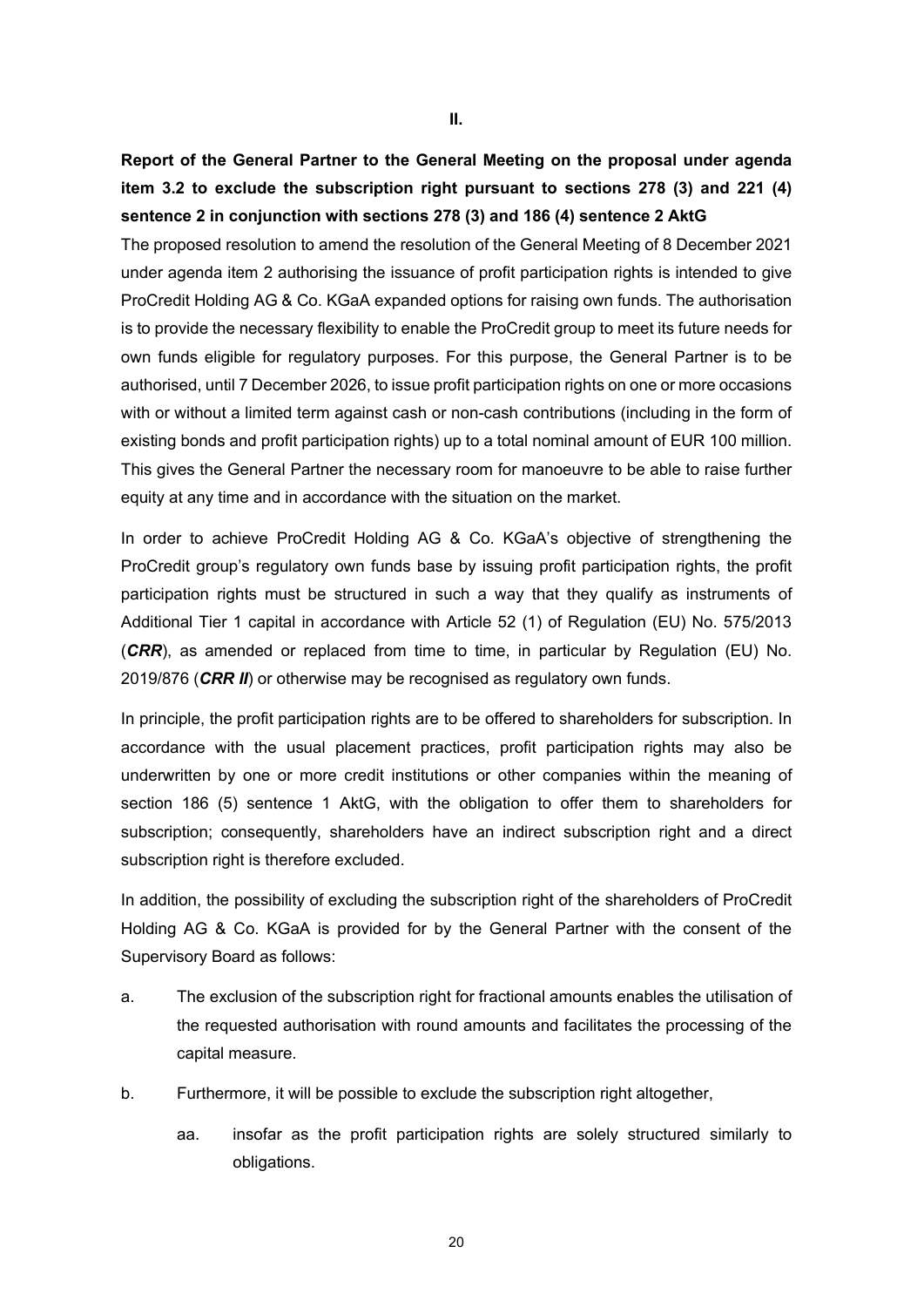bb. insofar as the interest rate and the issue amount of the profit participation rights correspond to the current market conditions for comparable borrowings at the time of issue.

Should the profit participation rights not be structured similarly to obligations, the subscription right of the shareholders remains in place. Profit participation rights are structured similarly to obligations if they

- i. do not confer any membership rights or subscription or conversion rights to shares,
- ii. do not grant any participation in liquidation proceeds and
- iii. do not provide for any profit-oriented interest payments.

Participation in the liquidation proceeds within the meaning of point ii. above is also not applicable if the profit participation rights do not have a fixed term and repayment is only permissible with the approval of the supervisory authorities. An interest payment is also not profit-oriented within the meaning of point iii. above if it is conditional on there being no net loss for the year or balance sheet loss or if it arises as a result of the interest payment or if interest may only be paid from distributable items within the meaning of Art. 4 (1) No. 128 CRR, as amended or superseded from time to time.

In these cases, excluding the subscription right does not lead to any relevant encroachment on the rights of the shareholders. Furthermore, the exclusion of subscription rights gives ProCredit Holding AG & Co. KGaA the flexibility it needs to take advantage of favourable capital market situations at short notice. Otherwise, there would be a corresponding interest rate risk between the beginning of the subscription period, when the conditions are determined, and the end of the subscription period. Should market interest rates rise within the subscription period, the subscription rights would either not be exercised or only exercised to a minimal extent. A subsequent placement of the unsubscribed profit participation rights could not be guaranteed due to the non-market conditions. In the event of falling market interest rates, the conditions for borrowing would also no longer be in line with the market at the time of issue. An interest rate above the market level would have to be paid for the entire issuance. In the case of such an exclusion of subscription rights, the return on the profit participation rights must also correspond to the current market conditions for comparable borrowings. Consequently, the subscription right has no value of its own. Therefore, the shareholder will suffer no economic disadvantage as a result of the exclusion of the subscription right. The shareholders' need for protection with regard to a possible

and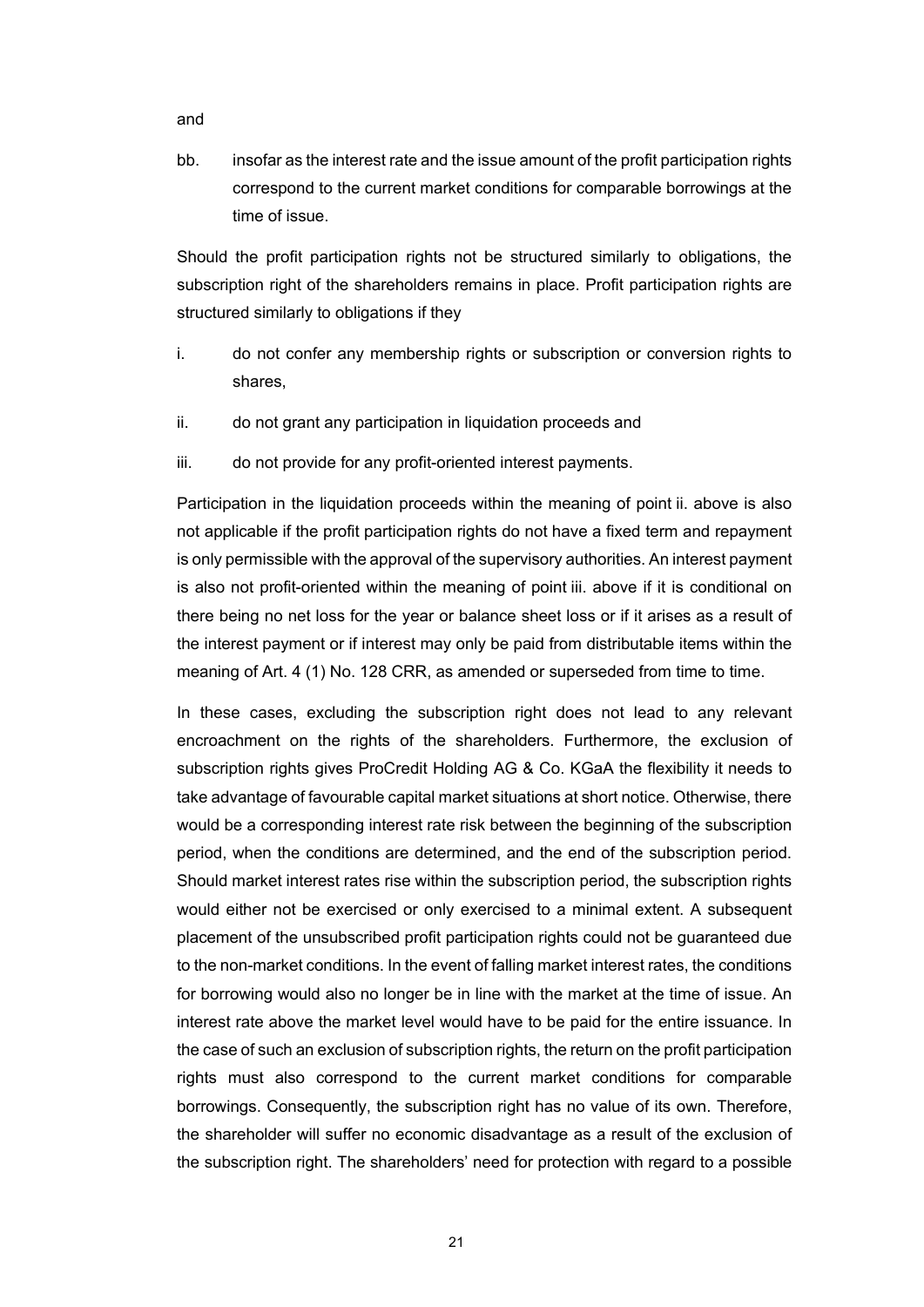economic dilution of their shareholdings is therefore taken into account; the shareholders' membership position remains unaffected.

c. The General Partner shall also be authorised to exclude the subscription right in order to be able to issue obligation-like profit participation rights against non-cash contributions. The non-cash contribution must consist of the acquisition of securities or comparable instruments issued by ProCredit Holding AG & Co. KGaA directly or indirectly through its subsidiaries or other issuers. In such cases, it can be an interesting alternative to offer profit participation rights instead of or in addition to cash benefits. This also provides the ProCredit Holding AG & Co. KGaA with further flexibility to place profit participation rights in the capital market and at the same time to acquire already issued securities or comparable instruments. Thus, in the case of a new placement of profit participation rights, it may be advisable also or even exclusively to address groups of investors with whom corresponding securities or comparable instruments have already been placed. This may be the case, for example, if the new profit participation rights to be issued are more advantageous for the capital situation of ProCredit Holding AG & Co. KGaA than older instruments that have already been placed. In addition, such an approach may also facilitate the successful placement of the new profit participation rights. In these cases, the interests of the shareholders are taken into account by the fact that ProCredit Holding AG & Co. KGaA must maintain an appropriate ratio between the value of the non-cash contribution and the profit participation right when acquiring non-cash contributions in exchange for the issue of profit participation rights; the relevant date for this is the date on which the resolution on the issue of profit participation rights is passed.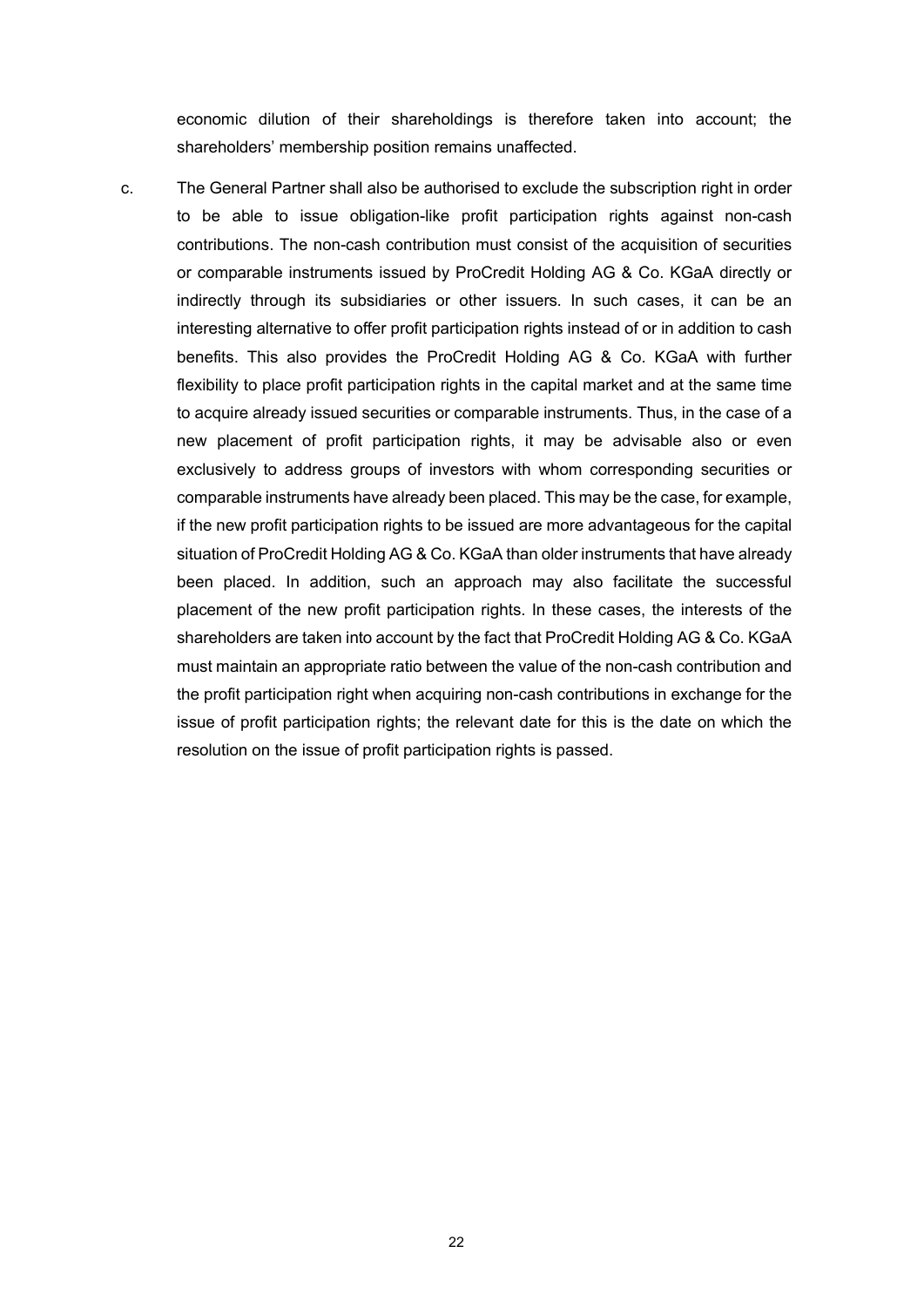#### **III.**

# **Information on the Supervisory Board candidates proposed for election (agenda item 7)**

## **Jovanka Joleska Popovska**

- − Place of residence: Skopje, North Macedonia
- − Date of birth: 24 July 1972
- − Nationality: North Macedonian

## **Career history**

- − **April 2021 today** Chair of the Supervisory Board of ProCredit Bank AD, North Macedonia
- − **2009 April 2021** Member of the Management Board of ProCredit Bank AD, North Macedonia
- − **2004 2009** Deputy Managing Director, ProCredit Bank AD, North Macedonia
- − **2003 2004** Head of Internal Audit, ProCredit Bank AD, North Macedonia
- − **1999 2003** Assurance Manager, KPMG Audit DOO, Skopje, North Macedonia
- − **1997 1999** Audit Assistant, KPMG Audit DOO, Skopje, North Macedonia

## **Education**

- − **2007 2009** Graduated from the Managers' Programme at the ProCredit Academy, Fürth/Odw., Germany
- − **1997** Association of Certified Chartered Accountants, London, United Kingdom
- − **1991 1995** Business Administration Studies, St. Cyril and Methodius University, Skopje, North Macedonia; Bachelor's degree with majors in Business Management, Auditing and Accounting

## **Mandates**

Statutory supervisory boards and similar bodies:

- − Chair of the Supervisory Board of ProCredit Bank AD, North Macedonia
- − Member of the Supervisory Board of B.C. ProCredit Bank S.A., Moldova
- Member of the Supervisory Board and the Audit Committee of the Supervisory Board of ProCredit Bank sh.a., Albania

## **Relevant knowledge, skills and professional experience**

Experience in bank management in South Eastern Europe, auditing, internal audit, accounting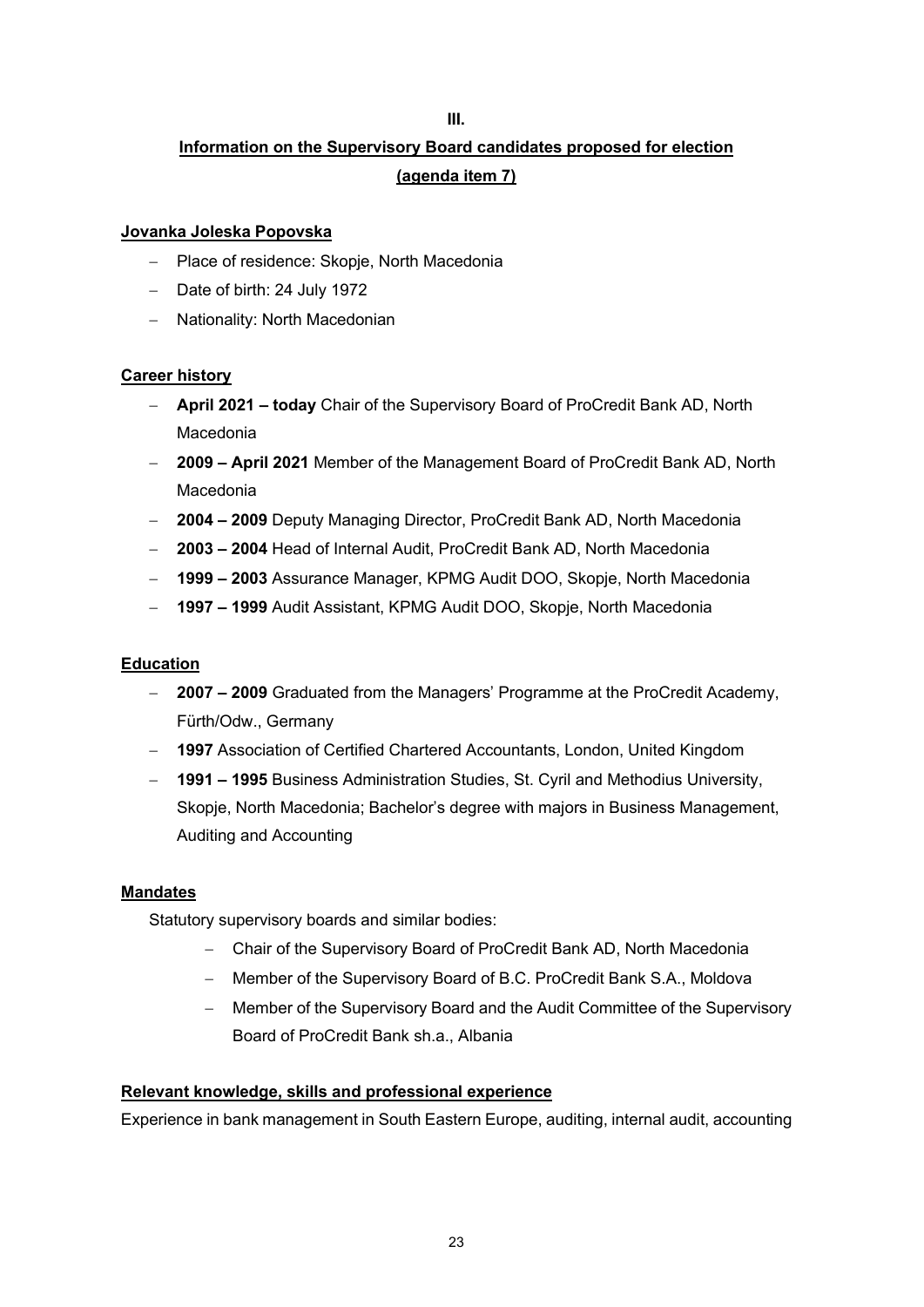Due to her professional background, Jovanka Joleska Popovska has both expertise in the field of accounting and expertise in the field of auditing (sections 278 (3) and 100 (5) AktG).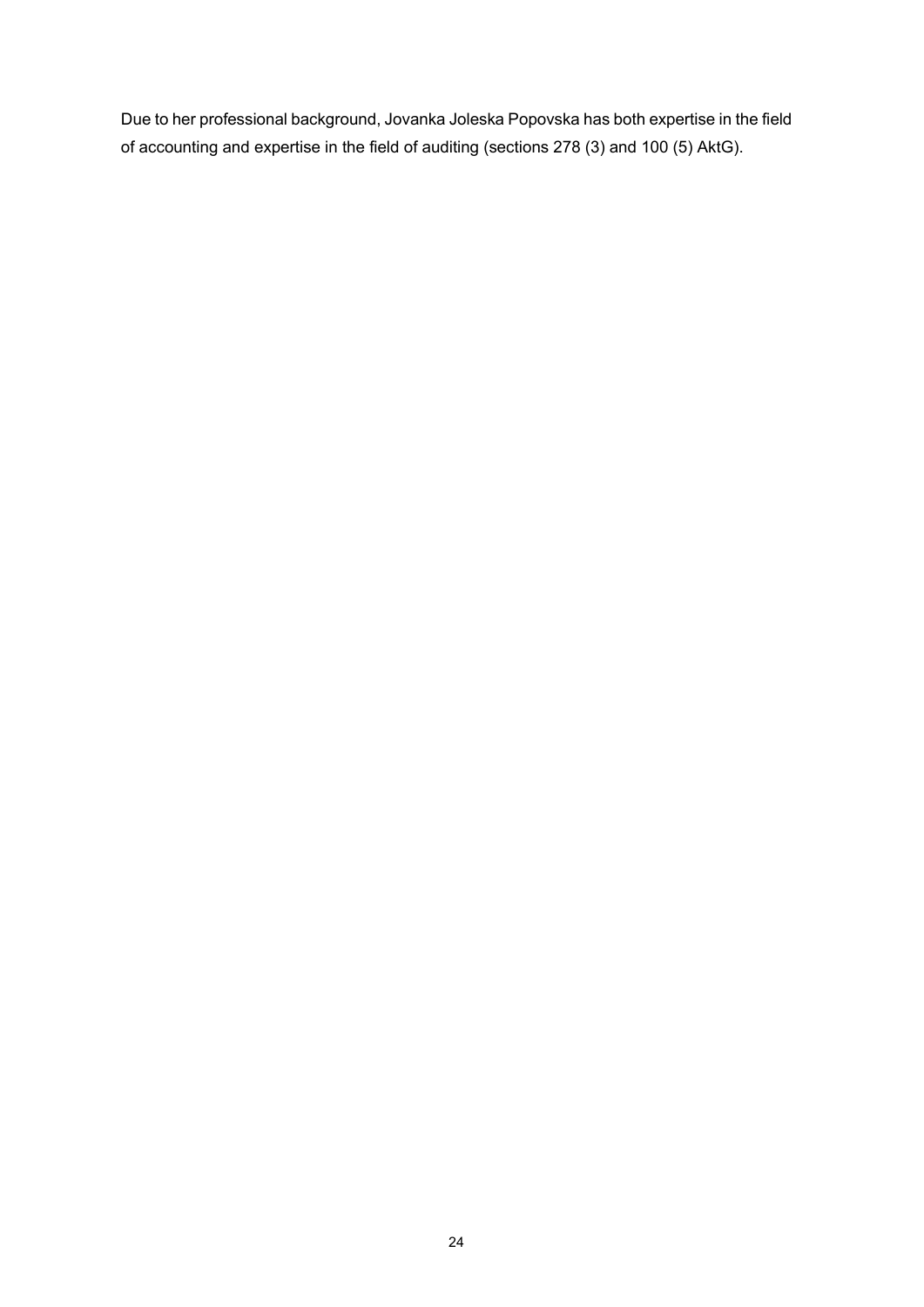## **Dr Jan Martin Witte**

- − Place of residence: Kronberg
- − Date of birth: 16 March 1974
- − Nationality: German

## **Career history**

- − **2020 today** Director, Global Equity and Funds (LNd), Development Bank Development Area of KfW, Frankfurt am Main, Germany
- − **2019 2020** Director of the Central Africa and Regional Funds Department (LAf), KfW, Frankfurt am Main, Germany
- − **2016 2019** Director of the Pretoria (South Africa) Office of KfW, Pretoria, South Africa
- − **2013 2016** Head of the Southern Africa Infrastructure Department, KfW, Frankfurt am Main, Germany
- − **2012 2013** Senior Project Manager for the energy sector in Southern Africa (including South Africa and Zambia) and East Africa, KfW, Frankfurt am Main, Germany
- − **2008 2012** Senior Project Manager for the energy sector in Uganda, KfW, Frankfurt am Main, Germany
- − **2003 2008** Co-founder and Associate Director, Global Public Policy Institute (GPPi)
- − **2000 2001** Partnership Policy Officer at the United Nations Office for Project Services, Private Sector Partnership Unit, New York City, USA
- − **July October 2000** Policy Analyst at the Office of Development Studies of the United Nations Development Programme, New York City, USA

## **Education**

- − **2005** PhD in International Relations and International Economics at the Nitze School of Advanced International Studies, Johns Hopkins University, Baltimore, USA
- − **2000** MA (with distinction) in International Relations and International Economics at the Nitze School of Advanced International Studies, Johns Hopkins University, Baltimore, USA
- − **1998** Degree (with distinction) in Political Science at the Faculty of Social Sciences of the University of Potsdam

## **Mandates**

Statutory supervisory boards and similar bodies:

- Member of the Supervisory Board of the Microfinance Enhancement Fund SICAV SIF
- − Member of the Investment Committee of KfW-ATI Regional Liquidity Support Facility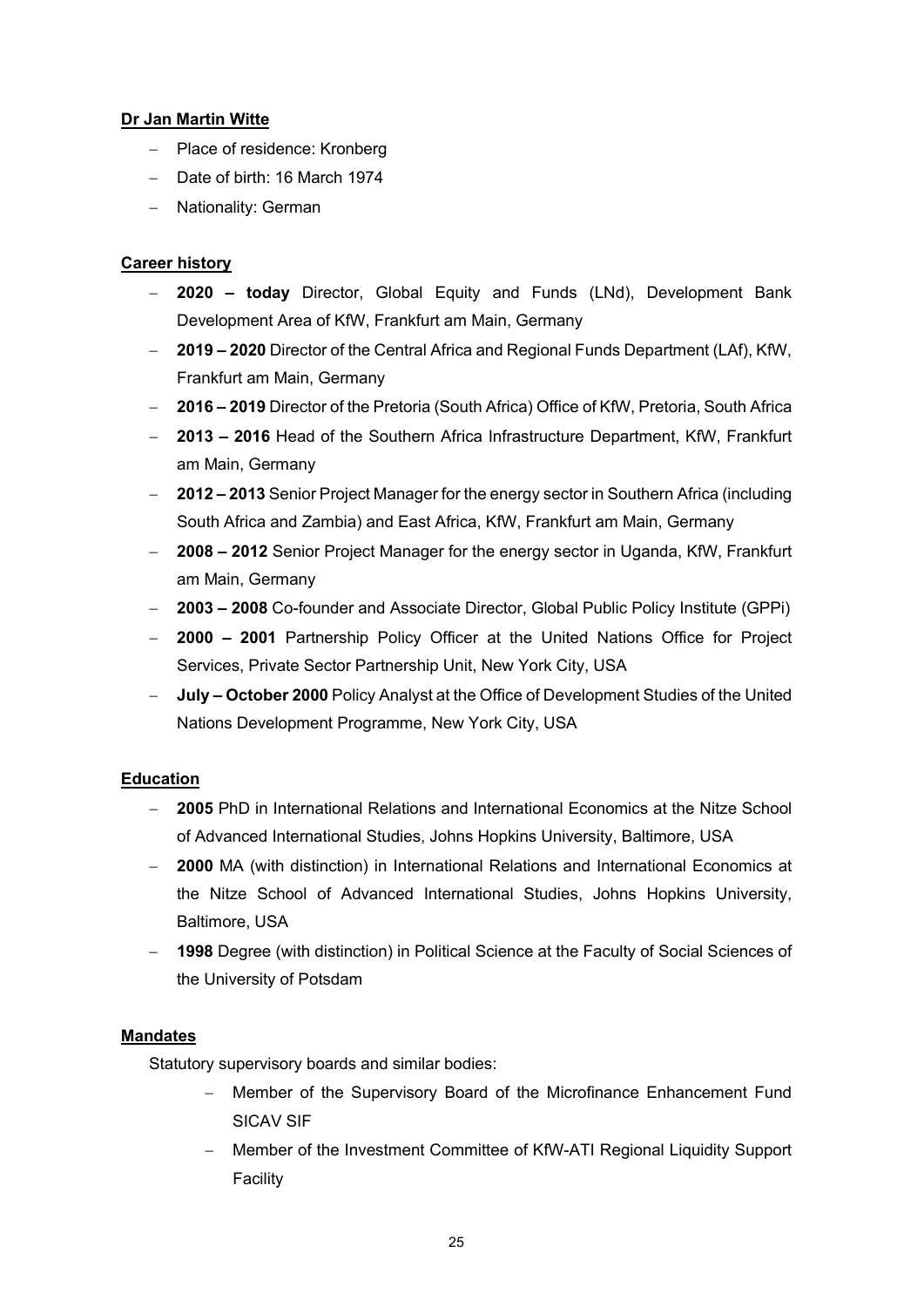## **Relevant knowledge, skills and professional experience**

- − Many years of experience working for an international development bank with a focus on financial system development and equity financing, especially in the field of renewable energies
- − Significant experience as a mandate holder in funds and other companies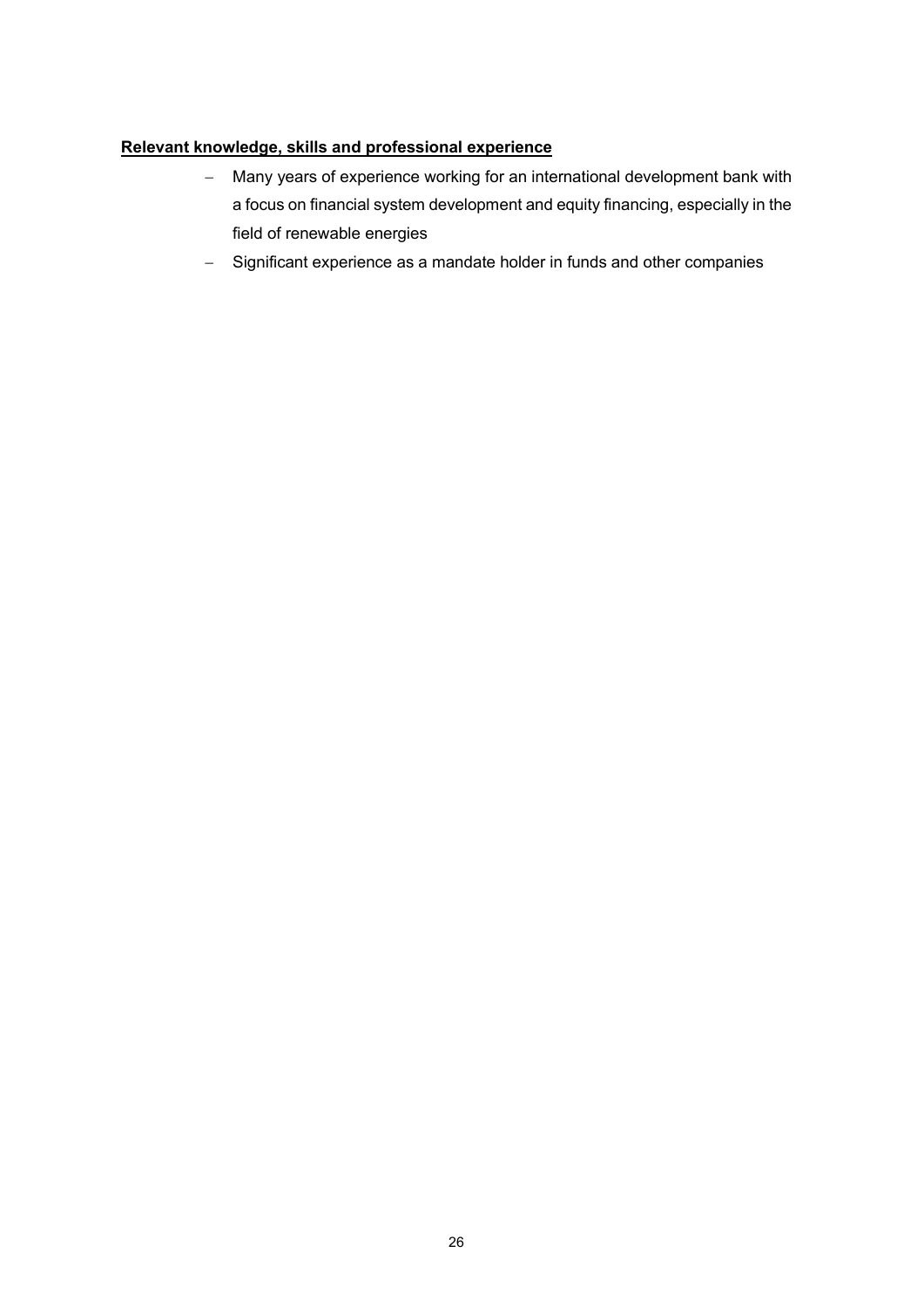## **Dr H.P.M. (Ben) Knapen**

- − Place of residence: Amsterdam
- − Date of birth: 6 January 1951
- − Nationality: Dutch

## **Career history**

- − **Sept. 2021 mid-Jan. 2022** Interim Foreign Minister of the Kingdom of the **Netherlands**
- − **2019 today** Parliamentary leader of the Christen-Democratisch Appèl (CDA), Senate (1<sup>st</sup> Chamber), Netherlands
- − **2015 today** Member of the Dutch Senate (1st Chamber) for the Christian-Democrat Appèl (CDA) party
- − **2014** Chair of the Christian-Democratisch Appèl (CDA) Programme Committee during the European Parliament elections
- − **2013 2016** Director with General Power of Attorney (Director-General) of the European Investment Bank
- − **2010 2012** State Secretary for Foreign Affairs European Affairs and Development **Cooperation**
- − **2008 2010** Member of the Scientific Council for Government Policy
- − **2008 2010** Endowed Professor for Media and Quality at Radboud University, Nijmegen
- − **1999 2006** Member of the Board (Book Division) of PCM Publishers (now part of De Persgroep Nederland)
- − **1977 1999 and**

**2006 – 2008** Editorial and correspondent activities for the NRC Handelsblad Internationaal (NL)

## **Education**

- − Advanced studies, financial and operational accounting, Catholic University of Tilburg, Tilburg, Netherlands
- − PhD (Arts), Catholic University of Nijmegen, Nijmegen, Netherlands
- − Scholarship, International Economics, Fletcher School of Law and Diplomacy Medford/Somerville, USA
- − Studies and PhD, Modern History, Catholic University of Nijmegen, Nijmegen, **Netherlands**

## **Mandates**

Statutory supervisory boards and similar bodies: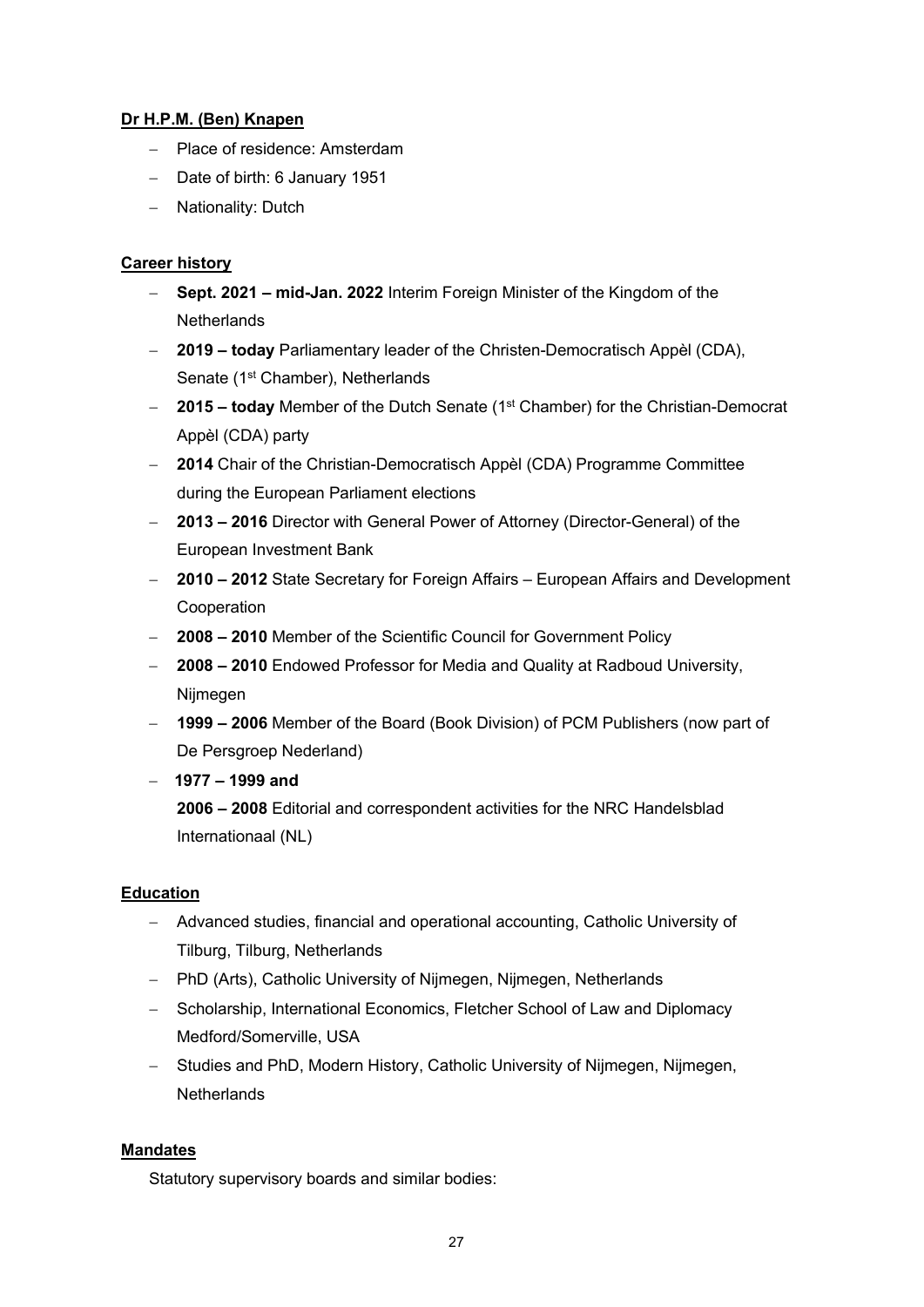− Member of the Supervisory Board of the Leiden Asia Centre

## **Relevant knowledge, skills and professional experience**

Knowledge of international relations, experience in working with international financial institutions, investor relations, marketing and communications, competence in negotiating with international financial and EU institutions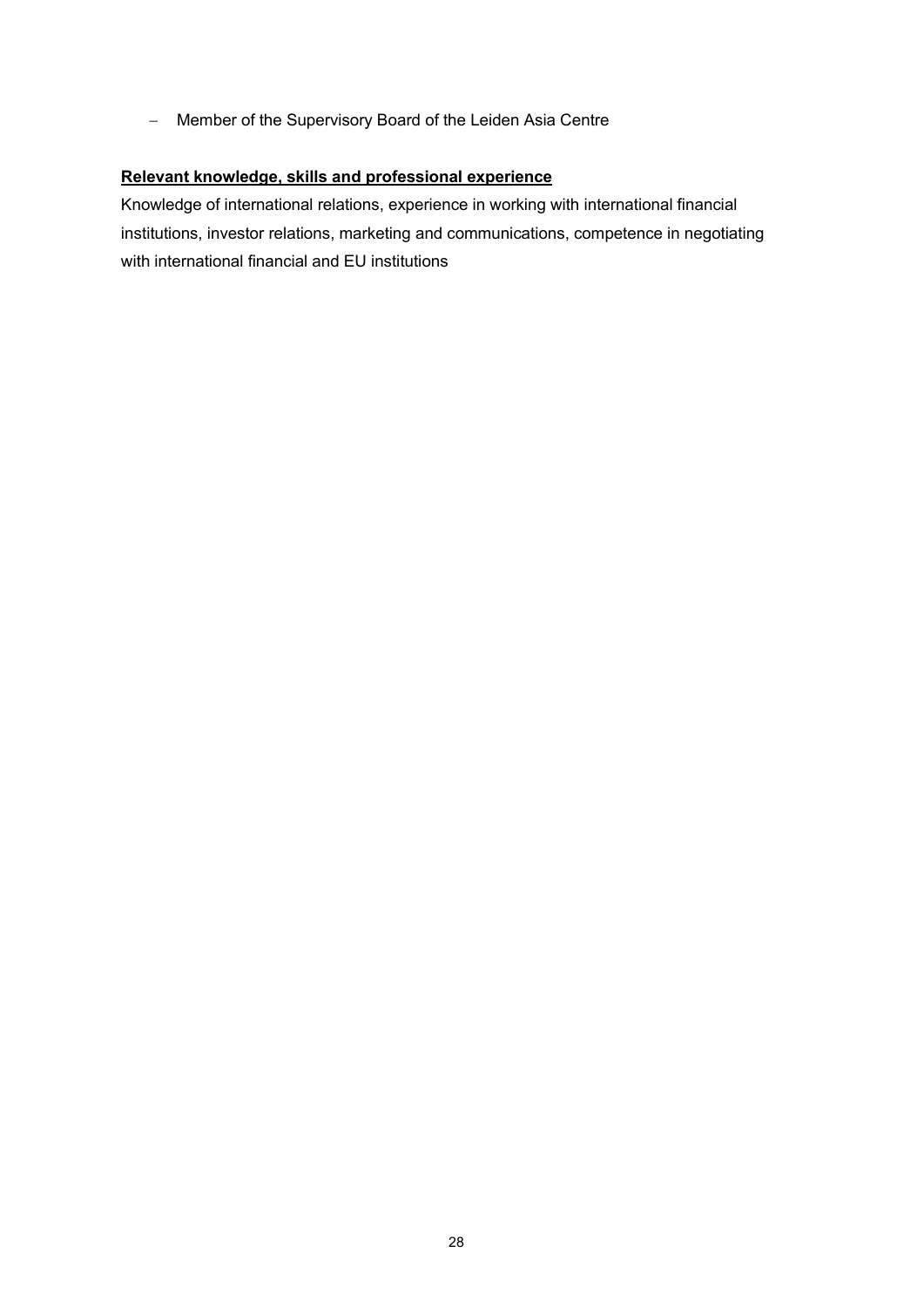## **Helen Alexander**

- − Place of residence: Potsdam
- − Date of birth: 21 June 1962
- − Nationality: German and British

## **Career history**

- − **2019 today** Member of the Investor Relations team part-time, ProCredit Holding AG & Co. KGaA, Frankfurt am Main, Germany
- − **2017 2019** Group Compliance Officer, ProCredit Holding AG & Co. KGaA, Frankfurt am Main, Germany
- − **2011 2017** Member of the Management Board of ProCredit General Partner AG, the general partner of ProCredit Holding AG & Co. KGaA, Frankfurt am Main, Germany
- − **2001 2011** Member of the Management Board of ProCredit Holding AG (formerly: Internationale Micro Investitionen (IMI) AG), Frankfurt am Main, Germany
- − **2001** Assistant to the Management, Internationale Micro Investitionen (IMI) AG, Frankfurt am Main, Germany
- − **2000 2001** Vice President, Business Development, Inaltus.com, London, United Kingdom
- − **1997 2000** Senior Consultant, Bain & Company, Inc. UK, London, United Kingdom
- − **1993 1996** Director, Helen Alexander & Associates, Canberra, Australia, in particular in her capacity as
	- o National Landcare Facilitator: Adviser to the Prime Minister and two cabinet ministers on rural economic development and natural resource management
- − **1991 1993** Co-founder and Campaign Manager, Sustainable Agriculture, Food and Environment (S.A.F.E.) Alliance (now: Sustain), London, United Kingdom, and Brussels, Belgium
- − **1984 1986** Press Officer, Intermediate Technology Development Group (ITDG), London, United Kingdom

## **Education**

- − **1991** Doctoral Programme (not completed due to taking up full-time employment), Imperial College, University of London, London, United Kingdom
- − **1989** B.Sc. in Biology (with First Class Honours), Imperial College, University of London, London, United Kingdom

#### **Mandates**

Statutory supervisory boards and similar bodies:

- None -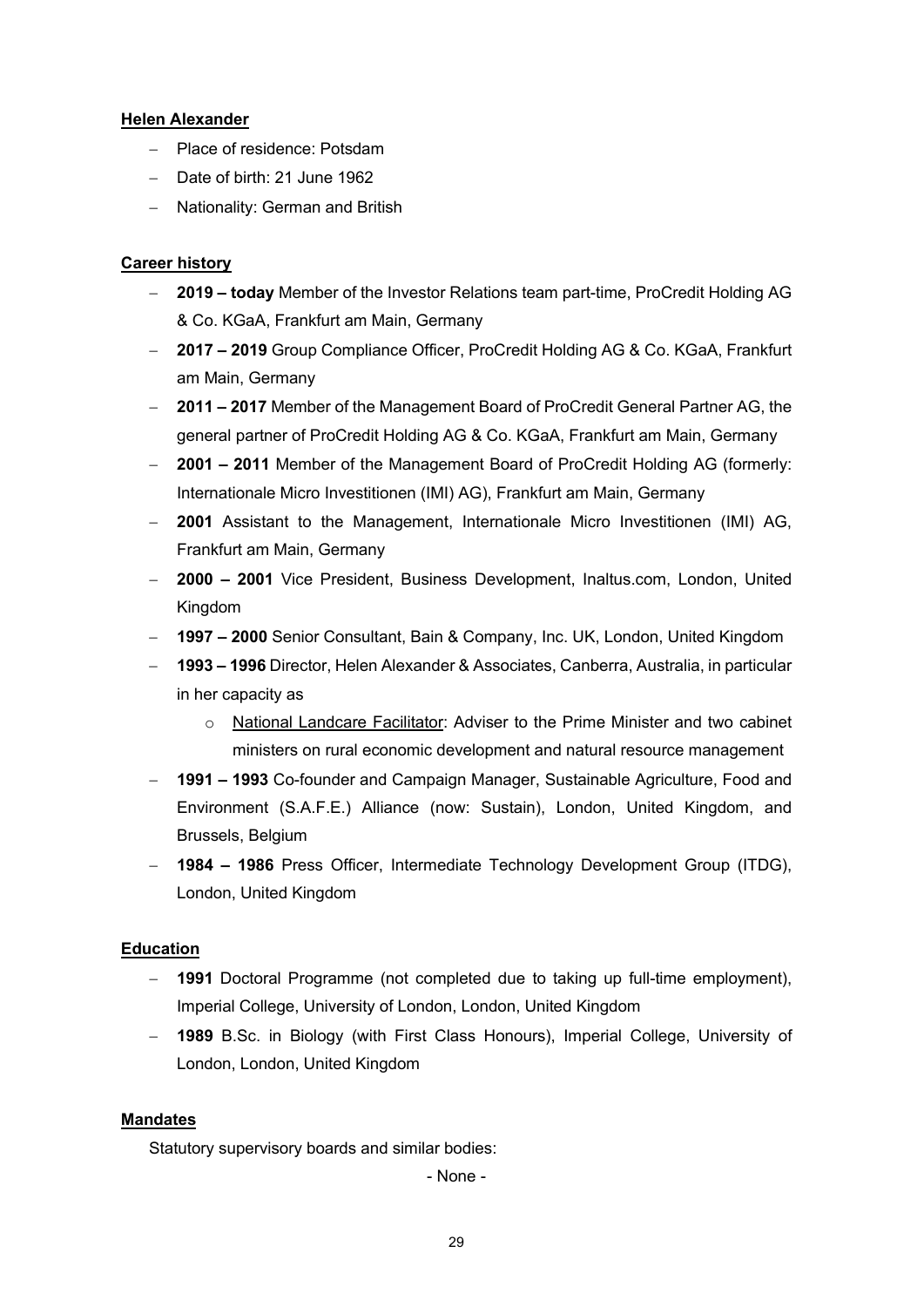### **Relevant knowledge, skills and professional experience**

- Long-standing member of the management team of ProCredit Holding, approved by the German banking supervisory authorities, profound knowledge of markets, banks, business model and risk management strategies of the ProCredit group
- Extensive experience in development finance at the ProCredit group and in relation to sustainable natural resource management, for example in her role as National Landcare Facilitator in Australia, strengthening analysis and advisory skills on the impacts and ESG aspects of corporate strategy
- Previous leadership responsibility for financial reporting and group audit and highly relevant accounting and auditing expertise
- Recent investor relations experience and lead role in the listing of ProCredit Holding's shares underscore her ability to effectively oversee capital markets aspects of the Company's strategy
- As Compliance Officer of the ProCredit group, she has extensive relevant experience with the European and German legal framework for banks, including the German Banking Act (KWG), the Minimum Requirements for Risk Management (MaRisk), the German Stock Corporation Act (AktG) as well as the relevant aspects of the German Securities Trading Act (WpHG) and MiFID
- Extensive experience as an independent consultant reinforces the ability to provide independent analysis and advice regarding business strategy

Due to her professional background, Helen Alexander possesses a great deal of pertinent expertise, particularly in the fields of accounting and the auditing of financial statements (sections 278 (3) and 100 (5) AktG).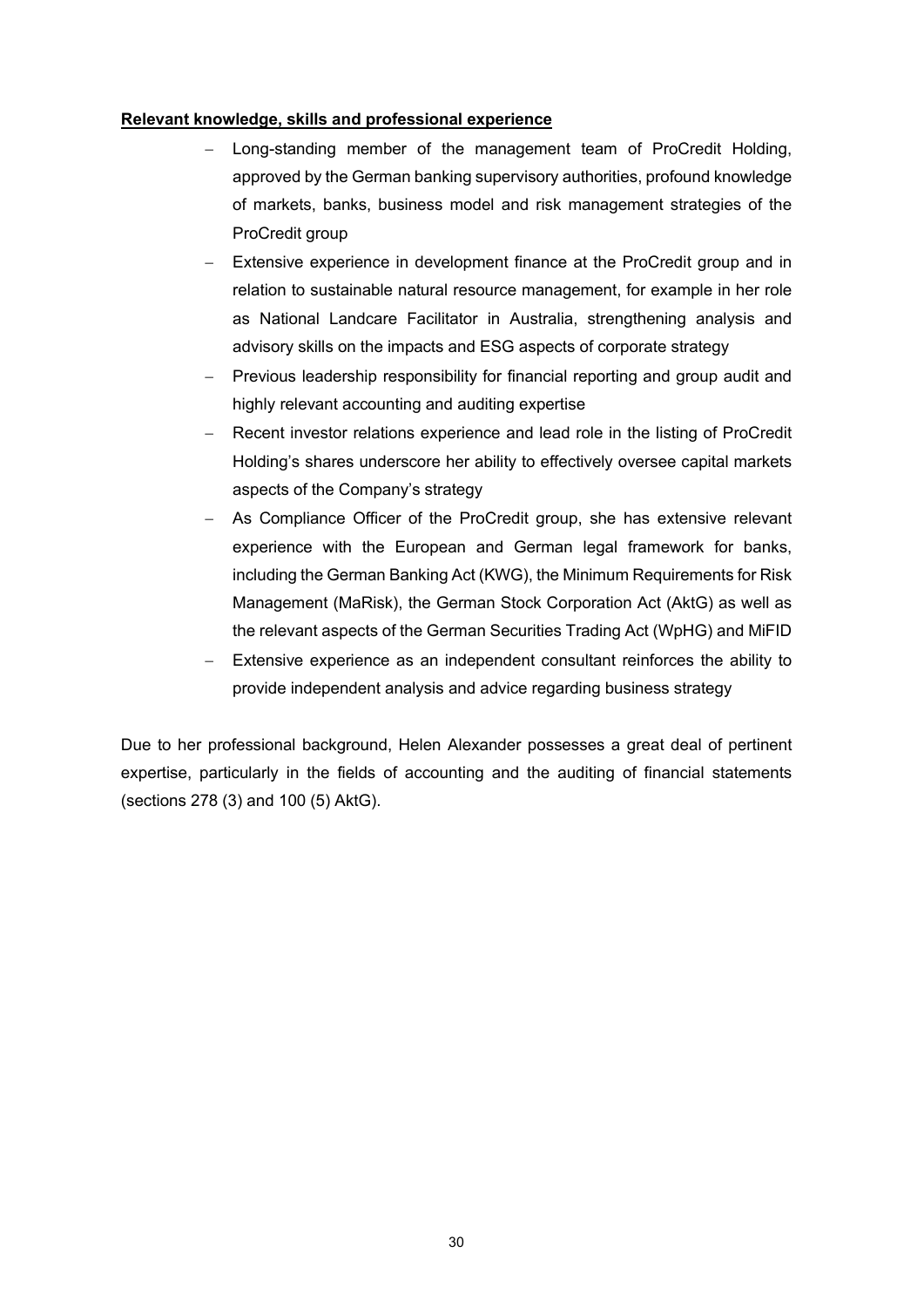## **Monish K. Dutt**

- − Place of residence: Washington D.C., USA
- − Date of birth: 16 September 1958
- − Nationality: American

## **Career history**

- − **2012 today** Consultant in Emerging Markets
- − **2004 2011** Chief Credit Officer responsible for financial institutions and private equity funds worldwide, International Finance Corporation, Washington D.C., USA
- − **2000 2004** Principal Consultant responsible for financial institutions worldwide, International Finance Corporation, Washington D.C., USA
- − **1999 2000** Head of Private Equity Funds, International Finance Corporation, Washington D.C., USA
- − **1996 1999** Head of Baltic, Central Europe, Turkey and Balkans Region, International Finance Corporation, Washington D.C., USA
- − **1995 1996** Principal Investment Officer for the Asia Region, International Finance Corporation, Washington D.C., USA
- − **1992 1995** Senior Investment Officer for the Central and Eastern Europe Region, International Finance Corporation, Washington D.C., USA
- − **1988 1992** Investment Officer for the Africa, Latin America and Asia Region, International Finance Corporation, Washington D.C., USA
- − **1987** Member of the Financial Management Group, The World Bank, Washington, USA
- − **1984 1986** Auditor, Ernst & Young, London, United Kingdom

## **Education**

- − **1984 1986** MBA (major in finance), London Business School, London University, London, United Kingdom
- − **1976 1979** BA in Economics (with honours), St. Stephen's College, University of Delhi, New Delhi, India
- − **since 1990**: Fellow of the Institute of Chartered Accountants in England & Wales, London, United Kingdom

## **Mandates**

Statutory supervisory boards and similar bodies:

- − Director, Sagicor Financial Corporation, Hamilton, Bermuda
- − Director, Sagicor Bank Jamaica, Kingston, Jamaica
- − Director, Sagicor Life Insurance Corporation, Texas, USA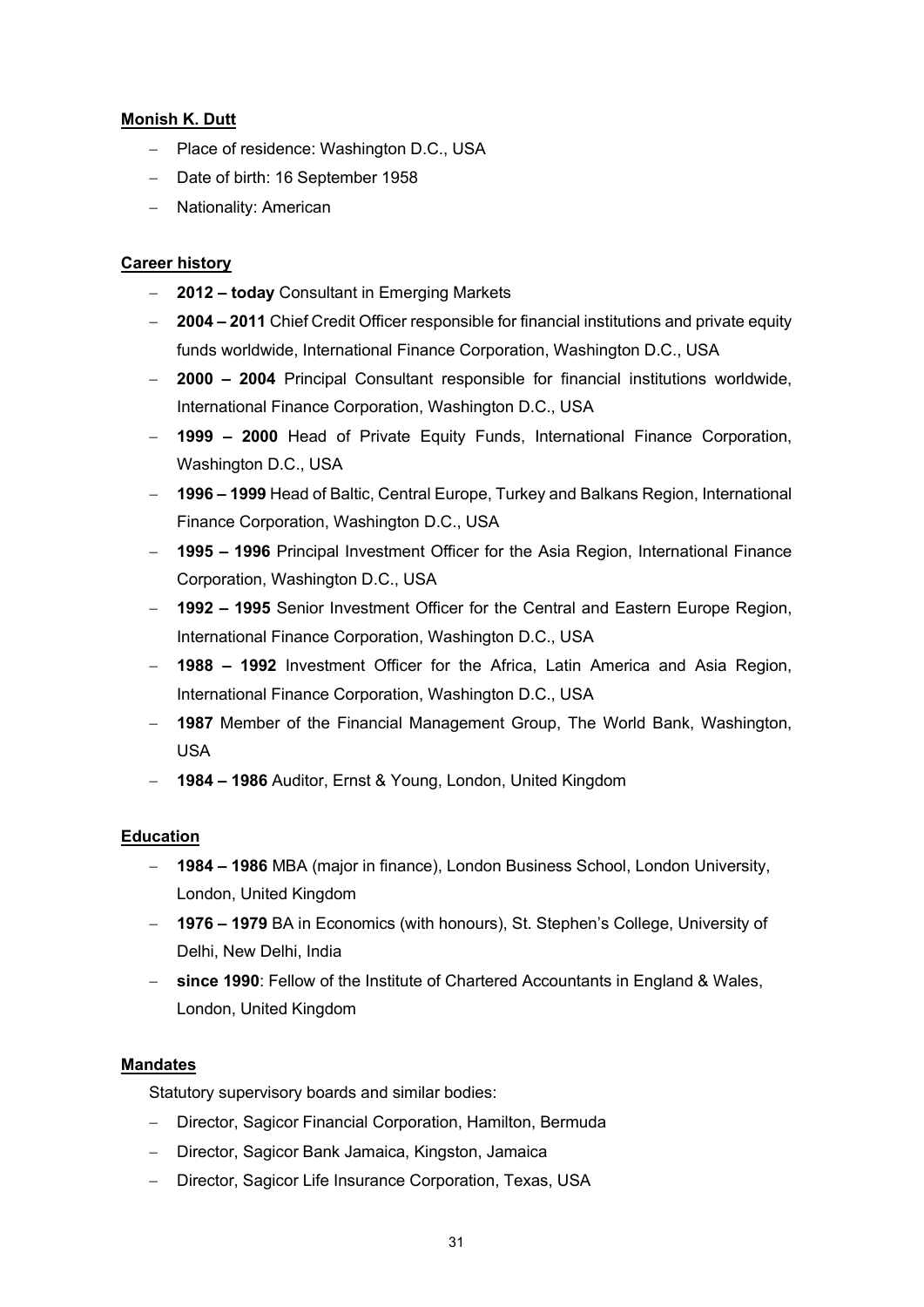- − Director, Sagicor Reinsurance Bermuda, Hamilton, Bermuda
- − Director, Peak Reinsurance Hong Kong, a member of the Fosun Group of China, Hamilton, Bermuda
- − Director, FINCA Microfinance Holdings, Washington D.C., USA

## **Relevant knowledge, skills and professional experience**

- − BA in Economics, MBA and qualified Chartered Accountant
- − Trained, experienced and qualified as an auditor with Ernst & Young in London
- − 25 years of professional experience at IFC, a member of the World Bank Group, in worldwide locations, including a longer period with responsibility for Central and Eastern Europe and a focus on investments in the financial sector, especially banks
- − Extensive experience in serving on corporate boards of companies in the financial sector at the international level, including serving on audit committees, investment committees, risk committees and human resources committees

Due to his professional background, Monish K. Dutt possesses a great deal of pertinent expertise, particularly in the fields of accounting and the auditing of financial statements (sections 278 (3) and 100 (5) AktG).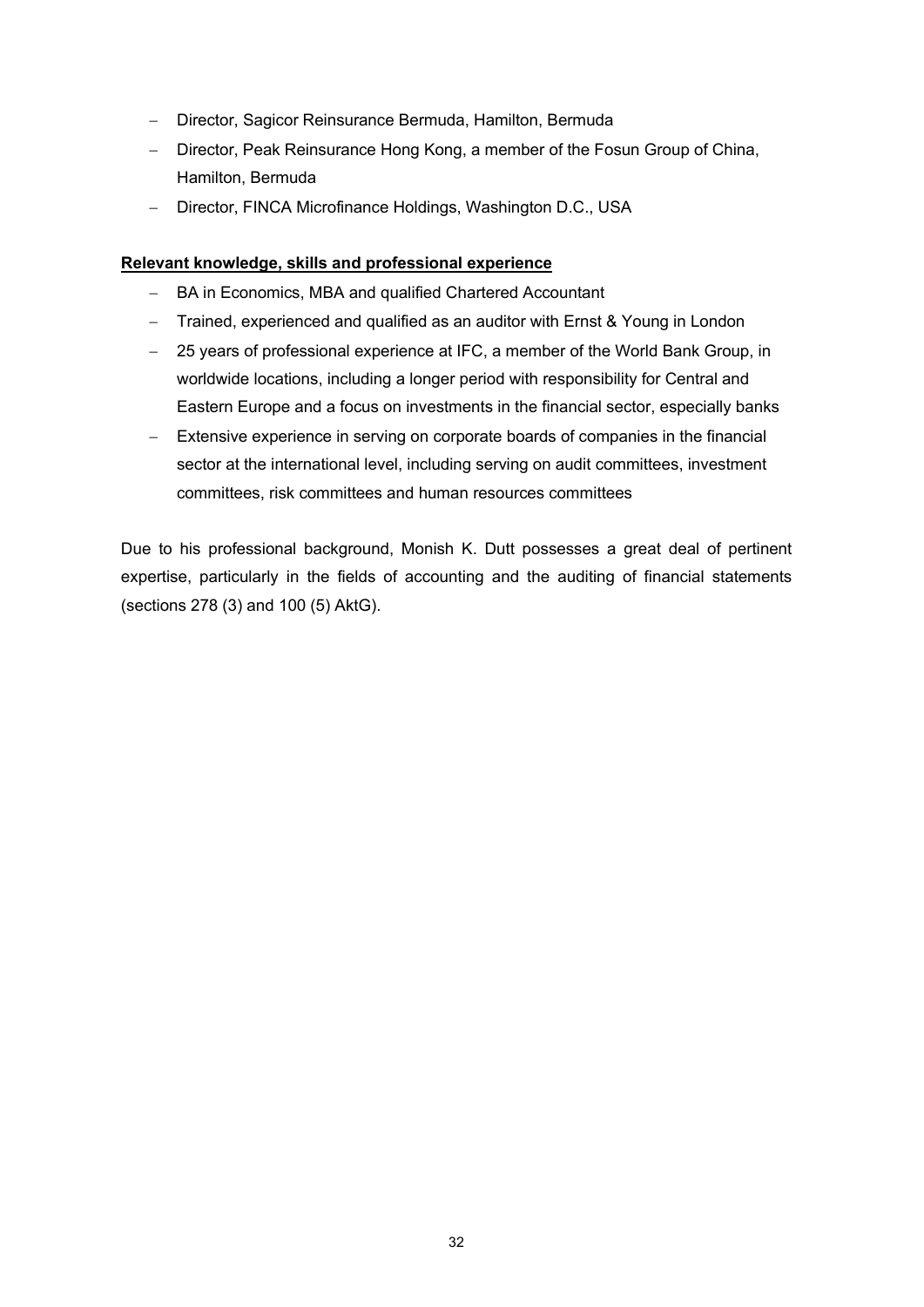**IV.**

# **Announcement of the remuneration report for financial year 2021 pursuant to section 124 (2) sentence 3 AktG: (agenda item 9)**

### **Remuneration report**

The remuneration report explains the principles of our remuneration system for the members of the Management Board and Supervisory Board of ProCredit Holding AG & Co. KGaA, Frankfurt am Main, and describes the amount and structure of remuneration for the members of its governing bodies for the 2021 financial year.

ProCredit Holding has the legal form of a partnership limited by shares ("KGaA" –

Kommanditgesellschaft auf Aktien). In the case of a KGaA, the management board duties of a stock corporation ("AG" – Aktiengesellschaft) are incumbent upon the general partner. The sole personally liable general partner of the Company is ProCredit General Partner AG,

Frankfurt am Main, whose management board ("Management Board") is thereby responsible for managing the Company's business operations.

Remuneration system for Management Board and Supervisory Board

Remuneration of the members of the Management Board generally consists of a fixed salary, which should be appropriate and transparent. As for all employees in the ProCredit group, variable remuneration elements are not contractually set and are only applied on a limited scale.

The Supervisory Board determines the remuneration system for the members of the Management Board. In this context, the Supervisory Board is advised by its Remuneration Control Committee. The remuneration system is reviewed annually.

The remuneration of the Management Board is set by the Supervisory Board. The Supervisory Board determines an appropriate level of remuneration for the members of the Management Board based on the respective duties and performance of each member, the economic situation and development of the group, and the outlook for the group. As is the case for all employees of the group, there are no contractually defined variable compensation components for the members of the Management Board. The Supervisory Board defines an appropriate level of remuneration for the members of the Management Board on the basis of its assessment of both what constitutes appropriate compensation and what reflects, in an ethically appropriate way, their contribution to the company. Consideration is also given to both the basic principles of the group's remuneration approach and the relationship between the remuneration of the Management, middle management and employees.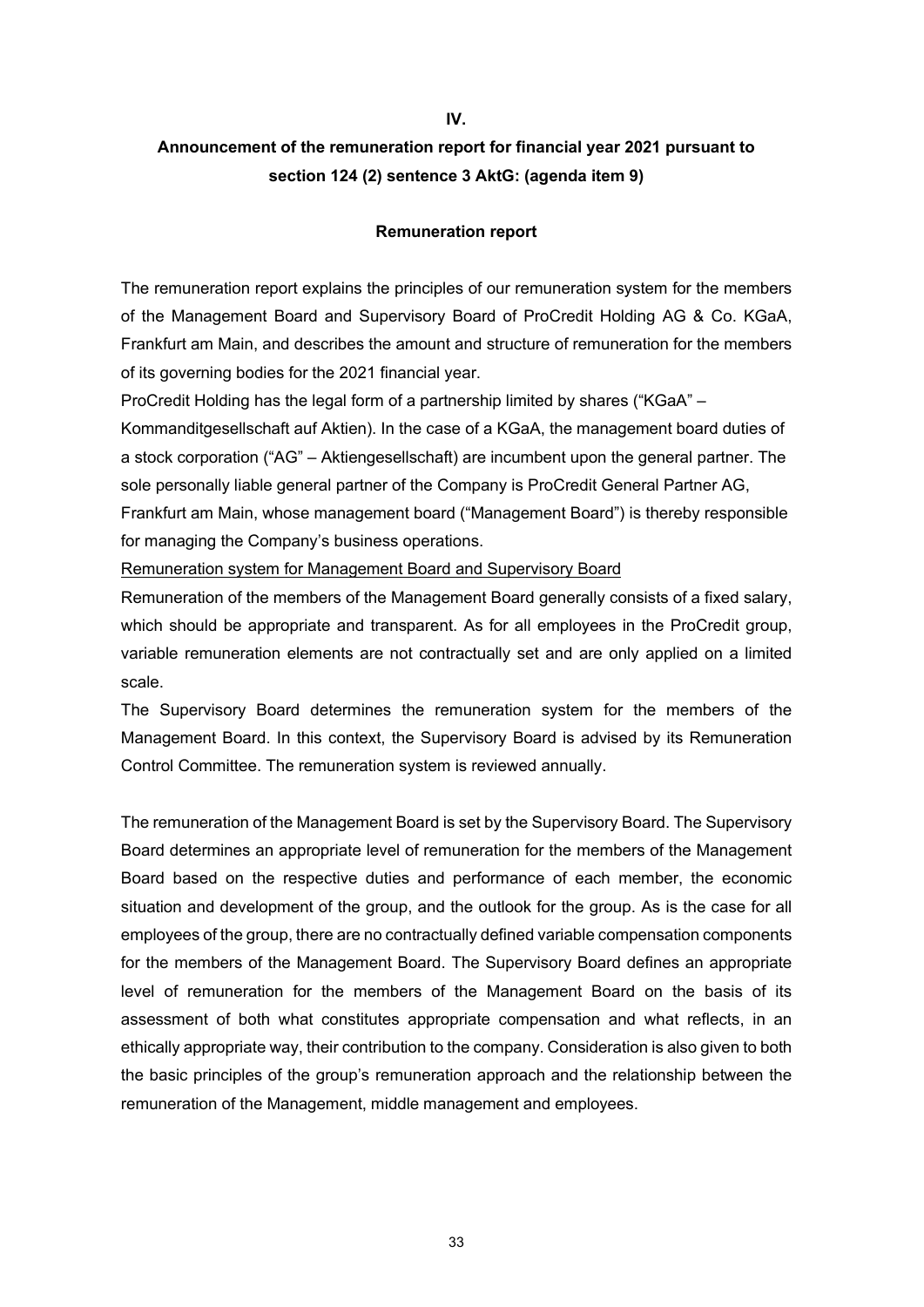The remuneration of the Management Board shall not exceed five times the average salary of the employees of ProCredit Holding. The maximum fixed remuneration for members of the Management Board is EUR 200,000 per year.

The Supervisory Board may apply a special remuneration to reward specific cases of extraordinary performance. These decisions are based on a multi-year performance assessment, which generally takes into account the overall performance of the members of the Management Board and their contribution to the ProCredit group. Such decisions take account for the economic situation and outlook of the group. If variable remuneration is granted, then the total remuneration, i.e. both fixed and variable components, may not exceed an amount equivalent to twice the fixed compensation. Variable remuneration elements should in principle be used for the acquisition of shares in the staff investment company, ProCredit Staff Invest. In such cases, the individual commits to hold the shares for a period of five years. There is no possibility on the part of ProCredit Holding to reclaim variable remuneration components.

Members of the Management Board are not remunerated for group-internal supervisory board mandates.

In the event that duties are terminated for reasons for which the member of the Management Board is not responsible, the scope of claims shall be limited to the remainder of the employment contract or a maximum of two years' remuneration (severance cap). If duties are terminated for reasons for which the member of the Management Board is responsible, there shall be no severance payment to the member of the Management Board.

Remuneration of the members of the Supervisory Board generally consists of a fixed remuneration, which is determined every four years by the General Meeting. Accordingly, the Annual General Meeting of 27 May 2021 adopted a resolution on the remuneration of the members of the Supervisory Board.

The members of the Supervisory Board each receive remuneration in the amount of EUR 10,000, independent of their role as Chairperson, Deputy Chairperson or member of a committee. In line with the group's approach to the remuneration of all employees and in order to promote long-term orientation, there is no performance-related remuneration for Supervisory Board members. ProCredit Holding reimbursed all travel costs for Supervisory Board members. No fees are paid for participating in the meetings of the Supervisory Board of ProCredit Holding. An additional remuneration can be granted for supervisory board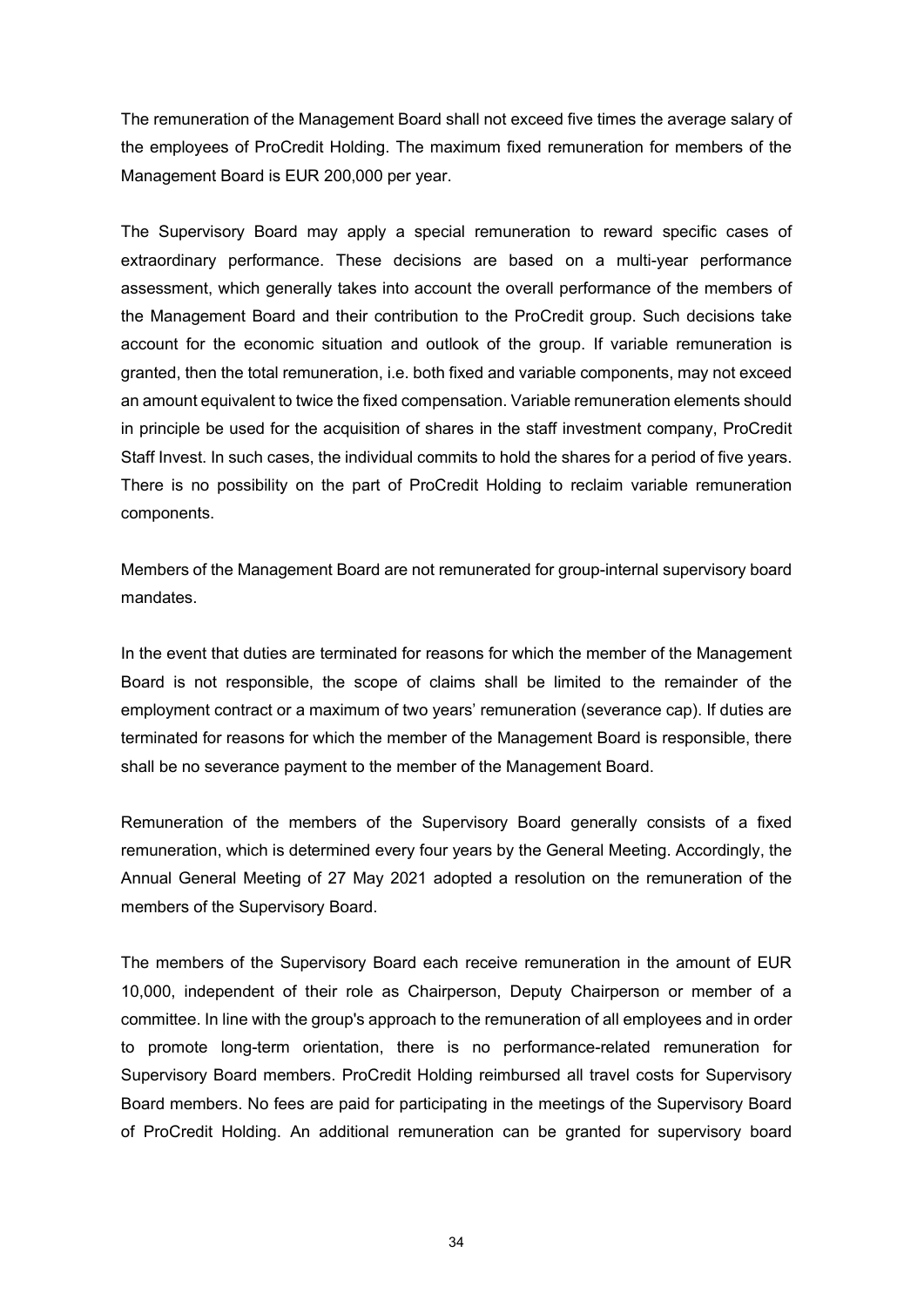activities in individual ProCredit institutions. Such activities are presented as short-term variable remuneration.

## Remuneration for Management Board and Supervisory Board

The following remuneration elements generally apply for members of the Management Board:

- fixed monetary remuneration
- contributions to private health insurance (if applicable)
- contributions to retirement provisions and life insurance (if applicable)

- D&O liability insurance with a deductible in accordance with section 93 (2) sentence 3 AktG

| in '000 EUR                            | 2021                            | 2020  |                                            |            |
|----------------------------------------|---------------------------------|-------|--------------------------------------------|------------|
| <b>Management Board</b>                | Remuneration<br>granted and due |       | Remuneration<br>Proportion granted and due | Proportion |
| Dr Gian Marco Felice (from 03.06.2020) |                                 |       |                                            |            |
| <b>Basic Salary</b>                    | 200                             | 99%   | 115                                        | 100%       |
| Pension cost*                          | 3                               | $1\%$ |                                            |            |
| <b>Total remuneration</b>              | 203                             |       | 115                                        |            |
| Sandrine Massiani                      |                                 |       |                                            |            |
| <b>Basic Salary</b>                    | 200                             | 100%  | 199                                        | 100%       |
| <b>Total remuneration</b>              | 200                             |       | 199                                        |            |
| <b>Dr Gabriel Schor</b>                |                                 |       |                                            |            |
| <b>Basic Salary</b>                    | 146                             | 82%   | 145                                        | 81%        |
| Pension cost*                          | 33                              | 18%   | 33                                         | 19%        |
| <b>Total remuneration</b>              | 179                             |       | 178                                        |            |

\*This includes: Disability insurance and life insurance, contributions to company pension insurance and voluntary/private health insurance, expense allowance as well as statutory allocations.

The remuneration presented here does not contain employer contributions to health and longterm care insurance.

The following table shows the remuneration of Supervisory Board members: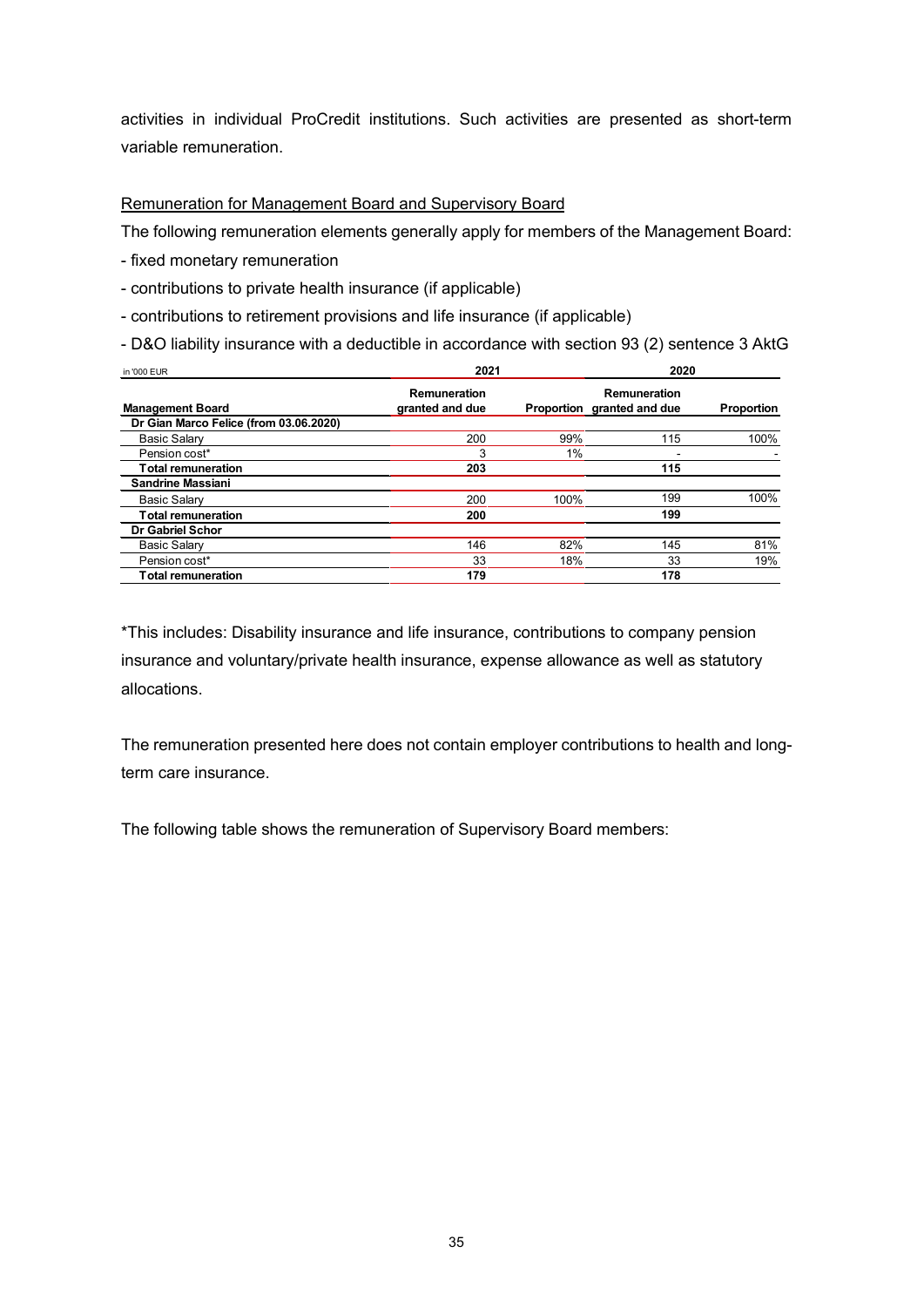| in '000 EUR                                | 2021            |      | 2020                       |            |  |
|--------------------------------------------|-----------------|------|----------------------------|------------|--|
|                                            | Remuneration    |      | Remuneration               |            |  |
| <b>Supervisory Board</b>                   | granted and due |      | Proportion granted and due | Proportion |  |
| Dr Claus-Peter Zeitinger                   |                 |      |                            |            |  |
| Basic remuneration                         | 10              | 100% | 10                         | 100%       |  |
| <b>Total remuneration</b>                  | 10              |      | 10                         |            |  |
| <b>Rainer Ottenstein</b>                   |                 |      |                            |            |  |
| <b>Basic remuneration</b>                  | 10              | 13%  | 10                         | 100%       |  |
| Short-term variable remuneration           | 68              | 87%  |                            |            |  |
| <b>Total remuneration</b>                  | 78              |      | 10                         |            |  |
| Dr H.P.M. Ben Knapen (from 26.05.2020)     |                 |      |                            |            |  |
| <b>Basic remuneration</b>                  | 10              | 100% | $\overline{7}$             | 100%       |  |
| <b>Total remuneration</b>                  | 10              |      | 7                          |            |  |
| <b>Marianne Loner</b>                      |                 |      |                            |            |  |
| Basic remuneration                         | 10              | 70%  | 10                         | 100%       |  |
| Short-term variable remuneration           | 4               | 30%  |                            |            |  |
| <b>Total remuneration</b>                  | 14              |      | 10                         |            |  |
| Jovanka Joleska Popovska (from 27.05.2021) |                 |      |                            |            |  |
| Basic remuneration                         | 6               | 100% |                            |            |  |
| <b>Total remuneration</b>                  | 6               |      |                            |            |  |
| Dr Jan Martin Witte (from 27.05.2021)      |                 |      |                            |            |  |
| Basic remuneration                         | $\blacksquare$  |      | $\blacksquare$             |            |  |
| <b>Total remuneration</b>                  |                 |      |                            |            |  |
| Petar Slavov (until 27.05.2021)            |                 |      |                            |            |  |
| Basic remuneration                         | 4               | 100% | 10                         | 100%       |  |
| <b>Total remuneration</b>                  | 4               |      | 10                         |            |  |
| Christian Krämer (until 27.05.2021)        |                 |      |                            |            |  |
| Basic remuneration                         | ٠               |      | 5                          | 100%       |  |
| <b>Total remuneration</b>                  |                 |      | 5                          |            |  |
| Jasper Snoek (until 26.05.2020)            |                 |      |                            |            |  |
| Basic remuneration                         | ۰               |      | 4                          | 100%       |  |
| <b>Total remuneration</b>                  | $\blacksquare$  |      | 4                          |            |  |

From 2021 onwards, the amounts shown include the remuneration for board activities in all group companies. They are therefore only comparable with the previous year to a limited extent. In the event that payments are not due until after the financial year, the timing for granting payment is nevertheless deemed to be the financial year if the activity has already been performed in full and is recognised as part of the remuneration granted and due for the financial year.

Two Supervisory Board members have waived their Supervisory Board compensation until further notice due to the COVID-19 pandemic.

Furthermore, ProCredit Holding concluded a D&O liability insurance policy which provides coverage for the members of the Supervisory Board.

## Annual change in remuneration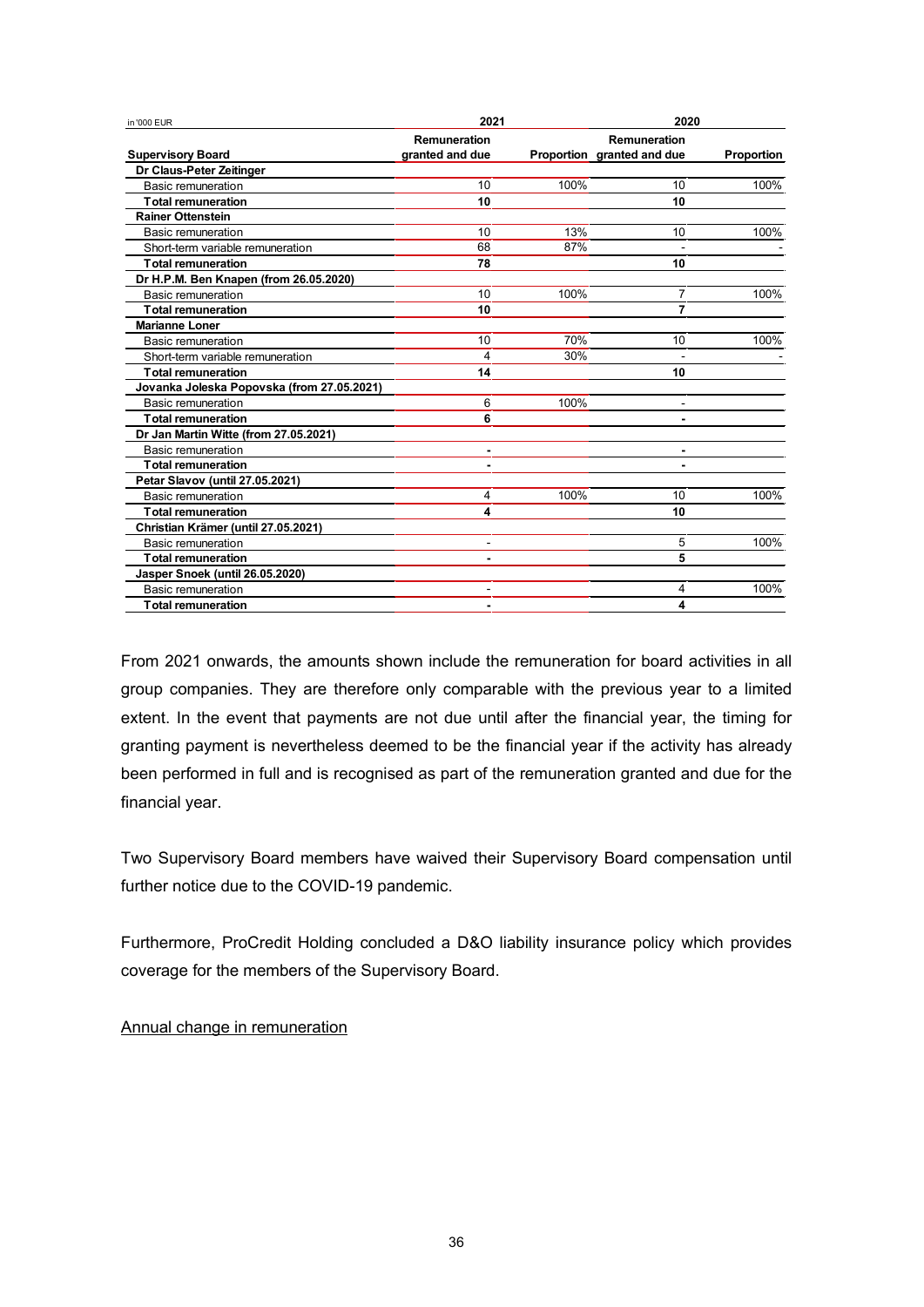|                                            | Change from previous vear in percent |         |         |           |          |
|--------------------------------------------|--------------------------------------|---------|---------|-----------|----------|
|                                            | 2017                                 | 2018    | 2019    | 2020      | 2021     |
| <b>Management Board remuneration</b>       |                                      |         |         |           |          |
| Dr Gian Marco Felice (from 03.06.2020)     |                                      |         |         |           | 76.6%    |
| Sandrine Massiani (from 01.03.2017)        |                                      | 33.7%   | 6.7%    | $-0.2%$   | 0.3%     |
| Dr Gabriel Schor                           | 1.2%                                 | 6.9%    | $-4.6%$ | $-0.2%$   | 0.2%     |
| <b>Supervisory Board remuneration</b>      |                                      |         |         |           |          |
|                                            |                                      |         |         |           |          |
| Dr Claus-Peter Zeitinger                   | 0.0%                                 | $0.0\%$ | 0.0%    | 0.0%      | $0.0\%$  |
| Rainer Ottenstein (from 30.11.2016)        |                                      | $0.0\%$ | $0.0\%$ | $0.0\%$   | 681.4%   |
| Dr H.P.M. Ben Knapen (from 26.05.2020)     |                                      |         |         |           | 50.0%    |
| Marianne Loner (from 17.05.2017)           |                                      | 50.0%   | $0.0\%$ | 0.0%      | 42.7%    |
| Jovanka Joleska Popovska (from 27.05.2021) |                                      | -       | ۰       |           |          |
| Dr Jan Martin Witte (from 27.05.2021)      |                                      |         |         |           |          |
| Petar Slavov (until 27.05.2021)            | 0.0%                                 | $0.0\%$ | 0.0%    | 0.0%      | $-58.3%$ |
| Christian Krämer (until 27.05.2021)        | $0.0\%$                              | $0.0\%$ | $0.0\%$ | $-50.0\%$ |          |

In the case of new members of governing bodies, no figure is available for the year of entry, as no "change" from the previous year can be calculated. The figure for the second year after entry is not comparable with the previous year due to the difference in the time periods. Thus, a full comparison is not possible until the third year after entry. Similarly, for departing board members, the figure for the year of departure is not comparable with the previous year due to the difference in the time periods.

There was no retrospective recalculation of Management Board and Supervisory Board remuneration. In calculating the annual change in remuneration, the remuneration for previous financial years was based on remuneration pursuant to the German Commercial Code (HGB). From 2021 onwards, the amounts shown also include the remuneration for any board activities in group companies. The change in 2021 compared with the previous year is thus only comparable with the previous changes to a limited extent.

|                                                   | Change from previous vear in percent |          |           |           |        |
|---------------------------------------------------|--------------------------------------|----------|-----------|-----------|--------|
|                                                   | 2017                                 | 2018     | 2019      | 2020      | 2021   |
| Net income (-loss) for the year ProCredit Holding | $-36.3%$                             | $-41.0%$ | $-203.8%$ | $-135.7%$ | 245.0% |
| Consolidated profit of the period ProCredit group | $-21.2%$                             | 13.3%    | 0.3%      | $-23.8%$  | 92.4%  |
| <b>Employee remuneration</b>                      |                                      |          |           |           | 0.5%   |

Due to utilisation of the exemptions provided for in section 26j (2) sentence 2 of the Introductory Act to the German Stock Corporation Act (EGAktG), the change in employee remuneration is presented for the first time for 2021. Employees include all employees of the group companies based in Germany: ProCredit Holding AG & Co. KGaA, ProCredit Bank AG, Quipu GmbH and ProCredit Academy GmbH; this excludes the Management, temporary staff, exchange staff from foreign banks, interns and student trainees or dual education students. Remuneration is calculated on a full-time equivalent basis.

Frankfurt am Main, 23 March 2022

Management Board of Supervisory Board of

ProCredit General Partner AG ProCredit Holding AG & Co. KGaA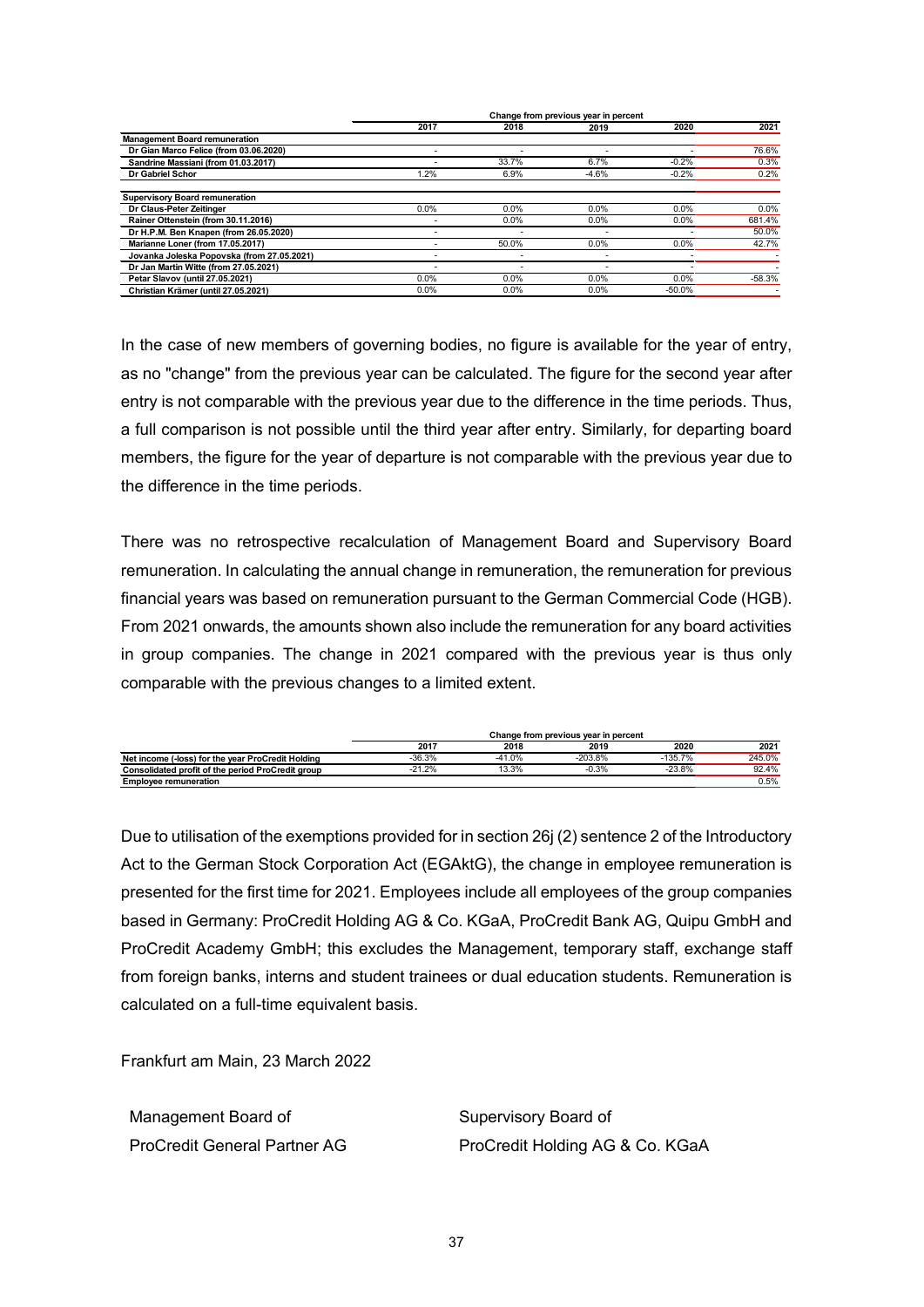# **Report of the independent auditor on the audit of the remuneration report pursuant to section 162 (3) AktG**

To ProCredit Holding AG & Co. KGaA, Frankfurt am Main

### Audit opinion

We have formally audited the remuneration report of ProCredit Holding AG & Co. KGaA, Frankfurt am Main, for the financial year from 1 January to 31 December 2021, to determine whether the disclosures pursuant to § 162 (1) and (2) AktG (Aktiengesetz: German Stock Corporation Act) have been made in the remuneration report. In accordance with § 162 (3) AktG, we have not audited the content of the remuneration report.

In our opinion, the accompanying remuneration report complies, in all material respects, with the disclosure requirements pursuant to § 162 (1) and (2) AktG. Our audit opinion does not cover the content of the remuneration report.

### Basis for the audit opinion

We conducted our audit of the remuneration report in accordance with § 162 (3) AktG and in compliance with the IDW Auditing Standard: The Audit of the Remuneration Report pursuant to § 162 (3) AktG (IDW PS 870 (08.2021)). Our responsibilities under this regulation and this standard are further described in the "Auditor's Responsibilities" section of our auditor's report. Our audit firm has applied the requirements of the IDW Quality Assurance Standard: Quality Assurance Requirements in Audit Practices (IDW QS 1). We have complied with our professional duties pursuant to the German Public Auditors Act (WPO) and the Professional Charter for Auditors/Chartered Accountants (BS WP/vBP), including the independence requirements.

#### Responsibilities of the Executive Directors and the Supervisory Board

The Executive Directors and the Supervisory Board of ProCredit Holding AG & Co. KGaA are responsible for the preparation of the remuneration report, including the related disclosures, in compliance with the requirements of § 162 AktG. They are also responsible for internal controls they consider to be necessary to enable the preparation of a remuneration report, including the related disclosures, that is free from material misstatement, whether due to fraud or error.

#### Auditor's Responsibilities

Our responsibility is to obtain reasonable assurance about whether the remuneration report complies, in all material respects, with the disclosure requirements pursuant to § 162 (1) and (2) AktG, and to issue an auditor's report that includes our opinion.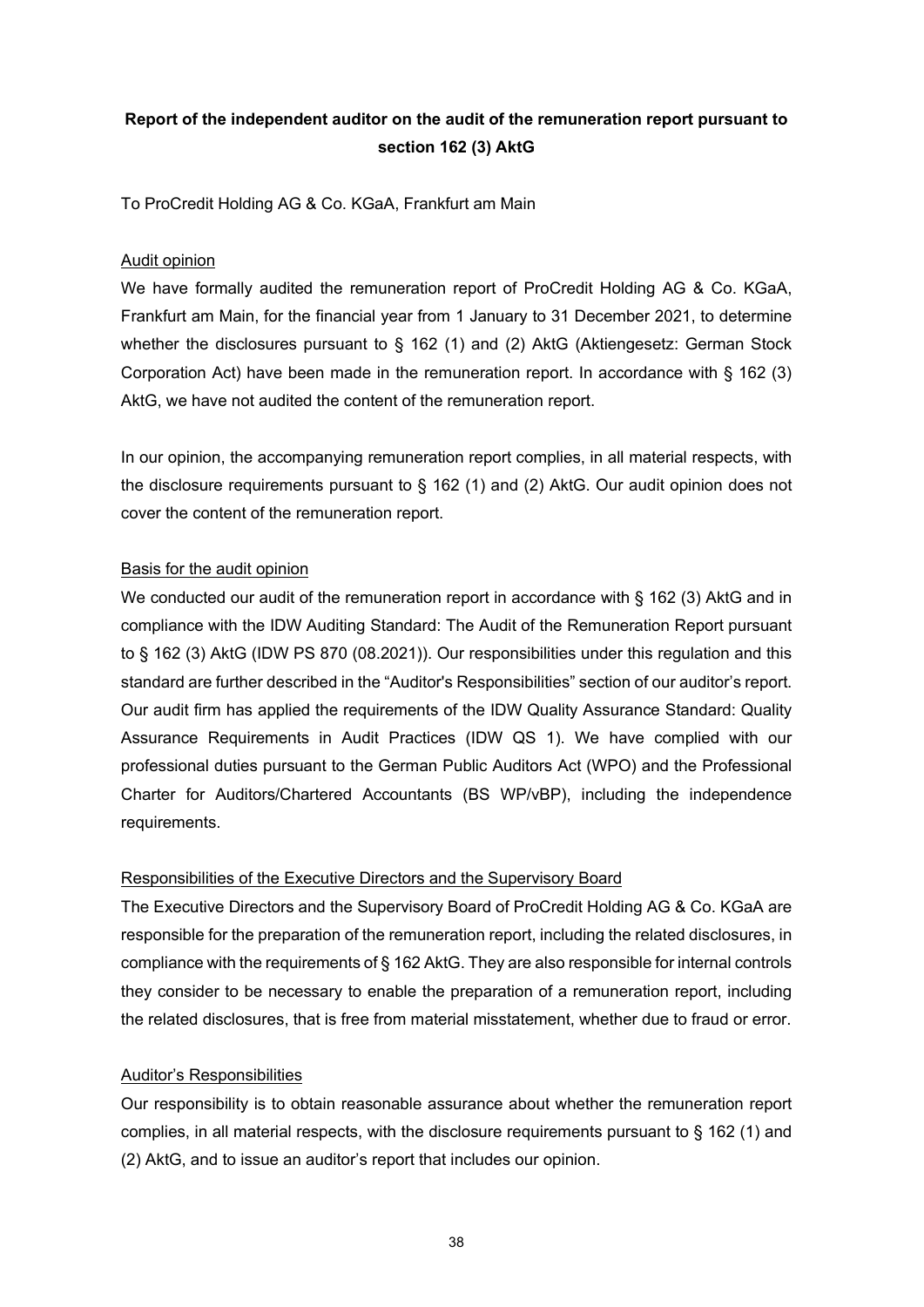We planned and performed our audit to obtain evidence about the formal completeness of the remuneration report by comparing the disclosures made in the remuneration report with the disclosures required by § 162 (1) and (2) AktG. In accordance with § 162 (3) AktG, we have not audited whether the disclosures are correct or individual disclosures are complete or whether the remuneration report is fairly presented.

### Consideration of Misleading Representations

In connection with our audit, our responsibility is to read the remuneration report considering the knowledge obtained in the audit of the financial statements and to remain alert for indications as to whether the remuneration report contains misleading representations in relation to the correctness of the content of the disclosures, the completeness of the individual disclosures or the fair presentation of the remuneration report.

If, based on the work we have performed, we conclude that such a misleading representation exists, we are required to report that fact. We have nothing to report in this regard.

Frankfurt am Main, 23 March 2022

BDO AG Wirtschaftsprüfungsgesellschaft

Dr. Faßhauer Grunwald Wirtschaftsprüfer Wirtschaftsprüfer (German Public Auditor) (German Public Auditor)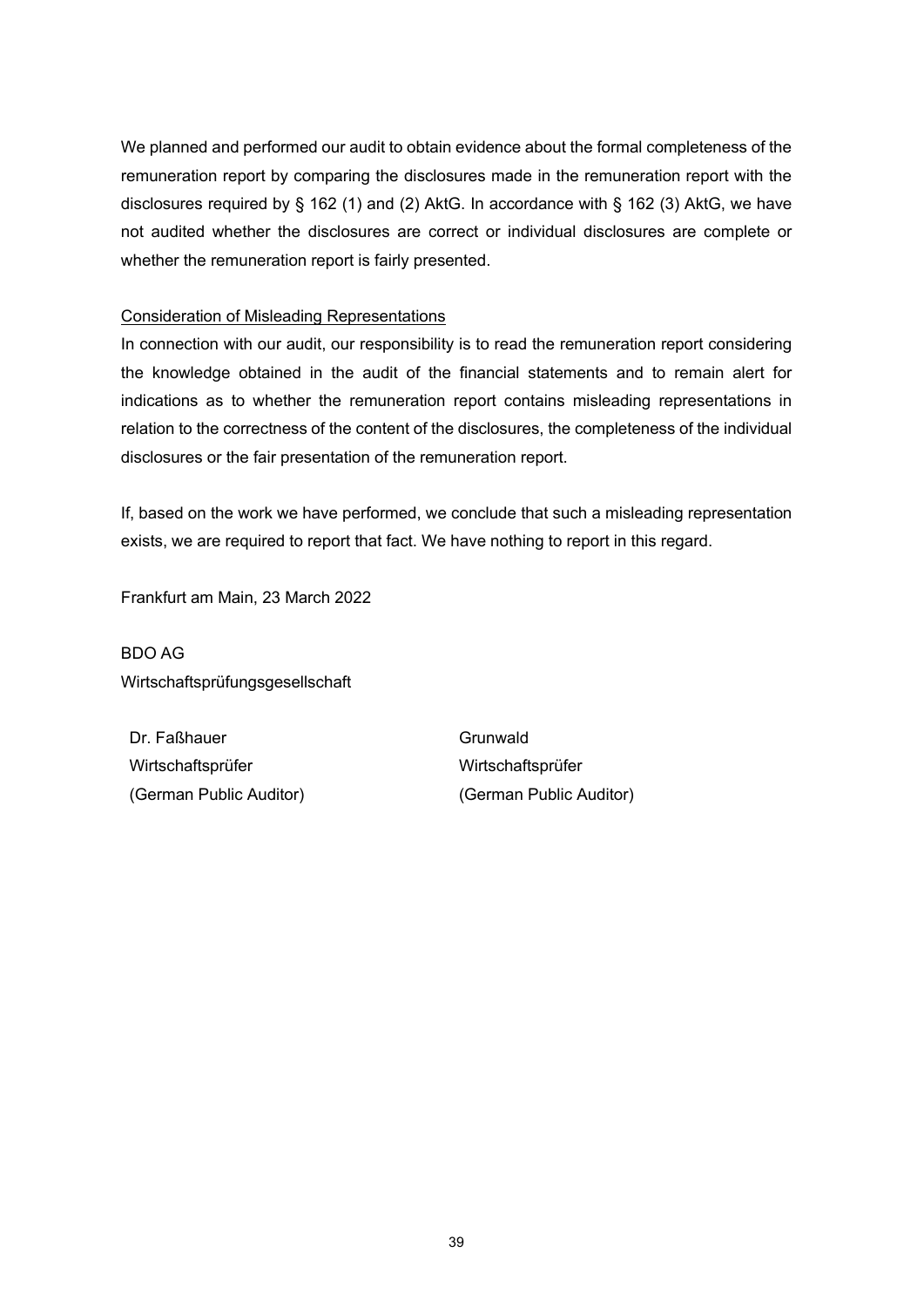**V.**

### **Additional information on the convocation of the meeting**

1. Total number of shares and votes

At the time of the convocation of the meeting, the share capital of the Company amounts to EUR 294,492,460.00. It is divided into 58,898,492 registered shares with no par value. Each share confers one vote. The total number of votes is thus 58,898,492.

#### 2.

## Conducting the General Meeting virtually without the physical presence of shareholders or their authorised representatives/proxies, audiovisual transmission

In view of the ongoing COVID-19 pandemic, the General Partner, with the consent of the Supervisory Board, has decided to hold this General Meeting of ProCredit Holding AG & Co. KGaA on 31 May 2022 without the physical presence of the shareholders or their authorised representatives/proxies as a virtual General Meeting pursuant to section 1 of the COVID-19 Act, with the possibility to participate in the virtual General Meeting and, in particular, to exercise voting rights by connecting (*log in*) electronically.

The General Meeting will be held with the physical presence of the Chair of the Meeting, members of the Management Board of the General Partner, the notary public commissioned to record the minutes and the Company's voting representatives at the premises of Quipu GmbH, Königsberger Straße 1, 60487 Frankfurt am Main. The members of the Supervisory Board will, if necessary, attend the virtual General Meeting via audiovisual transmission only, as decided by the Management Board of the General Partner with the consent of the Supervisory Board in accordance with the legal provisions of the COVID-19 Act.

Physical attendance by shareholders and their authorised representatives/proxies (with the exception of the Company's voting representatives) is not permitted. However, you can follow the entire General Meeting by audiovisual transmission on 31 May 2022 by logging in to the InvestorPortal via the Internet address

#### <https://procredit-holding.com/investor-relations/general-meetings/>

Under the provisions of sections 278 (3) and 118 (1) sentence 2 AktG, there is no possibility for shareholders to participate in the General Meeting without themselves or an authorised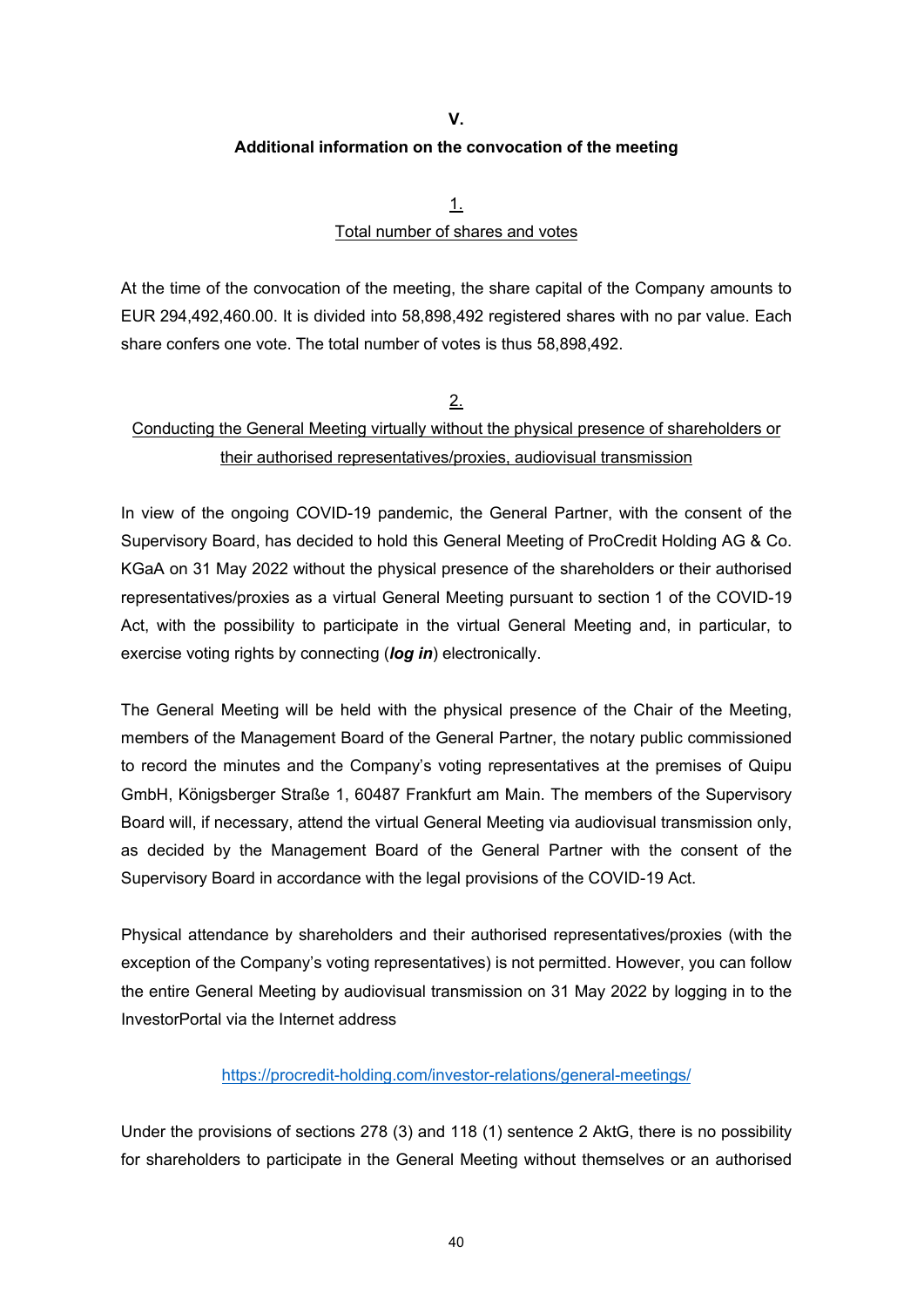representative/proxy being present at the venue to exercise all or some of their rights in whole or in part, even by means of electronic communication; specifically, an audiovisual transmission does not constitute participation in the General Meeting within the meaning of sections 278 (3) and 118 (1) sentence 2 AktG.

In view of the special features of the virtual General Meeting, **we ask our shareholders to pay particular attention to the following information** on registration, exercising voting rights, other shareholder rights, and the possibility of following the General Meeting via audiovisual transmission.

# 3. Prerequisites for logging in and exercising shareholder rights, in particular voting rights

According to article 19 (1) of the Articles of Association of the Company, only those shareholders who are entered in the share register and have registered for the General Meeting **by midnight (24:00 CEST, receipt by the Company is decisive) on 24 May 2022 at the latest** (*duly registered shareholders*) are entitled to exercise their shareholder rights, particularly their right to vote in the General Meeting. It is also possible to register via the password-protected InvestorPortal on the Company's website at

#### <https://procredit-holding.com/investor-relations/general-meetings/>

Shareholders can access the InvestorPortal by entering their shareholder number and the corresponding access password. The information required for the use of the InvestorPortal will automatically be sent to shareholders entered in the Company's share register by 10 May 2022. If shareholders do not automatically receive the registration documents – for example because they are not yet entered in the share register on the date relevant for dispatch – the documents will be sent to these shareholders upon request. A request to this effect should be sent to the registration address below. If the InvestorPortal is not used for registration, the registration must be sent to the Company in writing (section 126b German Civil Code (*BGB*)) at the postalor e-mail addresses listed below:

> ProCredit Holding AG & Co. KGaA c/o Computershare Operations Center 80249 München **or** by e-mail: anmeldestelle@computershare.de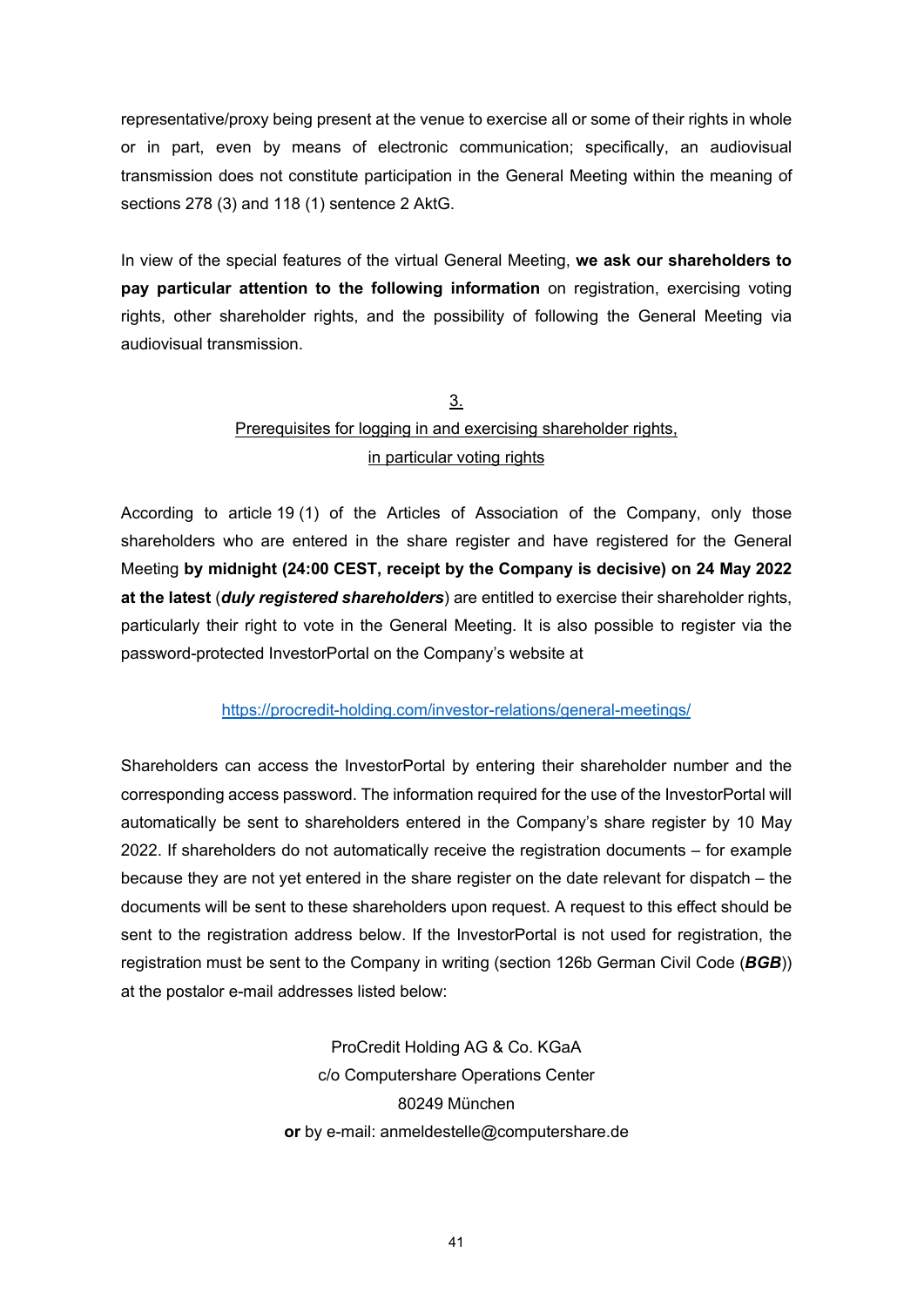Shareholders may use the registration forms that will automatically be sent to them to register for the meeting.

Intermediaries (in particular credit institutions), shareholders' associations, voting rights advisers and other persons treated as such in accordance with sections 278 (3) and 135 (8) AktG may only exercise voting rights for shares which do not belong to them but for which they are registered as holders in the share register if they have been authorised to do so by the shareholder.

Registering for the General Meeting has no impact on the transferability of the shares concerned. It should be noted that only those who are entered as shareholders in the share register on the day of the General Meeting are considered to be shareholders of the Company (sections 278 (3) and 67 (2) sentence 1 AktG). Therefore, the right to log in and follow the General Meeting and the number of voting rights held depend on the status of the entry in the share register on the day of the General Meeting. This will correspond to the position at midnight on 24 May 2022 (24:00 hours CEST) (the "Technical Record Date"), because for organisational reasons there will be a freeze on the transfer of shares from 25 May 2022, 00:00 hours CEST, until 31 May 2022, 24:00 hours CEST, and no new registrations or deregistrations will be made in the share register during this time; any such applications will only be executed and included in the Company's share register with effect after the General Meeting has concluded. All holders of shares who have not yet been entered into the share register are thus asked to submit, as soon as possible and in their own interest, any requests for entries to be made.

#### 5.

#### **InvestorPortal**

The InvestorPortal is expected to be open to all shareholders of ProCredit Holding AG & Co. KGaA who are entered in the share register as of the date on which the registration documents for the General Meeting are sent out (see above under item 3.). In addition, the entire virtual General Meeting will be transmitted audiovisually on the InvestorPortal from 14:00 hours (CEST) on 31 May 2022. In order to access the InvestorPortal via the Internet address

## <https://procredit-holding.com/investor-relations/general-meetings/>

shareholders must log in using the access data (shareholder number and password) provided in the documents sent to them with the notice convening the General Meeting. The information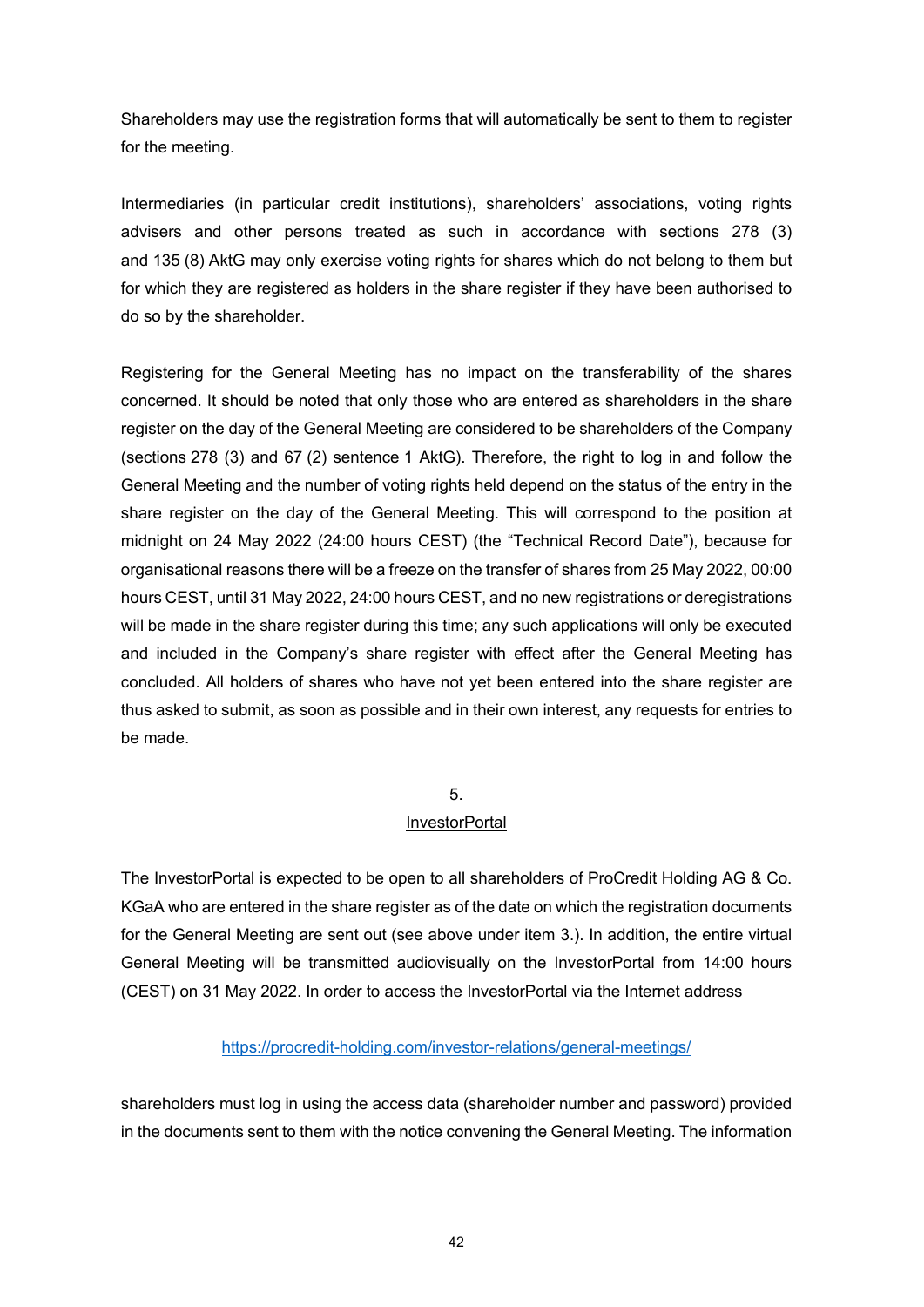required for the use of the InvestorPortal will automatically be sent to shareholders who are entered in the Company's share register.

Duly registered shareholders and their authorised representatives/proxies can use the InvestorPortal to exercise their voting rights, grant powers of attorney, submit questions and/or raise objections for inclusion in the minutes. Shareholders and their authorised representatives/proxies should also refer to the technical information in item 17 below.

## 6. Exercising voting rights by means of remote voting

Duly registered shareholders may also exercise their voting rights in writing (postal vote) or by means of an electronic communication (electronic remote voting) without following the the General Meeting.

Prior to the General Meeting, duly registered shareholders may avail themselves of the postal voting form, which will be sent together with the registration form and the information required for using the InvestorPortal. You may also request that a postal voting form be sent to you by post or e-mail by contacting the registration address given above. Alternatively, a postal voting form can be downloaded from the Company's website at

## <https://procredit-holding.com/investor-relations/general-meetings/>

If shareholders decide to use a postal voting form, it may only be submitted, amended or revoked in writing

- − by post to the following address: ProCredit Holding AG & Co. KGaA, c/o Computershare Operations Center, 80249 München, **or**
- − by e-mail to: anmeldestelle@computershare.de

by midnight on 30 May 2022, 24:00 hours (CEST) at the latest. The date on which the postal vote is received by the Company in one of these ways shall determine the validity of the submission, amendment and/or revocation of said postal vote. Postal votes that cannot be conclusively assigned to a legitimate registration will not be considered.

The InvestorPortal of ProCredit Holding AG & Co. KGaA, which can be accessed via the Company's website at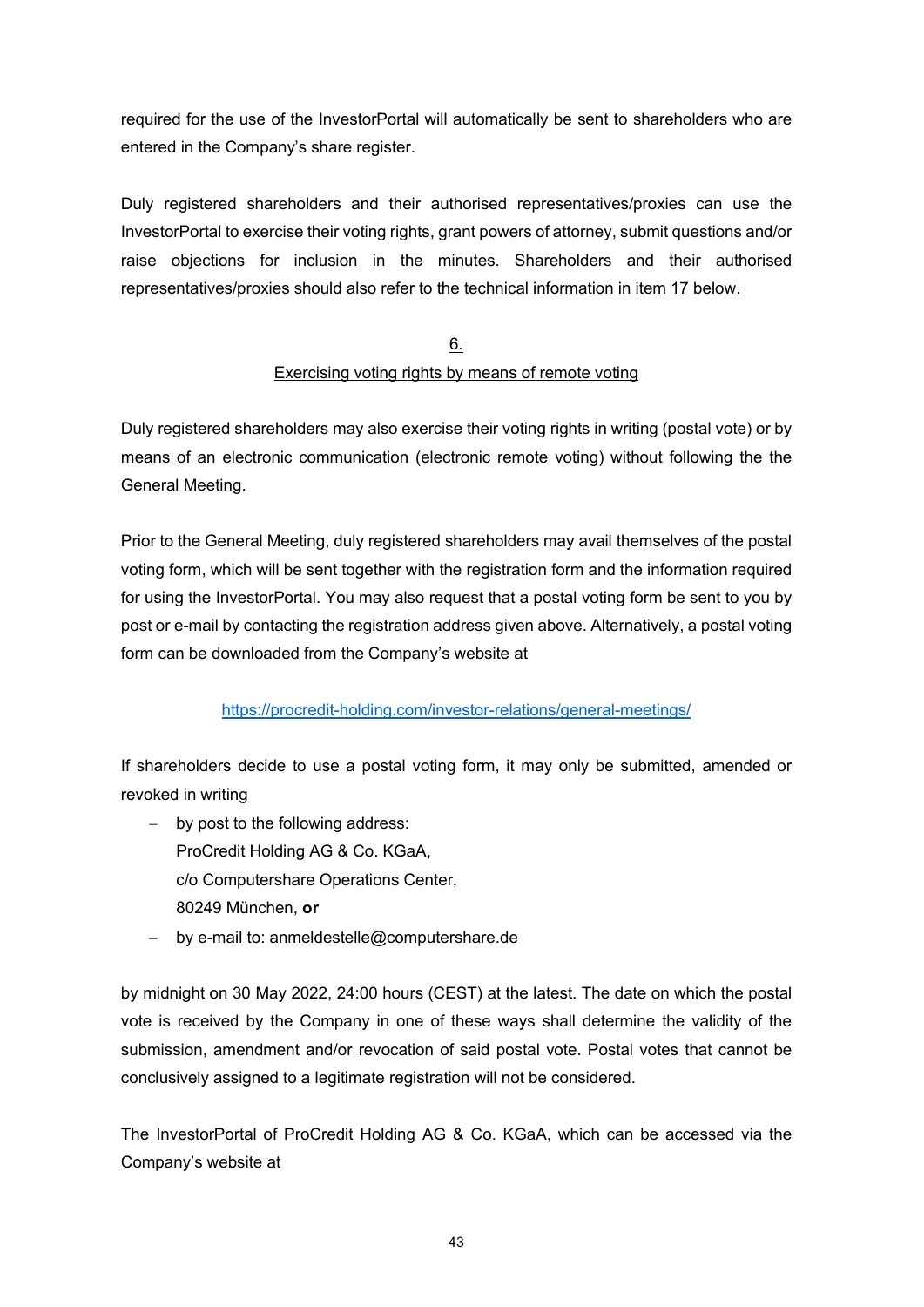### <https://procredit-holding.com/investor-relations/general-meetings/>

is also available to duly registered shareholders for the purpose of exercising their voting rights by electronic means both before and during the General Meeting. Voting rights may be exercised via the InvestorPortal until voting begins on the day of the General Meeting. The Chair of the Meeting will make reference to this during the General Meeting. Shareholders can also use the InvestorPortal during the General Meeting to electronically amend or revoke any remote votes previously cast until the voting process commences.

Voting is only possible in relation to such motions and nomination proposals that were published with this notice of convocation or in connection with sections 278 (3) AktG, 122 (2) or sections 126, 127 AktG.

Further details on electronic and postal voting will be sent to shareholders together with the registration form and the information required for using the InvestorPortal.

# 7. Exercise of voting rights by granting of power of attorney to the voting representatives appointed by the Company

Duly registered shareholders may have their votes cast in accordance with their instructions by voting representatives appointed by the Company. In addition to the power of attorney, voting representatives appointed by the Company must also be given explicit and unambiguous instructions on how to exercise your voting rights.

Voting representatives are obliged to vote as instructed; they may not exercise voting rights according to their own discretion. The voting representatives will abstain from voting on resolutions for which no express instructions have been given. Voting representatives cannot accept any instructions or orders to file objections to resolutions of the General Meeting, or to submit questions or propose motions.

Duly registered shareholders may use the power of attorney and instruction form, which is sent together with the registration form and the information required for using the InvestorPortal, to authorise the Company's voting representatives who will then be bound by your instructions. The power of attorney and instruction form can also be requested by post or e-mail from the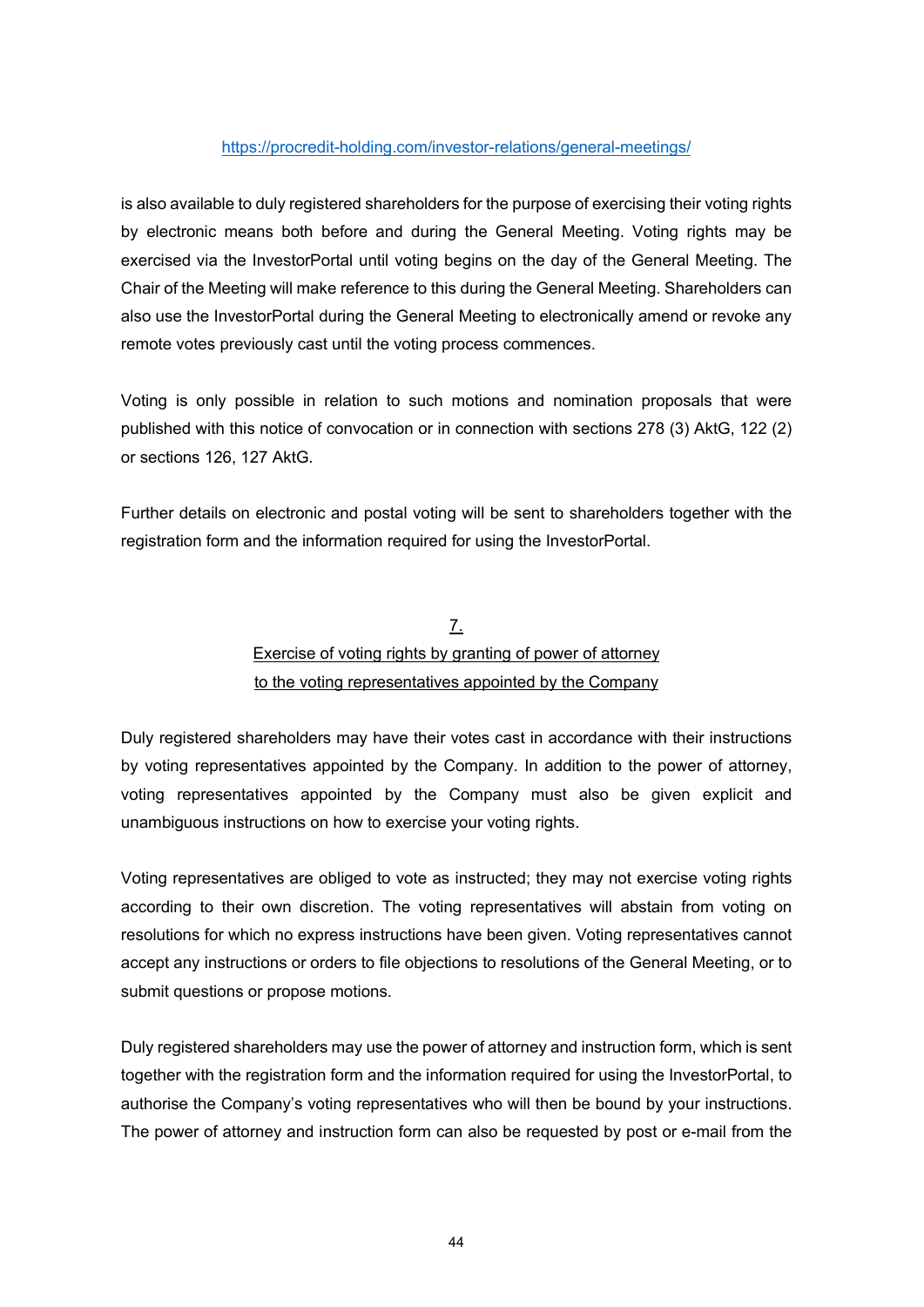registration address given above. Additionally, a power of attorney form can also be downloaded from the Company's website at

## <https://procredit-holding.com/investor-relations/general-meetings/>

If shareholders use the power of attorney and instruction form, the power of attorney granted and instructions given to the Company's voting representative who is bound by your instructions can only be issued, amended or revoked in writing

- − by post to ProCredit Holding AG & Co. KGaA, c/o Computershare Operations Center, 80249 Munich, or
- − by e-mail to: anmeldestelle@computershare.de

by midnight on 30 May 2022 24:00 hours (CEST) at the latest. The date of receipt by the Company determines the validity of the granting, amendment and/or revocation of the power of attorney and/or instruction.

Before and during the General Meeting, duly registered shareholders may also use the Company's InvestorPortal, which can be accessed at

## <https://procredit-holding.com/investor-relations/general-meetings/>

to exercise their voting rights by granting power of attorney and issuing instructions to the Company's voting representatives. Authorisation via the InvestorPortal is possible until voting commences on the day of the General Meeting; this will be announced by the Chair of the Meeting. Shareholders can also use the InvestorPortal to amend or revoke any previously issued power of attorney and/or instructions.

Issuing a power of attorney and/or instructions is only possible in relation to such motions and nomination proposals that were published with this notice of convocation or in connection with sections 278 (3) AktG, 122 (2) or sections 126, 127 AktG.

Further information on granting power of attorney and issuing instructions to the Company's voting representatives will be sent to shareholders together with the registration form and the information required for using the InvestorPortal.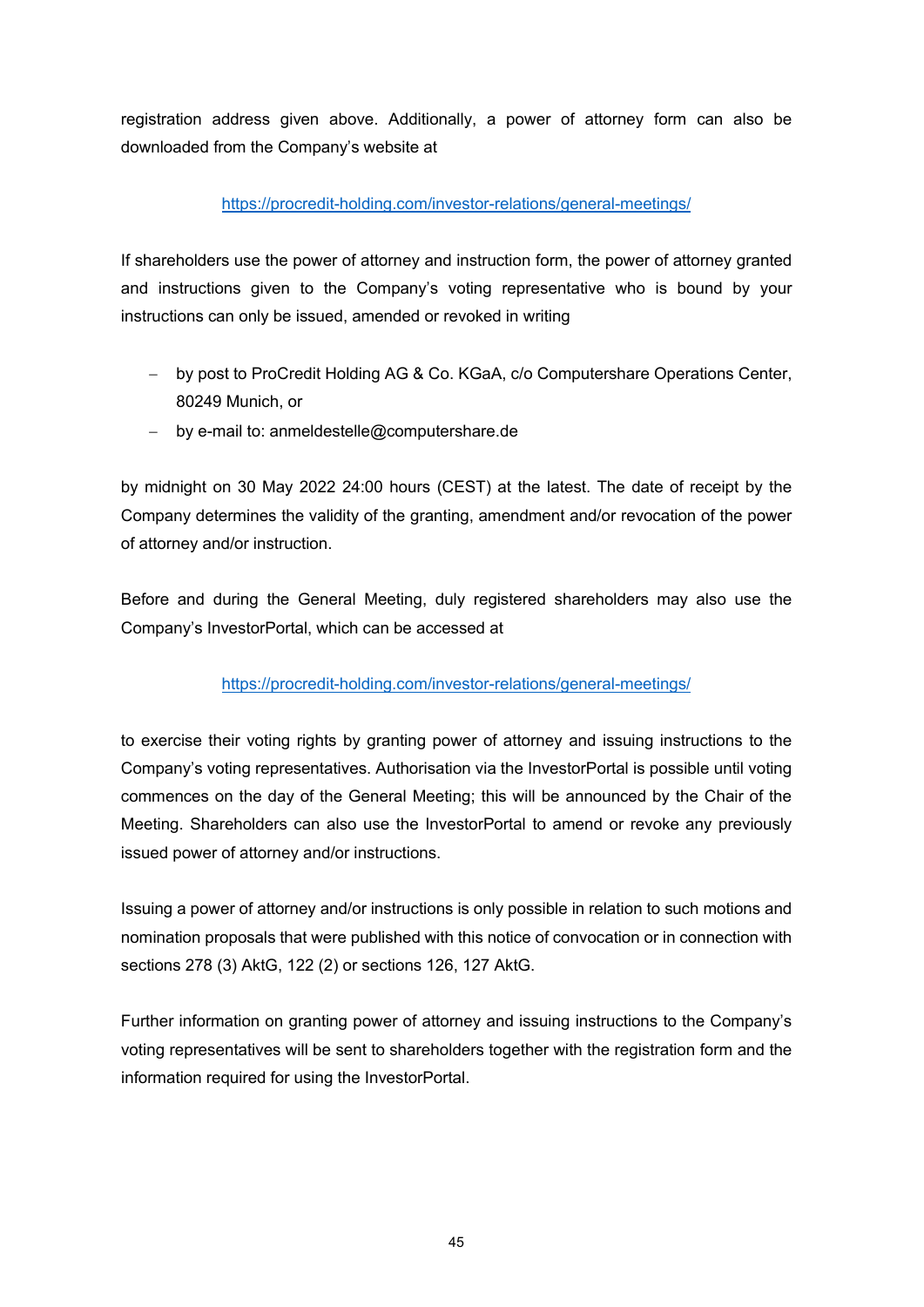8.

#### Authorisation of third parties/proxies to exercise voting and other rights

In addition to the voting representatives nominated by the Company, duly registered shareholders may also authorise a third party to exercise their voting rights and other shareholder rights by proxy (*authorised third parties/proxies*). Authorised third parties/proxies may in turn exercise such voting rights by remote vote or by issuing a power of attorney and instructions to the Company's voting representatives (see above). If the shareholder authorises more than one person, the Company may reject one or more of them in accordance with sections 278 (3) and 134 (3) sentence 2 AktG.

The granting of the power of attorney, its revocation and the proof of authorisation of third parties/proxies vis-à-vis the Company must be in writing (section 126b BGB) if no power of attorney is granted in accordance with sections 278 (3) and 135 AktG. When authorising third parties/proxies to exercise voting rights in accordance with sections 278 (2) and 135 AktG (granting power of attorney to intermediaries (in particular banks), shareholders' associations, voting rights advisers or other persons who are treated as equivalent in accordance with sections 278 (3) and 135 (8) AktG), special features must generally be observed. Shareholders who wish to grant a power of attorney to exercise voting rights in accordance with sections 278 (3) and 135 AktG are advised to consult with the respective authorised third-party representative/proxy about any special features of said power of attorney and to agree on these.

Intermediaries (in particular credit institutions), shareholders' associations, voting rights advisers or other persons who are deemed to be equivalent pursuant to sections 278 (3) and 135 (8) AktG and who represent a majority of shareholders are recommended to contact the shareholder hotline or the registration office at the address given below prior to the General Meeting with regard to the exercise of voting rights.

If no intermediary (in particular a credit institution), no shareholders' association, no voting rights adviser nor any other person deemed equivalent pursuant to sections 278 (3) and 135 (8) AktG has been granted power of attorney, the power of attorney can be granted either to the Company or directly to the authorised third-party representative/proxy (in this case, written proof of granting power of attorney to the Company is required). The power of attorney to the Company or proof thereof (e.g. copy or scan of the power of attorney) must be submitted to the Company

by post to the following address: ProCredit Holding AG & Co. KGaA,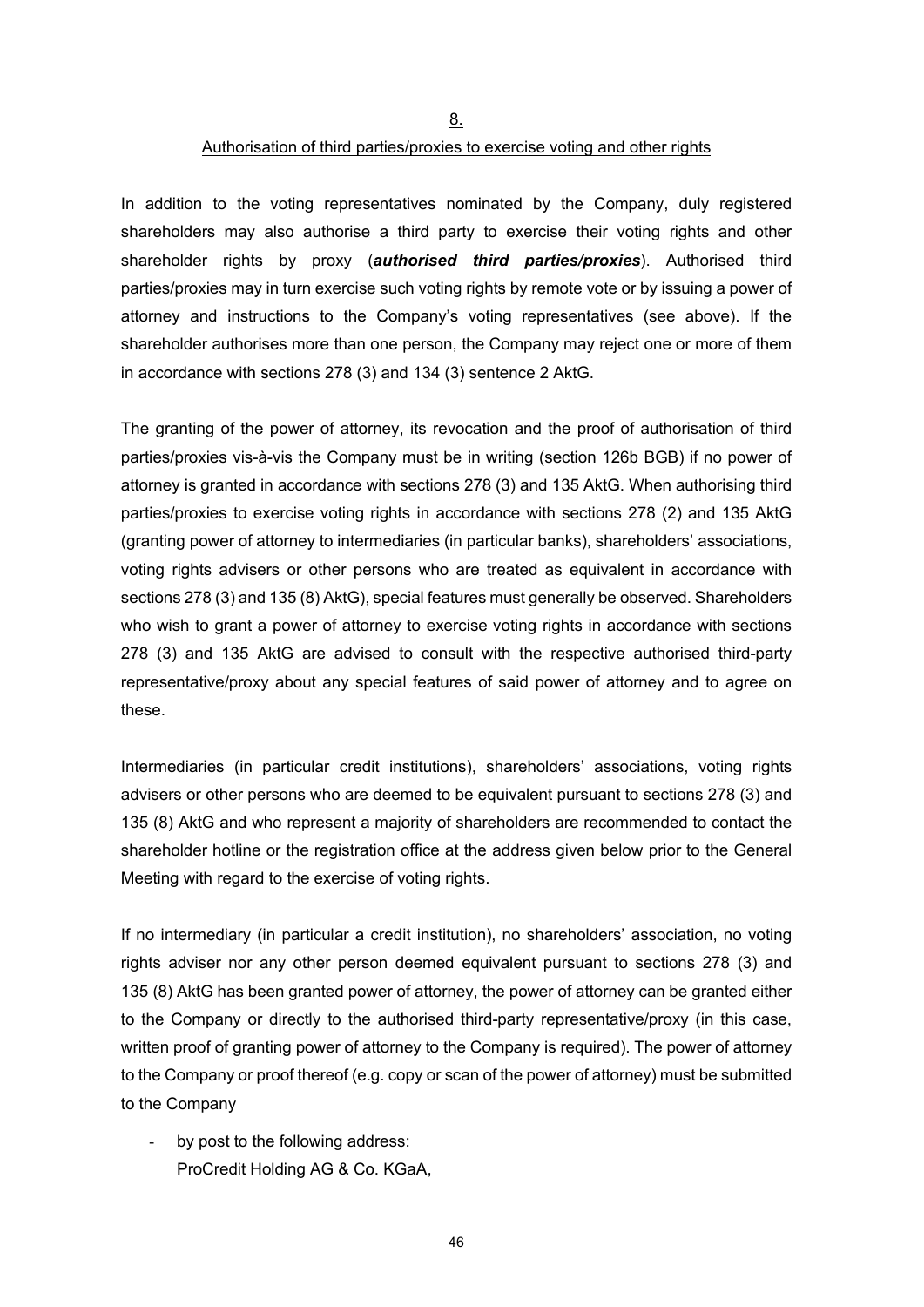c/o Computershare Operations Center, 80249 München, **or**

- by e-mail to: anmeldestelle@computershare.de

**by midnight on 30 May 2022, 24:00 hours (CEST)** at the latest. The same applies to revocation of the power of attorney.

Duly registered shareholders who wish to authorise a third party/proxy are requested to use the power of attorney form provided by the Company, which is sent with the registration form and the information required for the use of the InvestorPortal. You may also request that a power of attorney form be sent to you by post or e-mail by contacting the registration address given above. It can also be downloaded from the Company's website at

### [https://procredit-holding.com/investor-relations/general-meetings/.](https://procredit-holding.com/investor-relations/general-meetings/)

Before and during the General Meeting, duly registered shareholders may also use the Company's InvestorPortal, which can be accessed via

### <https://procredit-holding.com/investor-relations/general-meetings/>

to grant and/or revoke powers of attorney until the time voting commences; this will be announced by the Chair of the Meeting.

In order to log into to the General Meeting and to exercise shareholder rights, in particular voting rights by way of electronic voting and/or granting a (sub)power of attorney and/or to instruct the Company's voting representatives via the InvestorPortal, authorised third parties/proxies require their own individualised access data. The authorised third party/proxy will receive this from the grantor of the power of attorney or from the Company if the power of attorney was communicated directly to the Company by the grantor of the power of attorney via one of the abovementioned channels. Proxies (with the exception of the Company's voting representatives) are also not permitted to physically attend the General Meeting.

Voting is only possible in relation to such motions and nomination proposals that were published with this notice of convocation or in connection with sections 278 (3), 122 (2) AktG or sections 278 (3), 126, 127 AktG.

Further instructions on granting power of attorney to third parties will be sent to shareholders together with the registration form and the information required for using the InvestorPortal.

9.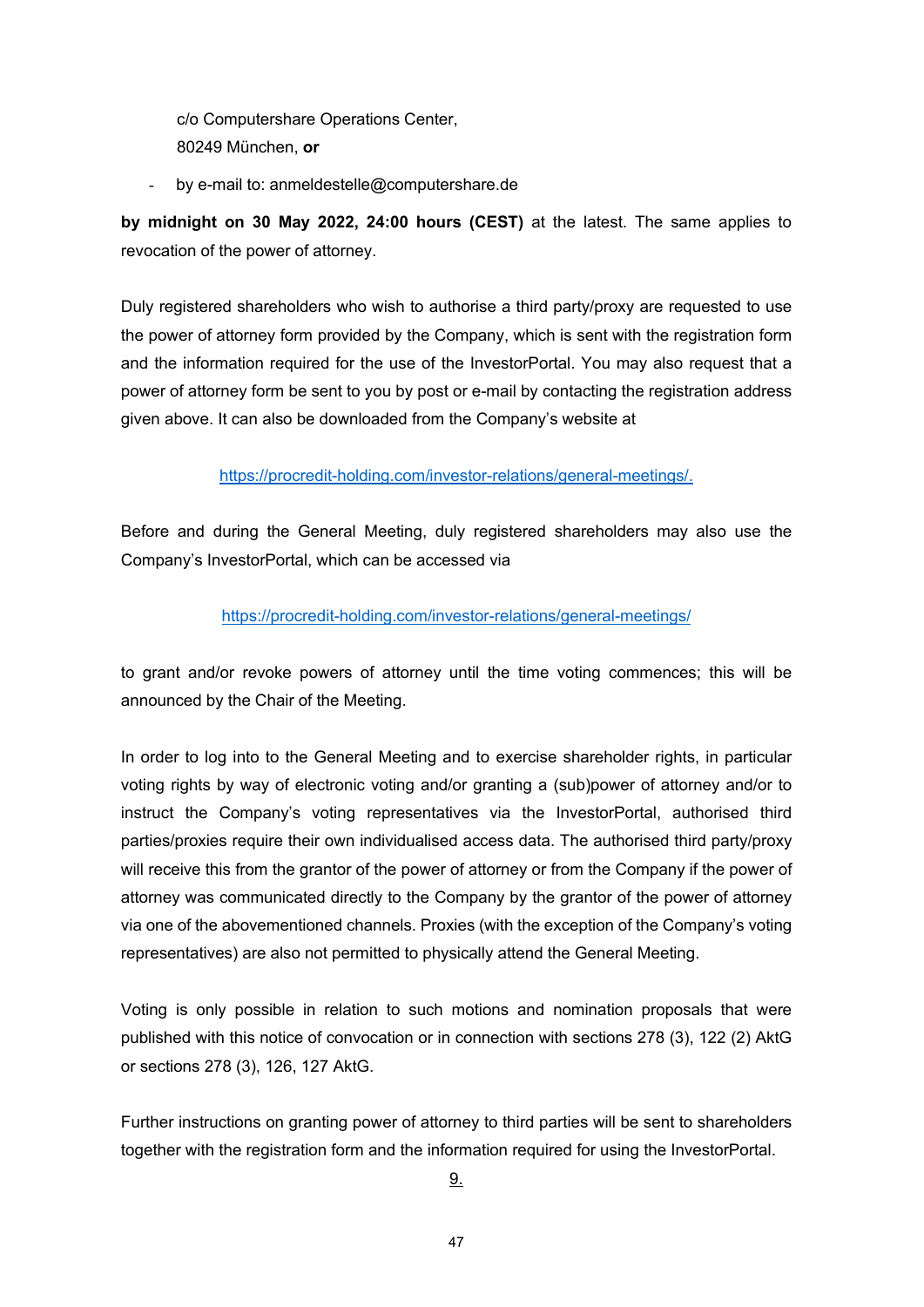#### Further information on the exercise of voting rights

If conflicting declarations are received via different transmission channels and it is not clear which one was submitted last, they will be considered in the following order: 1. electronically via the InvestorPortal; 2. pursuant to section 278 (3), section 67c (1) and (2) sentence 3 AktG in conjunction with Article 2 (1) and (3) and Article 9 (4) of the Implementing Regulation (EU) 2018/1212); 3. by e-mail; 4. by letter.

Should declarations with more than one form of exercising voting rights be received via the same channel and it is not clear which one was submitted last, the following will apply: Postal and remote votes take precedence over the granting of power of attorney and instructions to the Company's voting representatives, and the latter take precedence over the granting of power of attorney and instructions to an intermediary, a shareholders' association, a voting rights adviser pursuant to sections 278 (3) and 134a AktG and a person equivalent to these pursuant to sections 278 (3) and 135 (8) AktG.

If an intermediary, a shareholders' association, a voting rights adviser pursuant to sections 278 (3) and 134a AktG and a person equivalent to these pursuant to sections 278 (3) and 135 (8) AktG are not willing to act as a representative, the Company's voting representatives shall be authorised to act as representatives in accordance with the instructions.

If an individual vote is held on an agenda item instead of a collective vote, the postal/remote vote or instruction cast on this agenda item shall be deemed to apply accordingly to each individual item put to the vote.

The votes cast by postal/remote vote or authorised representative/proxy and, if applicable, instructions on agenda item 2 (utilisation of unappropriated earnings [*Bilanzgewinn*]) shall remain valid even in the event of an adjustment to the proposal on the utilisation of unappropriated earnings as a result of a change in the number of shares carrying dividend rights.

#### 10.

#### Shareholders' right to ask questions

In accordance with section 1 (2) and (8) sentence 1 of the COVID-19 Act, shareholders' rights to information are curtailed in the case of a virtual General Meeting. Accordingly, shareholders only have the right to ask questions by means of electronic channels (section 1 (2) sentence 1 no. 3 and sentence 2, as well as section 1 (8) sentence 1 of the COVID-19 Act). The Management Board of the General Partner decides – in deviation from sections 278 (3) and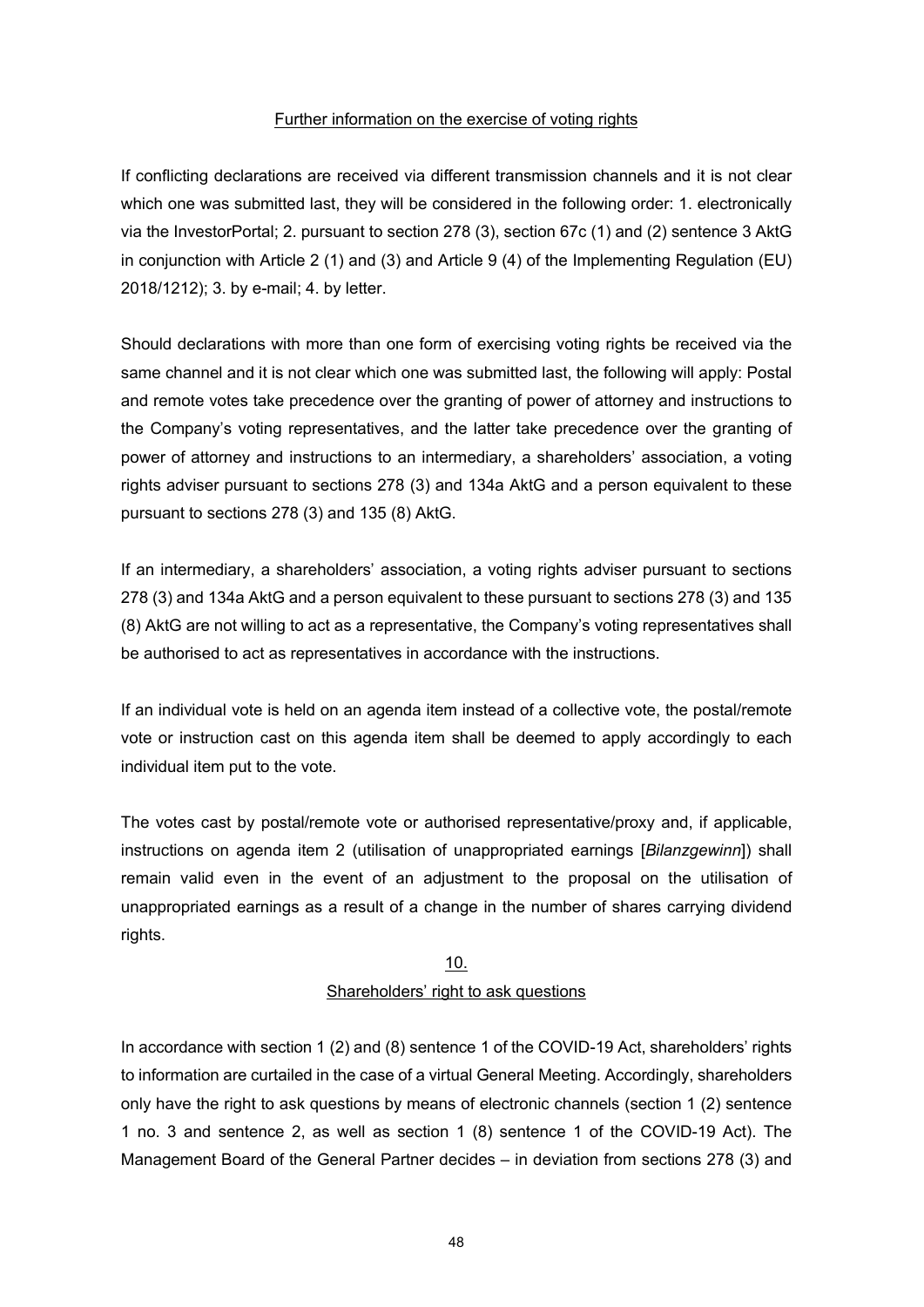131 AktG – how to answer questions at its own discretion (cf. section 1 (2) sentence 2 clause 1 and (8) sentence 1 of the COVID-19 Act). The General Partner may also stipulate that questions must be submitted at least one day before the General Meeting. The General Partner of the Company, with the approval of the Supervisory Board, has decided to make use of this option.

Duly registered shareholders or their authorised representatives/proxies thus have the right to ask questions by means of electronic communication (see section 1 (2) sentence 1 no. 3 and sentence 2, as well as section 1 (8) sentence 1 of the COVID-19 Act). Any questions must be submitted no later than one day before the General Meeting, i.e. **by 29 May 2022, 24:00 hours (CEST)**, via the Company's InvestorPortal, accessible at

### [https://procredit-holding.com/investor-relations/general-meetings/.](https://procredit-holding.com/investor-relations/general-meetings/)

After the expiry of the aforementioned deadline, and particularly during the virtual General Meeting, questions or enquiries may no longer be raised. The Management Board of the General Partner decides how to answer questions at its own discretion (cf. section 1 (2) sentence 2 clause 1 and (8) sentence 1 of the COVID 19 Act). In particular, it can answer several questions in combination.

It is intended to name the persons who submitted questions when providing the respective answers. For more detailed information on data protection, please refer to the explanatory notes at the end of this notice of convocation.

## 11. Declaration of objections to be included in the minutes

From the beginning until the end of the General Meeting, duly registered shareholders who have exercised their voting rights either personally or via their authorised representatives/proxies may use the InvestorPortal to electronically lodge objections to resolutions of the General Meeting and these will be recorded in the notary's minutes (section 1 (2) sentence 1 no. 4 and section 1 (8) sentence 1 of the COVID-19 Act).

The notary has authorised the Company to receive objections via the password-protected InvestorPortal and will receive the objections via this channel.

## 12. Information on the rights of shareholders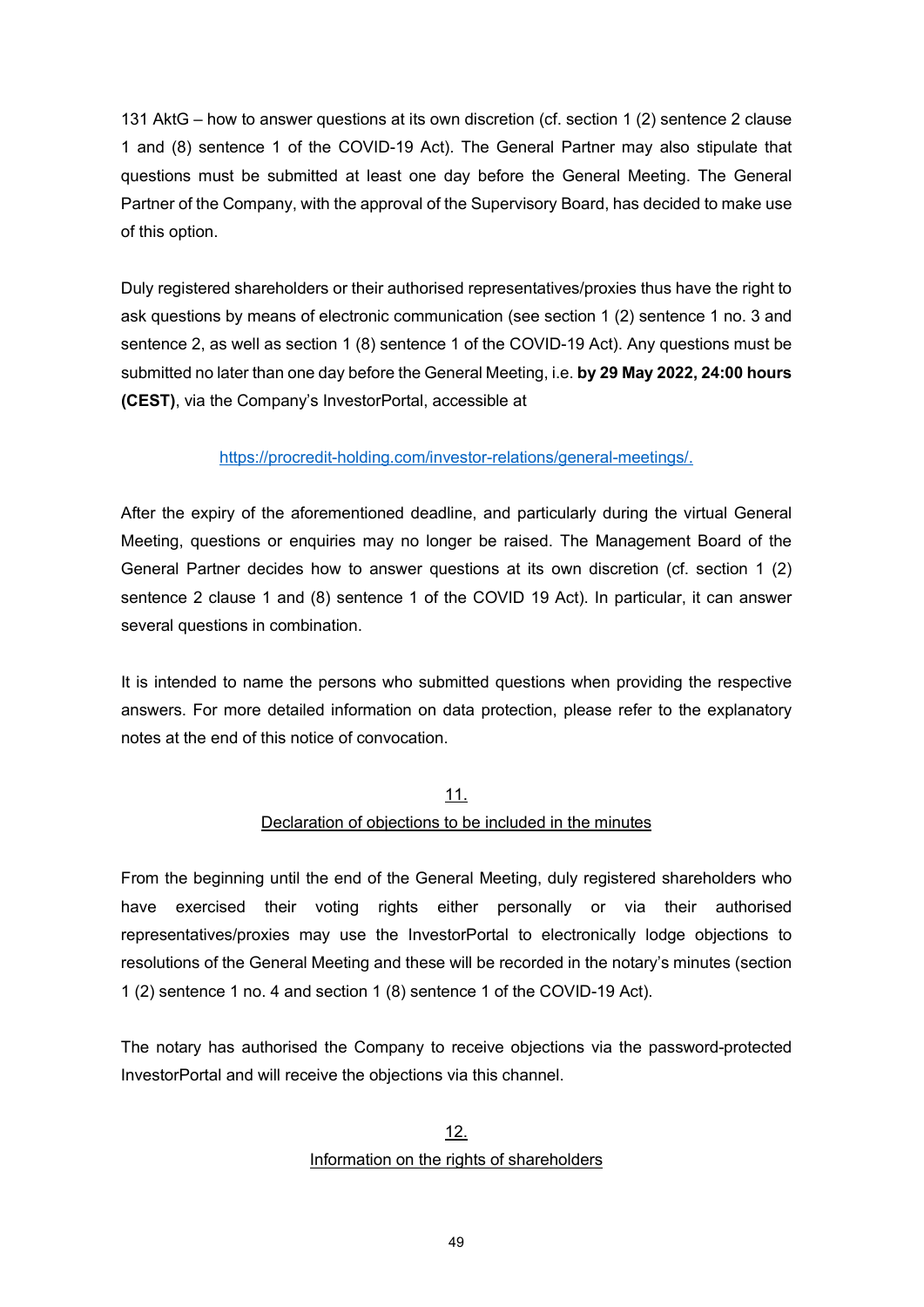### a) Motions to expand the agenda pursuant to sections 278 (3) and 122 (2) AktG

Pursuant to sections 278 (3) and 122 (2) AktG, shareholders whose shares amount in aggregate to not less than one-twentieth of the share capital or represent an amount of the share capital corresponding to EUR 500,000.00 (the equivalent of 100,000 shares) may demand that items be added to the agenda and published. Each item is to be accompanied by an explanation or a draft proposal.

The request is to be made in writing or in electronic form, i.e. using a qualified electronic signature (as per section 126a of the German Civil Code – BGB) and addressed to the General Partner of the Company; it must be received by the Company **at the latest by midnight, 24:00 hours (CEST) on 30 April 2022** at the following address:

> ProCredit Holding AG & Co. KGaA ProCredit General Partner AG Management Board Annual General Meeting 2022 Rohmerplatz 33-37 60486 Frankfurt am Main **or** by e-mail: PCH\_HV@procredit-group.com

The respective shareholders must prove that they have owned the shares for at least 90 days before the request was received and that they will continue to hold said shares until the General Partner has made its decision regarding the motion. Sections 278 (3) and 70 AktG shall apply when calculating the period of share ownership. Sections 278 (3) and 121 (7) AktG shall also be applied accordingly.

Additions to the agenda which are subject to disclosure shall, unless announced with the notice of convocation the General Meeting, be published in the Federal Gazette immediately upon receipt of the request and in the same manner as the convocation. They are also published on the Company's website at

#### <https://procredit-holding.com/investor-relations/general-meetings/>

and communicated to the shareholders pursuant to sections 278 (3) and 125 (2) and (1) sentence 3 AktG.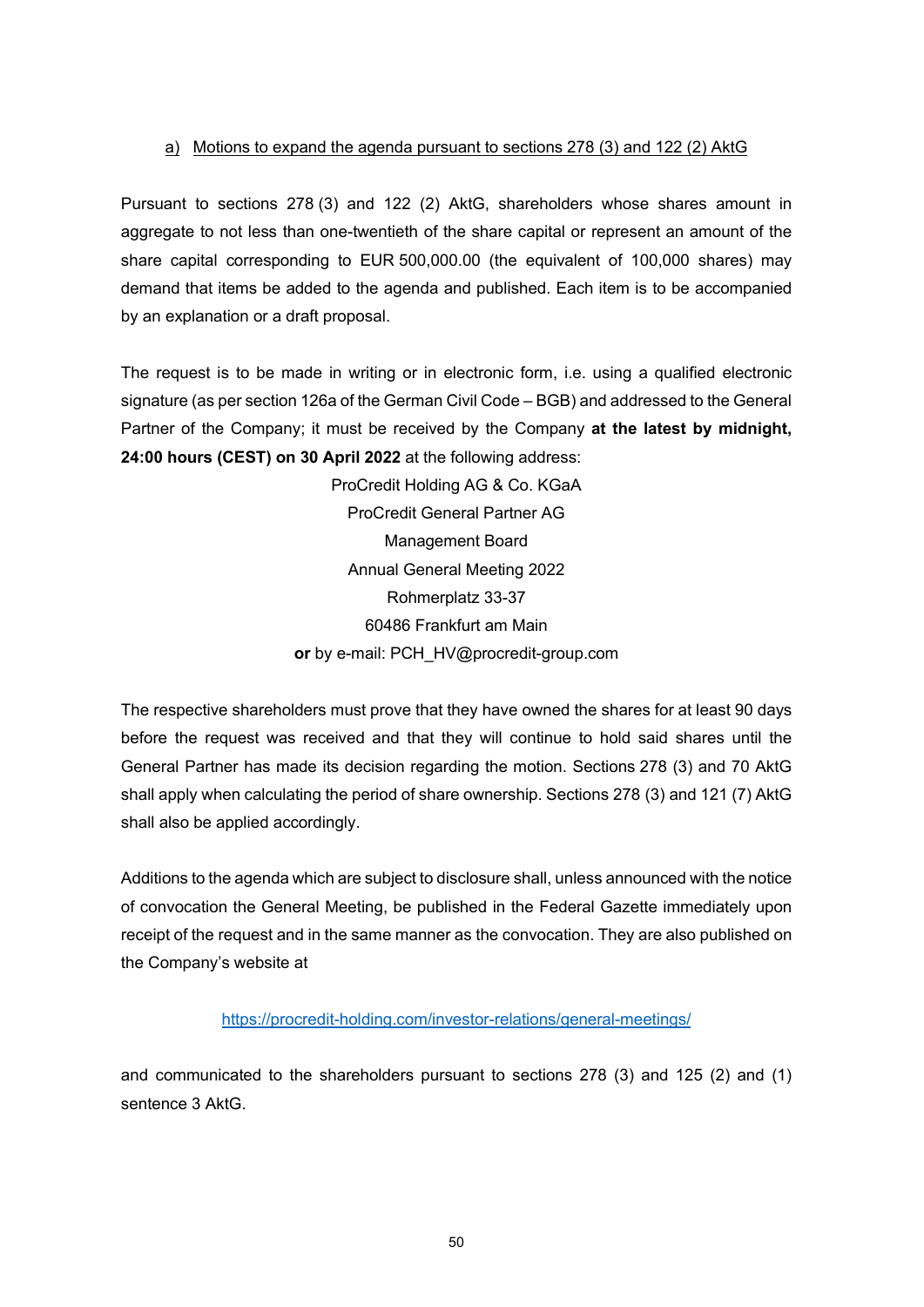# b) Counter-motions and nomination proposals pursuant to sections 278 (3), 126 (1) and 127 AktG, as well as section 1 (2) sentence 3 and section 1 (8) sentence 1 of the COVID-19 Act

Shareholders may make counter-motions against resolution proposals of the General Partner and/or Supervisory Board of the Company with respect to individual agenda points and submit nomination proposals for elections appearing on the agenda.

Counter-motions and nomination proposals are to be submitted in writing by post to

ProCredit Holding AG & Co. KGaA ProCredit General Partner AG Management Board Annual General Meeting 2022 Rohmerplatz 33-37 60486 Frankfurt am Main **or** by e-mail to: PCH\_HV@procredit-group.com

It will not be possible to consider counter-motions and nomination proposals addressed in any other manner.

Counter-motions and nomination proposals will only be taken into consideration if received at the postal or e-mail address above **by midnight, 24:00 hours (CEST) on 16 May 2022 at the latest**.

Any counter-motions or election proposals received in good time from shareholders will be published on the Company's website at

<https://procredit-holding.com/investor-relations/general-meetings/>

along with the name of the shareholder and any reasons given, as well as any comments by the General Partner and the Supervisory Board of the Company.

The Company is not required to publish a counter-motion (nor its grounds) or a nomination proposal if one of the exclusion criteria in the sense of sections 278 (3) and 126 (2) AktG are met, for instance, because a counter-motion or nomination proposal would result in a resolution of the General Meeting being illegal or in violation of the Articles of Association. The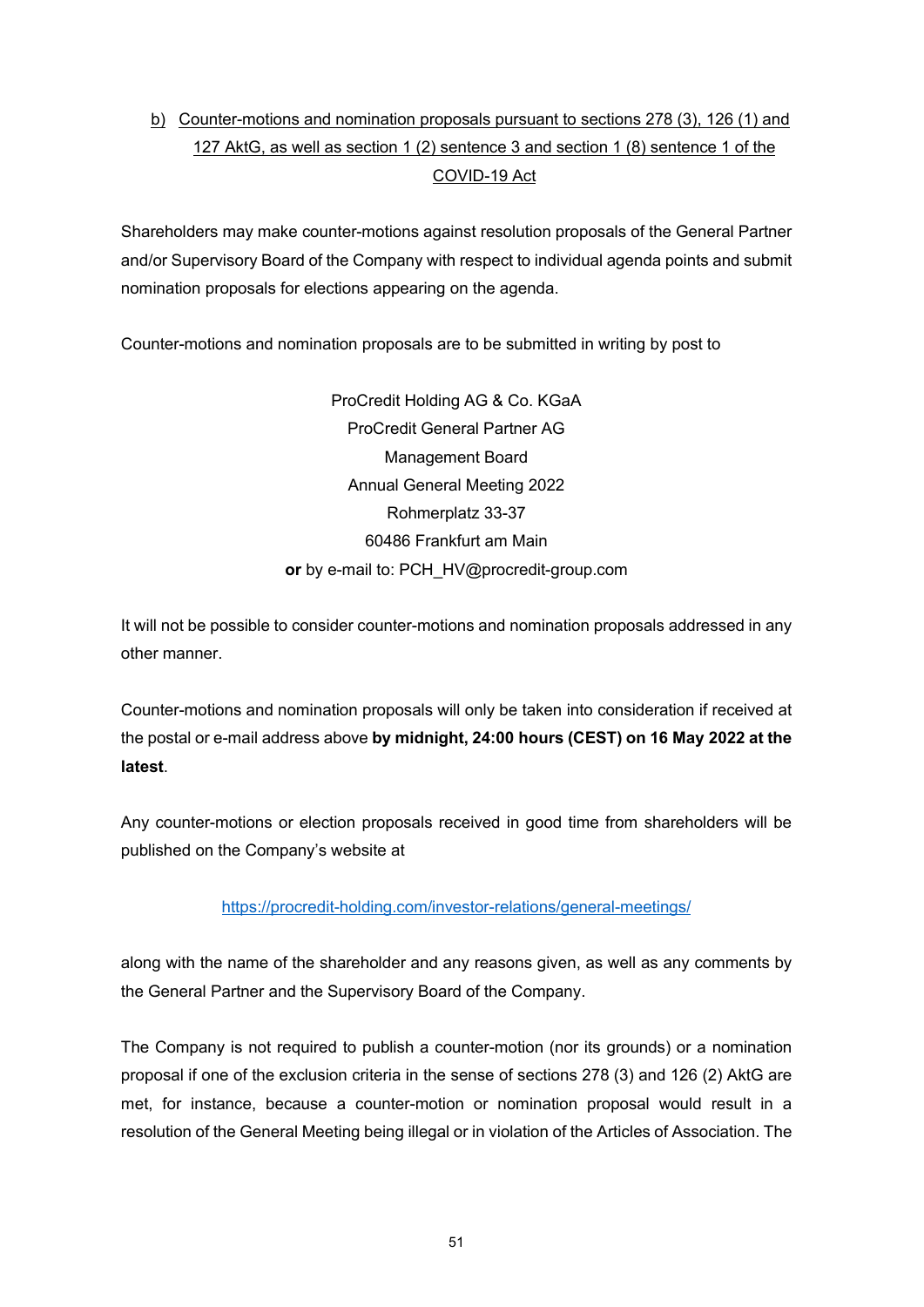grounds for a counter-motion need not be published if they consist of more than 5,000 characters in total.

In addition to the grounds listed in sections 278 (3) and 126 (2) AktG, a nomination need not be published if it does not contain the name, profession and place of residence of the candidate for the Supervisory Board (or, in the case of auditing companies, the company name and registered office) (sections 278 (3) and 127 sentence 3 in conjunction with section 124 (3) sentence 4 AktG) and/or does not include the information required pursuant to sections 278 (3) and 125 (1) sentence 5 AktG.

Motions or election proposals by shareholders that are to be published pursuant to sections 278 (3) and 126 or 278 (3) and 127 AktG shall be deemed to have been made at the meeting if the shareholder making the motion or submitting the election proposal is duly legitimised and registered for the General Meeting (cf. section 1 (2) sentence 3 and section 1 (8) sentence 1 of the COVID-19 Act).

# c) Shareholders' right to information in accordance with sections 278 (3), 131 (1) AktG in conjunction with section 1 (2) sentence 1 no. 3, sentence 2 of the COVID 19 Act

Please refer to the explanations already given above under item 10 regarding the "Shareholders' right to ask questions" in compliance with section 1 (2) sentence 1 no. 3, sentence 2 and section 1 (8) sentence 1 of the COVID-19 Act.

## d) Additional information on the rights of shareholders

Further details on the rights of shareholders pursuant to sections 278 (3), 122 (2), 126 (1), 127 and 131 (1) AktG in conjunction with section 1 (2) sentence 1 no. 3, sentence 2, sentence 3, section 1 (8) sentence 1 of the COVID-19 Act can be found on the Company's website at

[https://procredit-holding.com/investor-relations/general-meetings/.](https://procredit-holding.com/investor-relations/general-meetings/)

# 13. Information and documentation regarding the General Meeting

This notice of convocation of the General Meeting, together with the further details and explanations required by law, including the information pursuant to sections 278 (3) and 124a AktG, the information pursuant to section 278 (3) and 125 AktG in conjunction with the Implementing Regulation (EU) 2018/1212, as well as the original German language version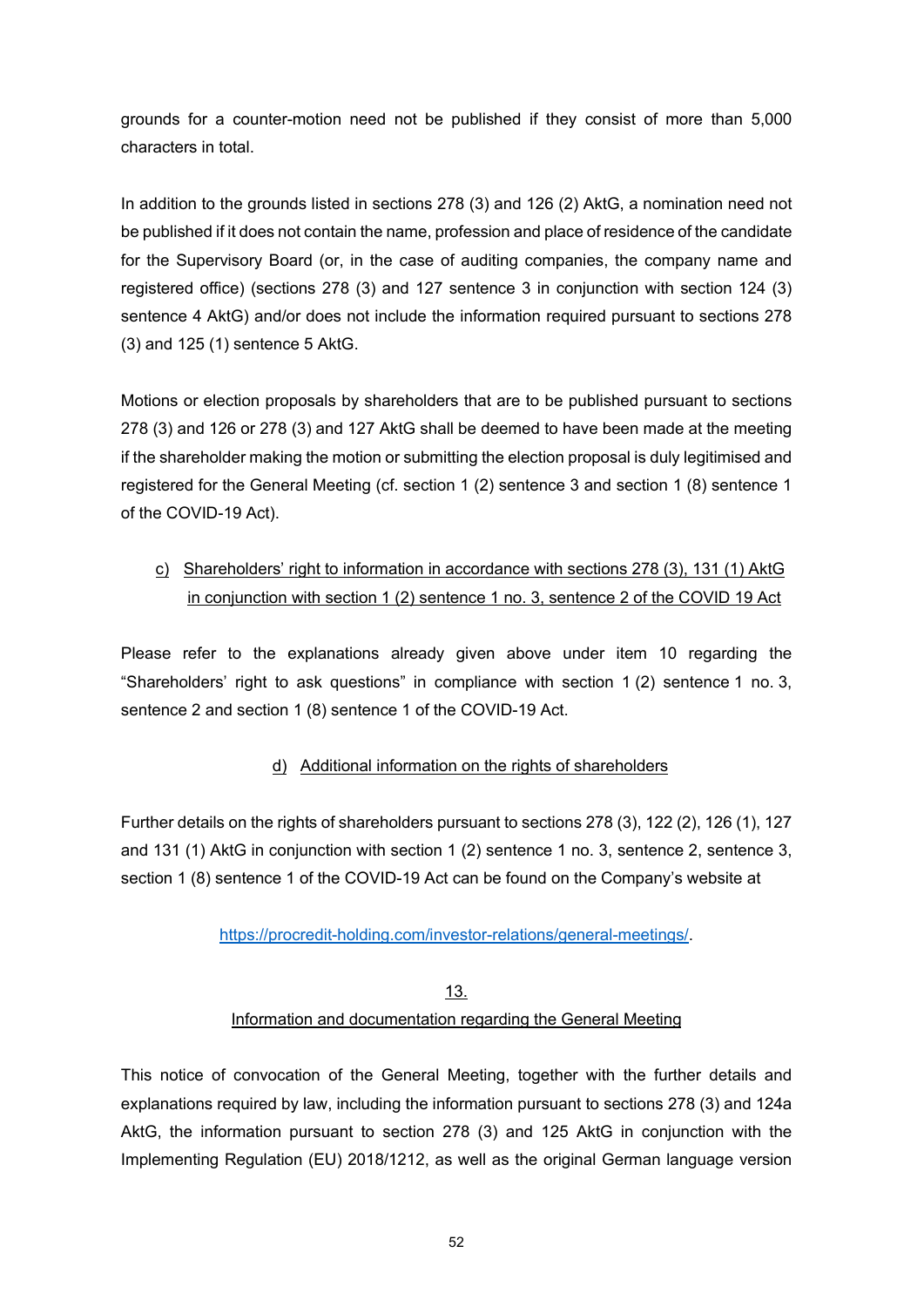and further information relevant to the General Meeting, are available on the Company's website at

## <https://procredit-holding.com/investor-relations/general-meetings/>

from the time the convocation of the General Meeting is announced.

Any counter-motions, nomination proposals and requests to expand the agenda which the Company received from shareholders, and which must be published will also be made available on the aforementioned website.

Voting results will be made available after the General Meeting on the Company's website at

## [https://procredit-holding.com/investor-relations/general-meetings/.](https://procredit-holding.com/investor-relations/general-meetings/)

## 14. Binding nature of the votes

Shareholders and their authorised representatives/proxies have the option of exercising their voting rights by electronic remote vote or by authorising the Company's voting representatives, as described in more detail below. The scheduled votes on agenda items 1 to 8 are binding. The scheduled vote on agenda item 9 is advisory in nature. Shareholders may vote "yes" (for), "no" (against) or abstain from voting (abstention) on all votes.

## 15. UTC times

All times are given in Central European Summer Time (CEST), which is the standard time in Germany. Coordinated universal time (UTC) corresponds to CEST minus two hours.

## 16. Information on data protection

When shareholders and/or their authorised representatives/proxies register for the General Meeting, exercise their voting rights by electronic postal vote or by granting power of attorney and issuing instructions to the Company's voting representatives, authorise a third party/proxy to exercise their voting rights and other rights, or connect to the virtual General Meeting, ProCredit Holding AG & Co. KGaA collects personal data about the shareholders and/or their authorised representatives/proxies (e.g. surname and given name, address, e-mail address,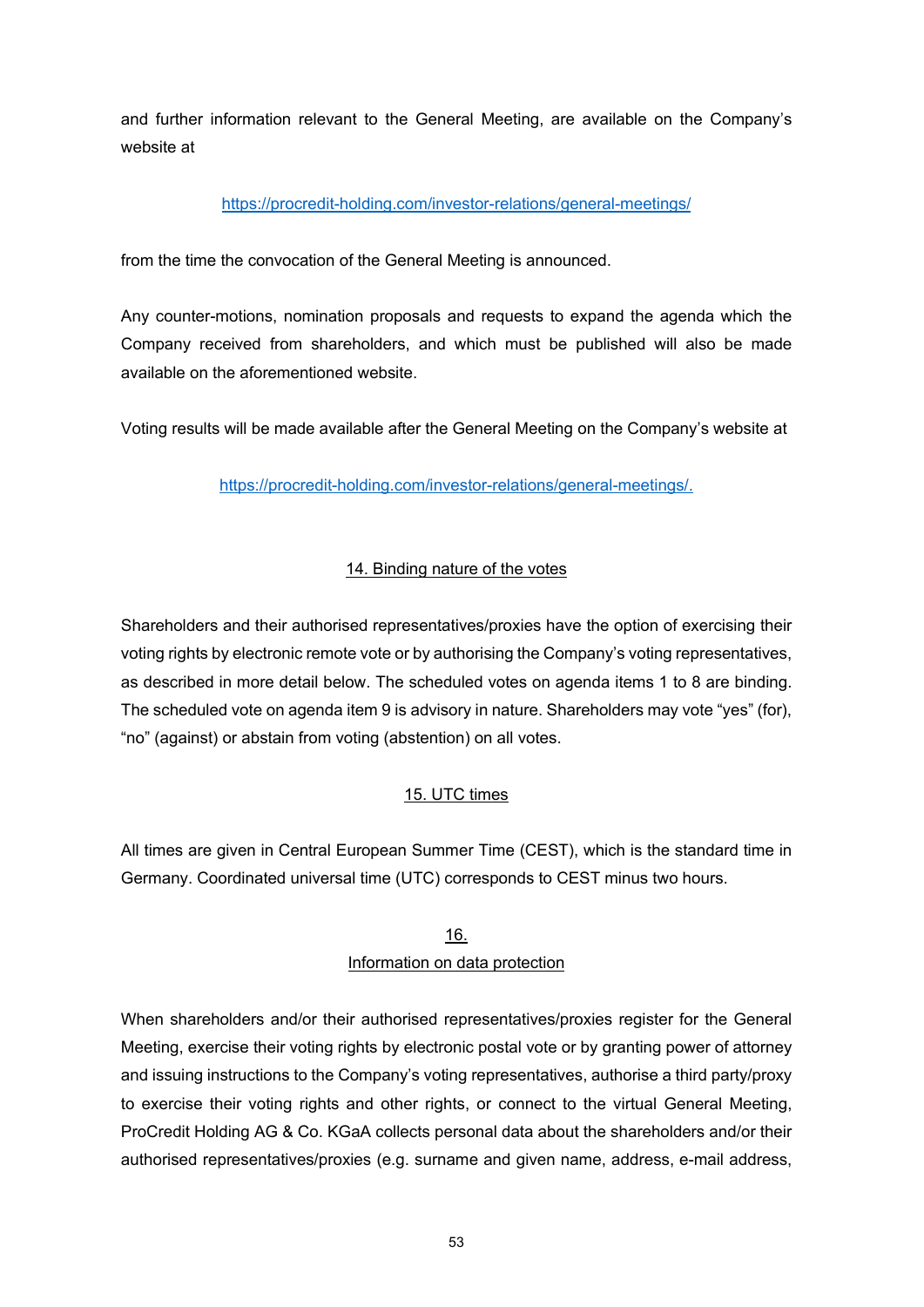number of shares, type of share ownership and individual access data for using the e-service). This is in order to enable shareholders and/or their authorised representatives/proxies to exercise their rights and be able to log into the virtual General Meeting. In addition, we process shareholders' personal data to maintain the share register and to fulfil our legal obligations in connection with the conduct of the virtual General Meeting. The processing of personal data is always carried out in accordance with the applicable data protection laws, in particular the provisions of the EU General Data Protection Regulation (GDPR).

The entity responsible for the processing of your personal data is:

ProCredit Holding AG & Co. KGaA Rohmerplatz 33 – 37 60486 Frankfurt am Main e-mail: PCH.datenschutz@ProCredit-group.com

Insofar as ProCredit Holding AG & Co. KGaA makes use of service providers to conduct the virtual General Meeting, these service providers process personal data only on behalf of ProCredit Holding AG & Co. KGaA and are otherwise legally bound to maintain confidentiality.

If all legal requirements are fulfilled, all data subjects have the right to information, correction, restriction, deletion and, if applicable, objection regarding the processing of their personal data at any time, as well as the right to data transmission and to lodge a complaint with a competent supervisory authority.

Further information on the handling of shareholders' personal data in connection with the General Meeting and on their rights under the EU General Data Protection Regulation (GDPR) can be accessed at any time on the Company's website at

<https://procredit-holding.com/investor-relations/general-meetings/>

or obtained by sending a request to the following address:

ProCredit Holding AG & Co. KGaA Rohmerplatz 33 – 37 60486 Frankfurt am Main e-mail: [PCH.datenschutz@ProCredit-group.com](mailto:pch.datenschutz@procredit-group.com) 17. Technical notes on the virtual General Meeting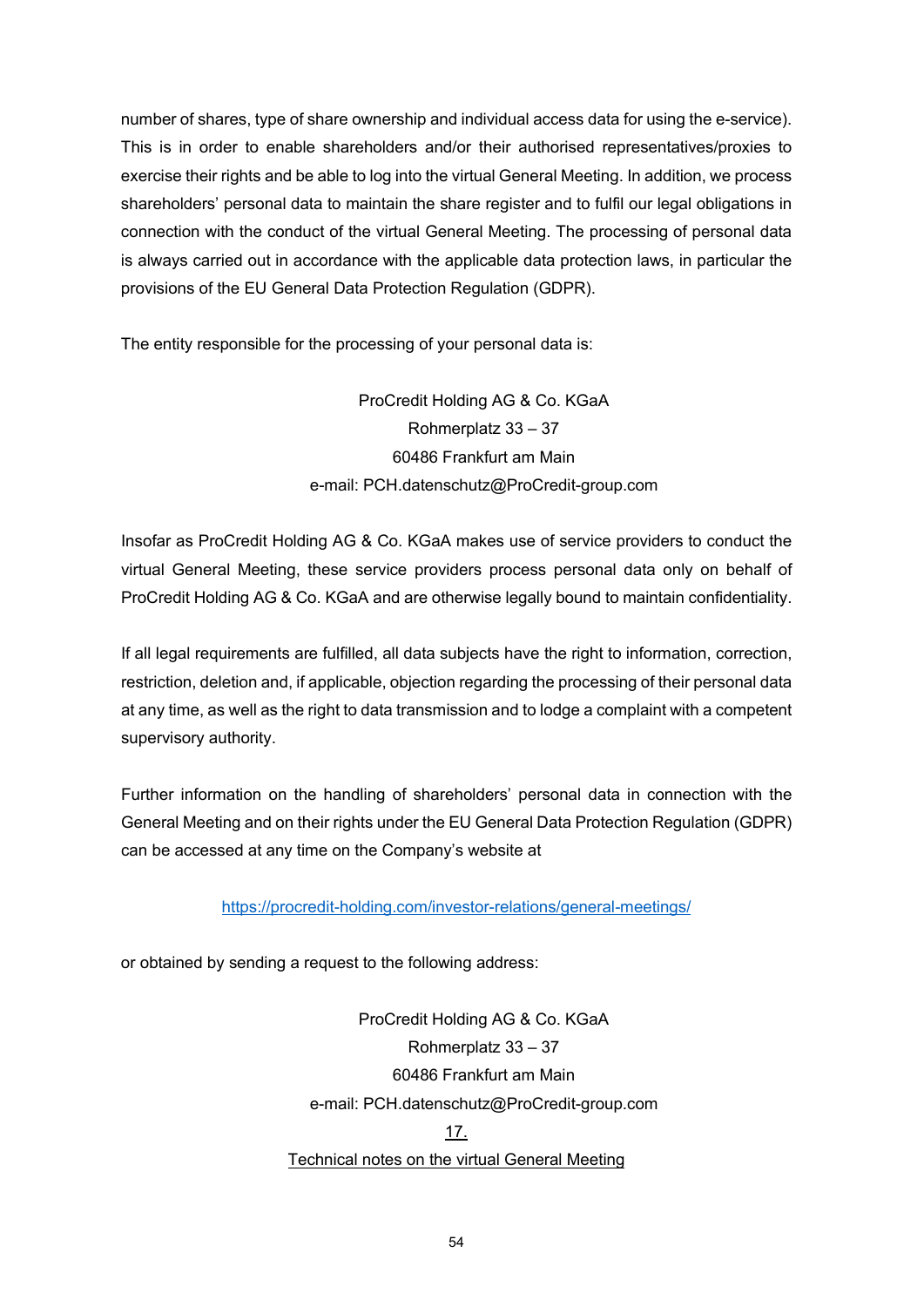Shareholders and/or their authorised representatives/proxies will need an Internet connection and an appropriate device (such as a computer) to be able to log into the virtual General Meeting, to use the InvestorPortal, and to exercise their shareholder rights. To ensure optimum reproduction of the audiovisual transmission of the General Meeting, a stable Internet connection with an adequate data transmission speed is recommended.

Shareholders and their authorised representatives/proxies will also need a device (such as a computer) and loudspeakers or headphones to be able to follow the audiovisual transmission of the virtual General Meeting.

On 31 May 2022, starting at 12:00 hours (CEST), a test sequence (image and sound) will be accessible on the InvestorPortal via

### <https://procredit-holding.com/investor-relations/general-meetings/>

which will enable shareholders and their authorised representatives/proxies to check the suitability of their hardware and software for logging in to the virtual General Meeting.

To access the Company's InvestorPortal, shareholders and/or their authorised representatives/proxies will need their shareholder number and the access password, which will be sent with the invitation.

On 31 May 2022, from 14:00 hours (CEST), shareholders or their authorised representatives/proxies will be able to log into the General Meeting via

#### <https://procredit-holding.com/investor-relations/general-meetings/>

by entering their access data in the InvestorPortal.

In order to avoid the risk of constraints in the exercise of shareholder rights due to technical problems during the virtual General Meeting, it is recommended – where possible – to exercise shareholder rights in advance (in particular voting rights) before the General Meeting begins. The InvestorPortal is expected to be accessible from the time the registration documents are sent out.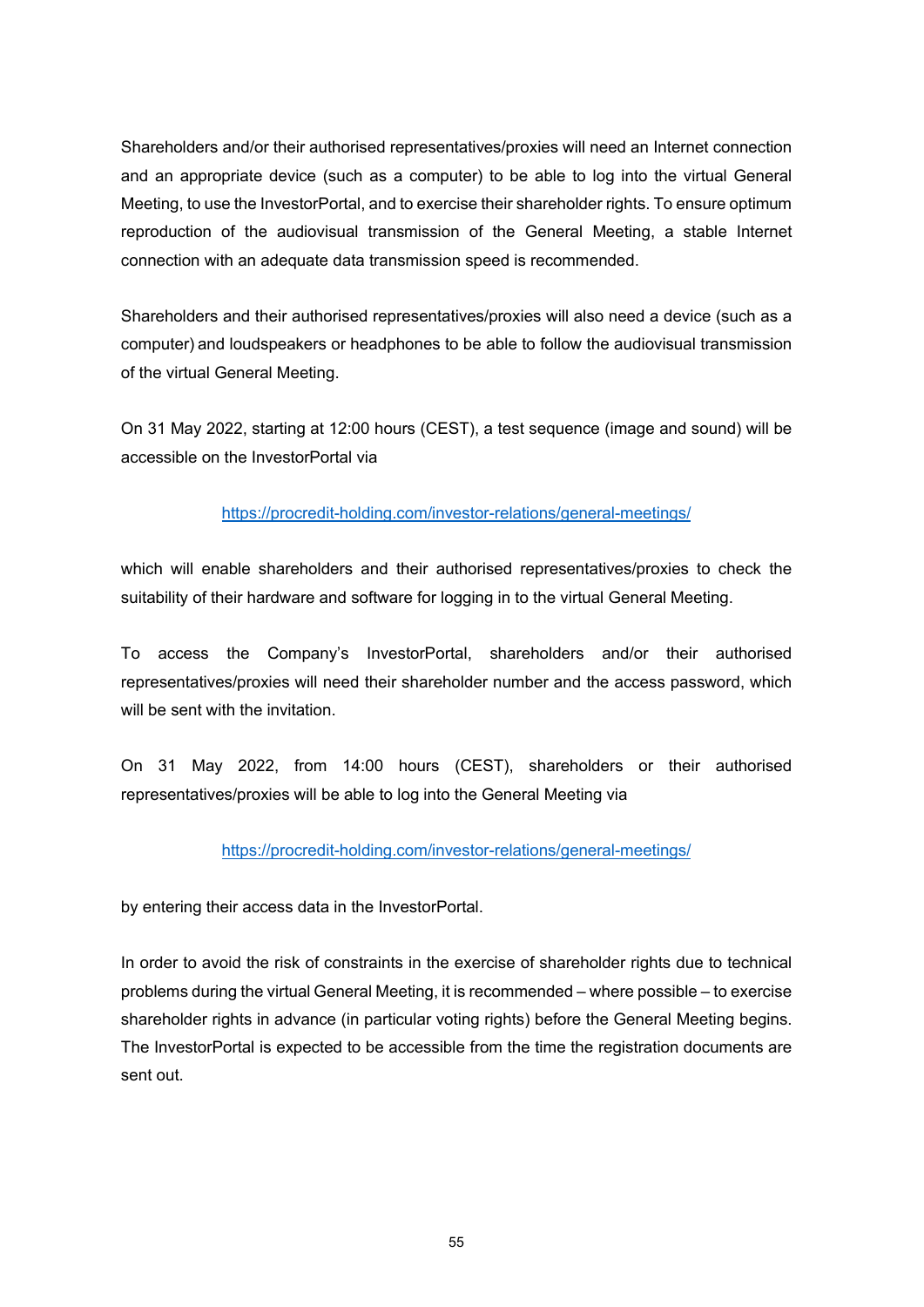Further details on the InvestorPortal can be found in the registration documents and terms and conditions of use. Relevant information and a detailed description of how to use the InvestorPortal can be found on the Company's website at

### [https://procredit-holding.com/investor-relations/general-meetings/.](https://procredit-holding.com/investor-relations/general-meetings/)

If shareholders and/or their registered authorised representatives/proxies have any technical questions regarding the InvestorPortal or how to log into the virtual General Meeting, the staff of the service provider, Computershare, will be happy to assist both before and during the General Meeting on the following telephone number.

### **Shareholder hotline: +49 89 30903 6362**

The shareholder hotline is available Monday to Friday (excluding Bavarian public holidays), from 09:00 to 17:00 (CEST), and on the day of the General Meeting, 31 May 2022, from 09:00 onwards (CEST).

If shareholders and/or their registered authorised representatives/proxies have technical questions before the start of the virtual General Meeting, they can also contact the service provider for the General Meeting, Computershare, by e-mail at: investorportal@computershare.de.

# 18. Note on the availability of the audiovisual transmission

Shareholders and their respective authorised representatives/proxies can follow the entire General Meeting via an audiovisual transmission on the Internet via the InvestorPortal. Notwithstanding the use of state-of-the-art technology, the audiovisual transmission of the virtual General Meeting and the availability of the Internet-based InvestorPortal can be subject to fluctuations caused by constraints in the availability of telecommunications networks and restrictions by third-party Internet services, over which the Company has no influence. Therefore, the Company cannot assume any guarantee or liability for the functionality and constant availability of the Internet services used, the third-party network components used, the audiovisual transmission, access to the InvestorPortal and its overall availability. The Company also assumes no responsibility for errors and defects in the hardware and software used for the online services, including those of the service providers used, unless caused intentionally. For this reason, the Company recommends that the options for exercising shareholder rights as described above, in particular voting rights, be exercised as early as